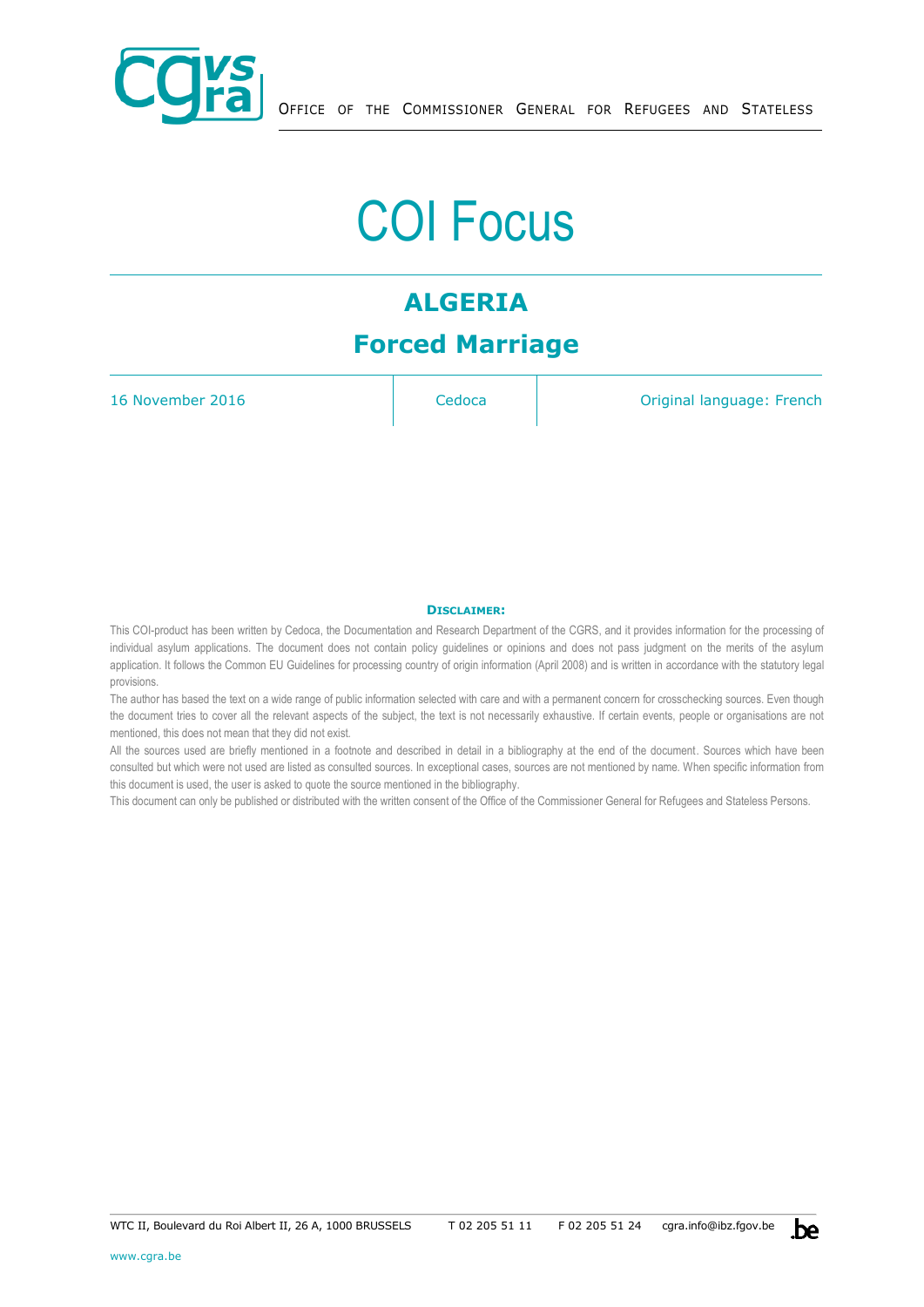

# Contents

| 3.1.1. Convention on Consent to Marriage, Minimum Age for Marriage and Registration of<br>3.1.2. Convention on the Elimination of All Forms of Discrimination against Women  10<br>3.1.4. Protocol to the African Charter on Human and Peoples' Rights on the Rights of Women in |  |
|----------------------------------------------------------------------------------------------------------------------------------------------------------------------------------------------------------------------------------------------------------------------------------|--|
|                                                                                                                                                                                                                                                                                  |  |
|                                                                                                                                                                                                                                                                                  |  |
|                                                                                                                                                                                                                                                                                  |  |
|                                                                                                                                                                                                                                                                                  |  |
|                                                                                                                                                                                                                                                                                  |  |
|                                                                                                                                                                                                                                                                                  |  |
|                                                                                                                                                                                                                                                                                  |  |
|                                                                                                                                                                                                                                                                                  |  |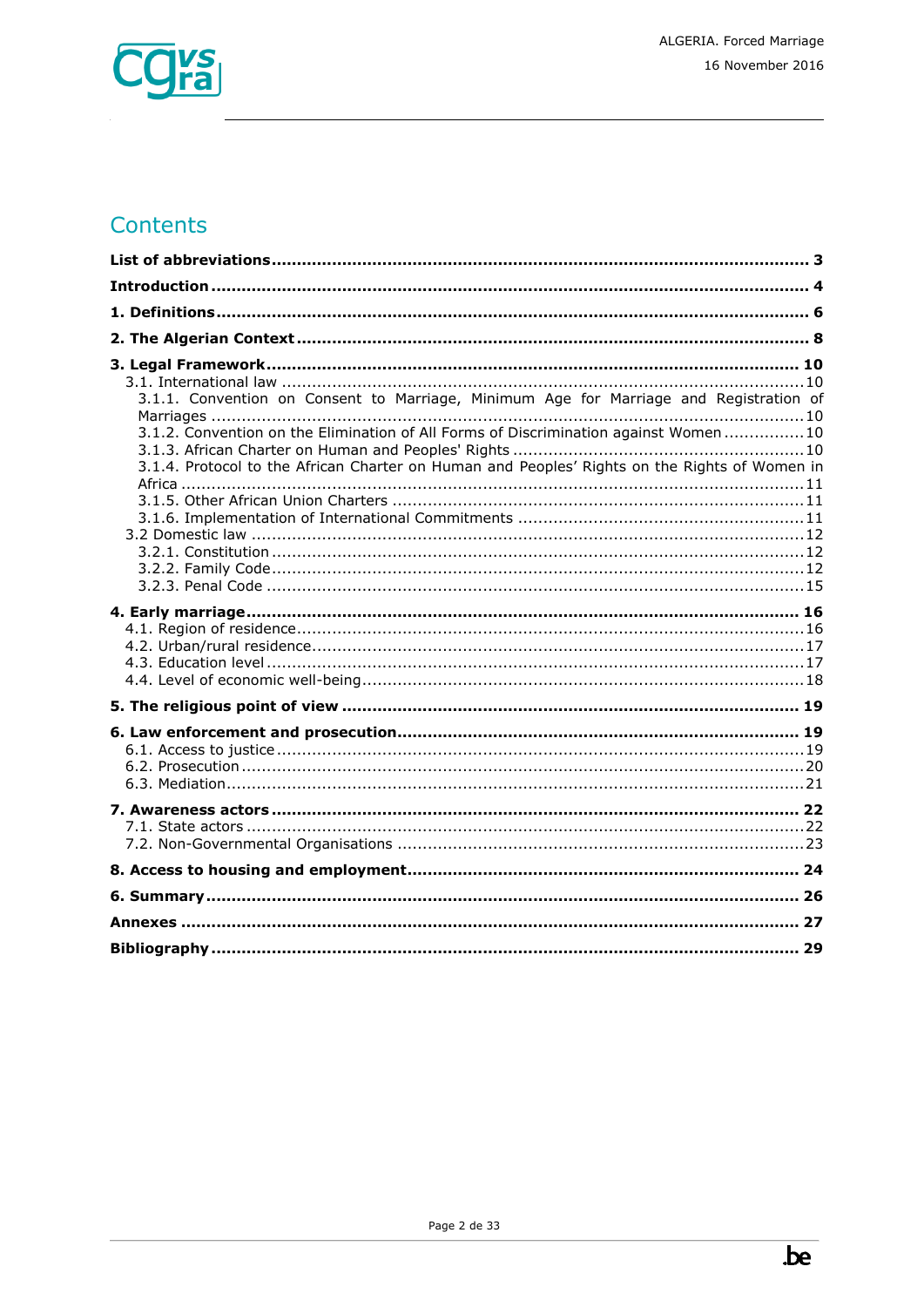

# <span id="page-2-0"></span>List of abbreviations

| CIDDEF : Centre d'information et de documentation sur les droits de l'enfant et de la femme |
|---------------------------------------------------------------------------------------------|
| [Information and Documentation Centre on Children's and Women's Rights]                     |

CNPPDH : Commission nationale de promotion et de protection des droits de l'homme

[National Commission for the Promotion and Protection of Human Rights]

- CNRS : Centre national de la recherche scientifique [National Centre for Scientific Research]
- CREAD : Centre de recherche en économie appliquée pour le développement [Centre for Applied Economic Research in Development]
- DSJ : Direction de la sécurité et de la justice
	- [Security and Justice Directorate]
- FARD : Femmes algériennes revendiquant leurs droits
	- [Algerian Women Claiming their Rights]
- GAMS : Groupe pour l'abolition des mutilations sexuelles féminines, des mariages forcés et autres pratiques traditionnelles néfastes à la santé des femmes et des enfants

[Group for the Abolition of Feminine Sexual Mutilation, Forced Marriage and Other Traditional Practices Harmful to Women's and Children's Health]

- UNESCO : United Nations Organisation for Education, Science and Culture
- UNFPA : United Nations Population Fund
- USDOS : United States Department of State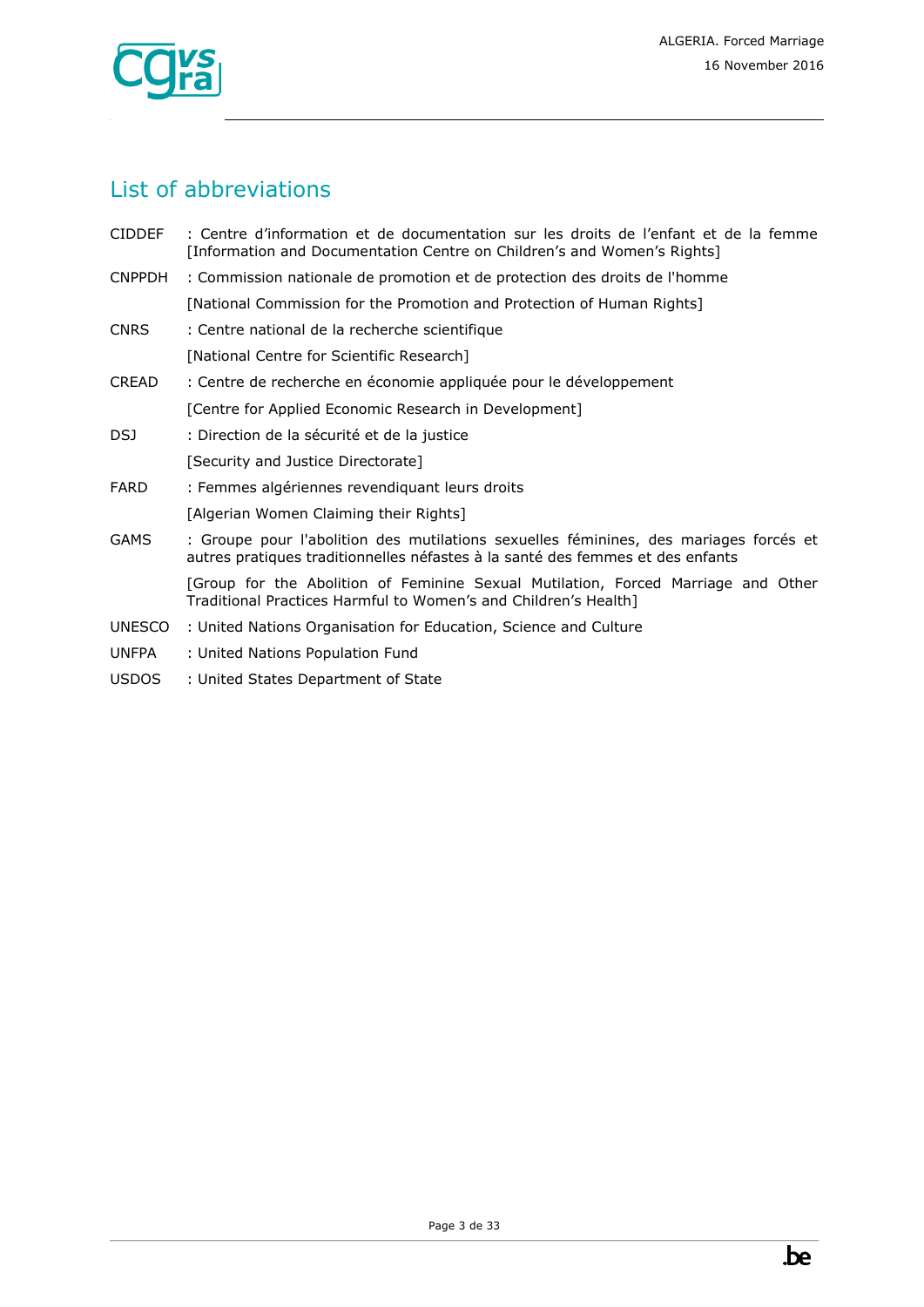

# <span id="page-3-0"></span>**Introduction**

The practice of forced marriage in Algeria is not attracting much attention from human rights observers, even though it continues to this day. This document provides an overview of the main aspects of the subject. Research was carried out from 8 April to 13 June 2016 and covers the period from 2010 until June 2016.

Information for this report comes mainly from the Algerian and international press on-line, public reports by different international agencies and non-governmental organisations (NGOs), and lectures presented and contacts made at a seminar on child marriage in Algiers on 16 May 2016. Cedoca attended this seminar, which took place on 16 May 2016 and was organised by the Centre d'information et de documentation sur les droits de l'enfant et de la femme (CIDDEF)<sup>1</sup>, an information centre recommended to Cedoca by several academic and diplomatic contacts for its independence and reliability. A whole issue of CIDDEF quarterly, available on the internet, is dedicated to this seminar<sup>2</sup>.

In the first part, some definitions of forced marriage will be presented, with the absence of consent or of the meeting of wills as a central element. The second part discusses different types and traits of forced marriage in Algeria. The legal framework will be analysed in the third part, and comments from analysts will also be included. The fourth part presents some figures regarding the prevalence of early marriage, as found in the latest Multiple Indicators Cluster Survey in Algeria. The fifth part stresses the influence of religion and of the interpretation of sacred texts. Regarding the legal framework, we examine in the sixth part whether there are any legal provisions that can be used to avoid forced marriage. The seventh part presents some government or civil society initiatives to help victims of forced marriage. Finally, the possibilities for a single woman to find housing and an income will be examined in the eighth part of this report.

Cedoca interviewed the following persons for this study:

- Nadia Ait-Zai, lawyer and president of the Centre d'information et de documentation sur les droits de l'enfant et de la femme (CIDDEF) ;

- Fatiha Baghdadi, lawyer and member of the Algerian Commission nationale de promotion et de protection des droits de l'homme (CNPPDH) for the Eastern part of the country, who answered in her capacity as a lawyer (to preserve her commitment and her obligation of discretion as a member of the CNPPDH);

- Mériem Bélaala, president of SOS Femmes en détresse, an association providing help to women in need;

- Fatma Boufenik, lecturer at the University of Oran and founder of the women's rights association Femmes algériennes revendiquant leurs droits (FARD);

- Ounissa Daoudi Stiti, lecturer at the law and political science faculty of the University of Tizi-Ouzou;

- Dalila Iamarene Djerbaldu, sociologist, feminist and member of the Wassila network;

- Cherifa Kheddar, president of the Association Djazairouna des familles victimes du terrorisme and spokesperson of the Observatoire de la violence contre les femmes ;

<sup>&</sup>lt;sup>1</sup> CIDEFF [site web], s.d., [url](http://www.ciddef-dz.com/)

<sup>&</sup>lt;sup>2</sup> CIDDEF, 2016[, url](http://www.ciddef-dz.com/pdf/revues/revue-37/revue37.pdf)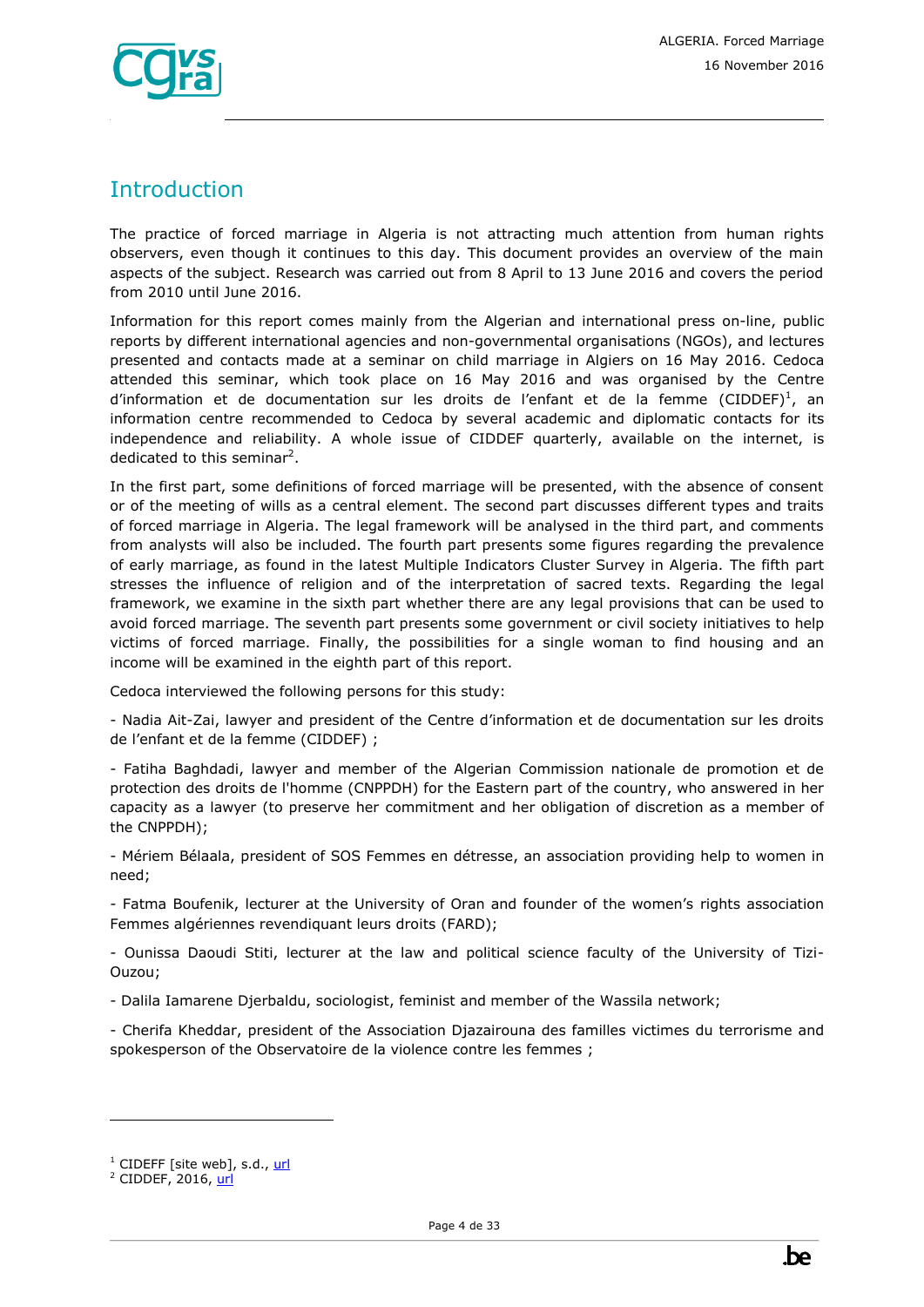

ł

- Fatima-Zohra Sebaa-Delladj, psychologist, lecturer at Oran 2 University, president of the Conseil national famille-femme<sup>3</sup> and Special Rapporteur on child marriage for the African Union.



<sup>&</sup>lt;sup>3</sup> The *Conseil national famille-femme* is an advisory body under the Ministry of National Solidarity, Family Affairs and the Status of Women, created in November 2006 to "make proposals on issues related to families and women" (Ministère de la Solidarité nationale, de la Famille et de la Condition de la femme, 03/2014, [url\)](http://www.msnfcf.gov.dz/fr/public_file/document_1400141353.pdf)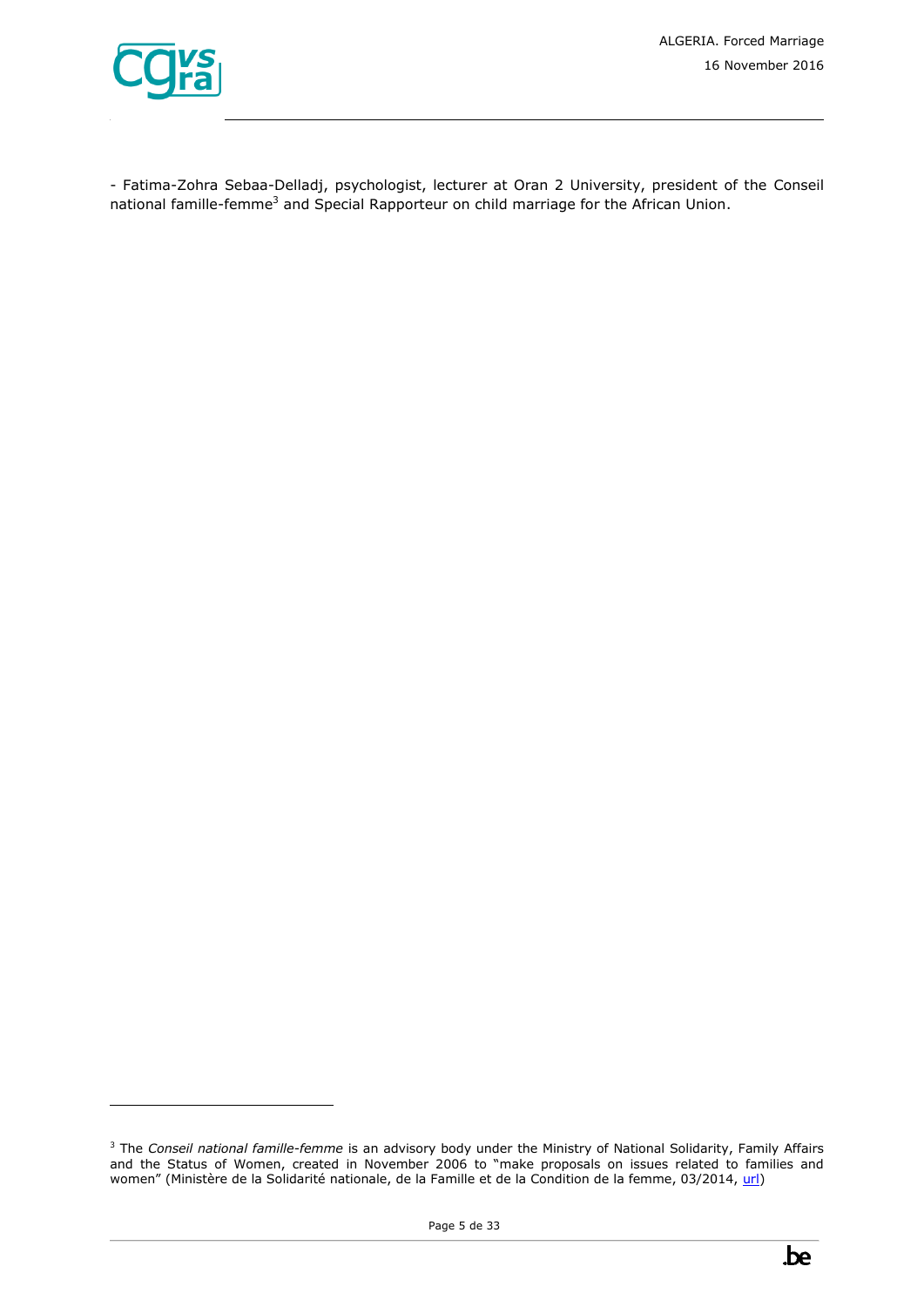

# <span id="page-5-0"></span>1. Definitions

Some attempts at defining forced marriage are presented below. They come from official bodies, international organisations and NGOs involved with this issue.

According to a study from 2005 on forced marriage in the member states of the Council of Europe, published in CIDDEF's quarterly and authored by Edwige Rude-Antoine, Doctor in Law and Research Director at France's National Centre for Scientific Research (CNRS):

"The term 'forced marriage' covers various notions: servile marriage, arranged marriage, traditional marriage, customary marriage, marriage of convenience, child marriage, early marriage, fictitious marriage, bogus marriage, ostensible marriage, fraudulent marriage, fake marriage, putative marriage, nationality marriage, undesired marriage, all of which refer to the issue of consent. As these multiple aspects play a part between the promise of marriage and the wedding celebrations, they can interfere and overlap, so that a precise definition of 'forced marriage' is difficult to give."<sup>4</sup>

In her study, Edwige Rude-Antoine also explains that "the will expressed when a marriage is being concluded does not only consist of the words spoken at that moment but depends also on all the circumstances leading to and otherwise related to the explicit statement of consent". She adds that "fear or apprehension may neutralise any wish to resist, which does not mean that there is genuine consent" and that "it is not always possible to present evidence of moral pressure which puts a person in a state of vulnerability and renders them unable to oppose marriage*"*. 5

According to the UN General Secretary, in a study from 2006 on violence against women:

"A forced marriage is a marriage that lacks the free and valid consent of at least one of the parties involved. In its most severe form, forced marriage may involve threatening behaviour, abduction, imprisonment, physical violence, rape and, in some cases, murder.<sup>"6</sup>

According to the British government, in an information document of 2013 on forced marriage for professionals supporting victims:

"A forced marriage is where one or both people do not (or in cases of people with learning or physical disabilities, cannot) consent to the marriage and pressure or abuse is used. […] The pressure put on people to marry against their will can be physical (including threats, actual physical violence and sexual violence) or emotional and psychological (for example, when someone is made to feel like they're bringing shame on their family). Financial abuse (taking your wages or not giving you any money) can also be a factor."7

The Swiss Federal Council stated in a report of 2005 on the suppression of forced or arranged marriages that:

"According to the dominant theory, a forced marriage is contracted against the free will of at least one of the partners. Pressures can be exerted in various ways on the forced partner, e.g. threats, emotional blackmail and other humiliating or inhibiting acts. In the most extreme cases, forced marriage may involve physical, sexual or psychological violence, abduction, imprisonment, or even murder. An arranged marriage is a marriage initiated by a third party but entered into with the free consent of both parties."<sup>8</sup>

<sup>4</sup> CIDDEF (Rude-Antoine E.), 03/2006

<sup>5</sup> CIDDEF (Rude-Antoine E.), 03/2006

<sup>&</sup>lt;sup>6</sup> Secrétariat général des Nations unies, 02/07/2006, [url](http://www.google.be/url?sa=t&rct=j&q=etude%20approfondie%20de%20toutes%20les%20formes%20de%20violence%20%C3%A0%20l%E2%80%99%C3%A9gard%20des%20femmes%20%20rapport%20du%20secr%C3%A9taire%20g%C3%A9n%C3%A9ral%20&source=web&cd=3&ved=0CDwQFjAC&url=http%3A%2F%2Fwww.un.org%2Fwomenwatch%2Fdaw%2Fvaw%2Fpublications%2FFrench%2520Study.pdf&ei=H6osUZzNGqP80QWv_oDICQ&usg=AFQjCNFwjT7VRxo6UFUK3kvNz19PUm2sPA&bvm=bv.42965579,d.d2k)

<sup>&</sup>lt;sup>7</sup> Foreign and Commonwealth Office and Home Office, 18/02/2013[, url](https://www.gov.uk/forced-marriage)

<sup>&</sup>lt;sup>8</sup> Conseil fédéral suisse, 2005, [url](https://www.google.be/url?sa=t&rct=j&q=&esrc=s&source=web&cd=1&ved=0CCEQFjAA&url=https%3A%2F%2Fwww.bj.admin.ch%2Fdam%2Fdata%2Fbj%2Fgesellschaft%2Fgesetzgebung%2Farchiv%2Fzwangsheirat%2Fber-br-zwangsheiraten-f.pdf&ei=GO_hVMjVJIzfONOSgcgD&usg=AFQjCNGJYko5CE1bLEuGLIB56eZmcP17ew&bvm=bv.85970519,d.ZWU)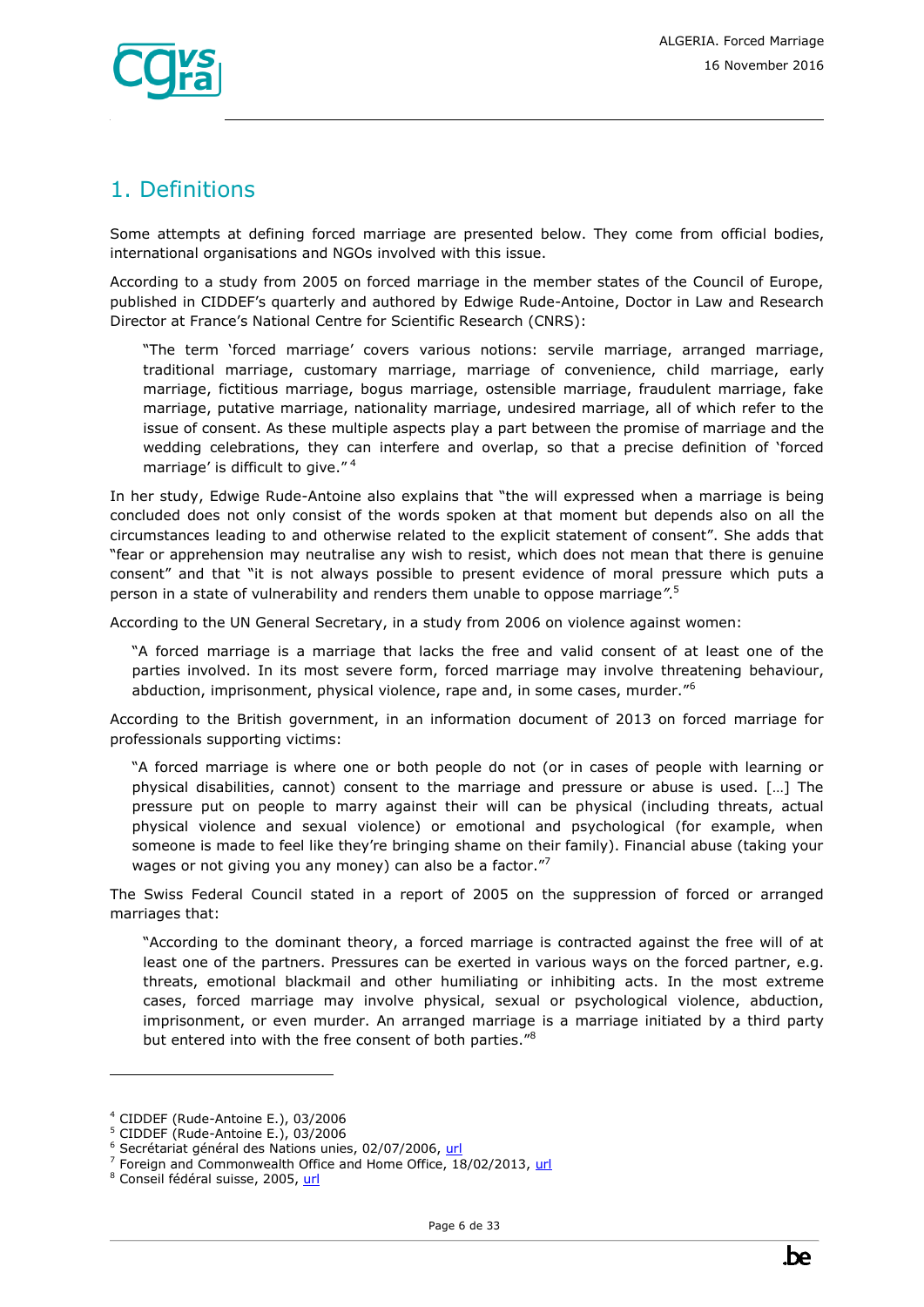In Switzerland, the Canton of Fribourg's Directorate for Security and Justice (DSJ), which is responsible for the control and integration of migrants, published a report in 2010 on forced and arranged marriages in the canton. According to this source:

"In the public debate as well as among experts, there is a tendency to lump together forced marriage and arranged marriage, from the idea that any external influence on the future husband and wife infringes on their freedom of choice or that the decisive criterion is the subjective experience of the person concerned regarding any pressure she may undergo from her social environment. In this case, marriage does not result from a free dialogue between partners.

However, when legal provisions on this matter are examined more closely, the difference appears clearly: a forced marriage contains an element of constraint whereas an arranged marriage does not. A forced marriage is contracted without the free consent of at least one of the parties. The determining factor to decide whether there is an element of constraint is the subjective experience of the person under pressure. This pressure may take the form of emotional blackmail or the demand to conform to traditional family values.

It is important to note that even if this distinction is much more subtle in practice than it appears in theory, because pressure on the future husband and wife, including in some cases emotional blackmail, can be so strong that even if they are supposed to have the last word in the decision whether to marry or not, they do not really have a choice."<sup>9</sup>

The DSJ also provides a definition taken form a British organization which raises awareness on forced marriage. In order to distinguish between forced and arranged marriage, a series of concrete situations have been outlined, numbered 1 to 8. On this spectrum, which is detailed below, arranged marriage corresponds to situation 4 and forced marriage to situation 8.

"1) Parents start to think about their child getting married.

2) Parents begin to talk about their child's marriage, perhaps suggesting or looking for potential partners.

3) The topic of marriage is freely discussed, resulting in a mutual acceptance or rejection of ideas or options.

4) An agreement to marry is made. Whilst the families of those who are marrying are involved in the process, the final decision lies with those who are to be married. Arranged marriage takes place.

5) Marriage is discussed, but with no mutual acceptance or rejection of ideas.

6) There is pressure to marry, which may take the form of emotional blackmail or appeals to conform to traditional family roles and values.

7) Demands to accept a marriage proposal are accompanied by physical, mental and/or emotional pressure and violence.

8) The people concerned are manoeuvred into going through the marriage ceremony against their will. Forced marriage takes place."<sup>10</sup>

A French women's rights organisation, the Groupe de femmes pour l'abolition des mutilations sexuelles, des mariages forces et autres pratiques traditionnelles néfastes à la santé des femmes et des enfants (GAMS), gives the following definition of forced marriage:

<sup>&</sup>lt;sup>9</sup> DSJ, 2010, [url](http://www.google.be/url?sa=t&rct=j&q=d%C3%A9finition%20mariage%20forc%C3%A9%20ong&source=web&cd=1&ved=0CDEQFjAA&url=http%3A%2F%2Fappl.fr.ch%2Ffriactu_inter%2Fhandler.ashx%3Ffid%3D2899&ei=U4YnUYbQCIjK0QXD0IHABA&usg=AFQjCNEIa-PvNxUTLruVF-40i8x720XEPw)

 $10$  DSJ, 2010, [url](http://www.google.be/url?sa=t&rct=j&q=d%C3%A9finition%20mariage%20forc%C3%A9%20ong&source=web&cd=1&ved=0CDEQFjAA&url=http%3A%2F%2Fappl.fr.ch%2Ffriactu_inter%2Fhandler.ashx%3Ffid%3D2899&ei=U4YnUYbQCIjK0QXD0IHABA&usg=AFQjCNEIa-PvNxUTLruVF-40i8x720XEPw)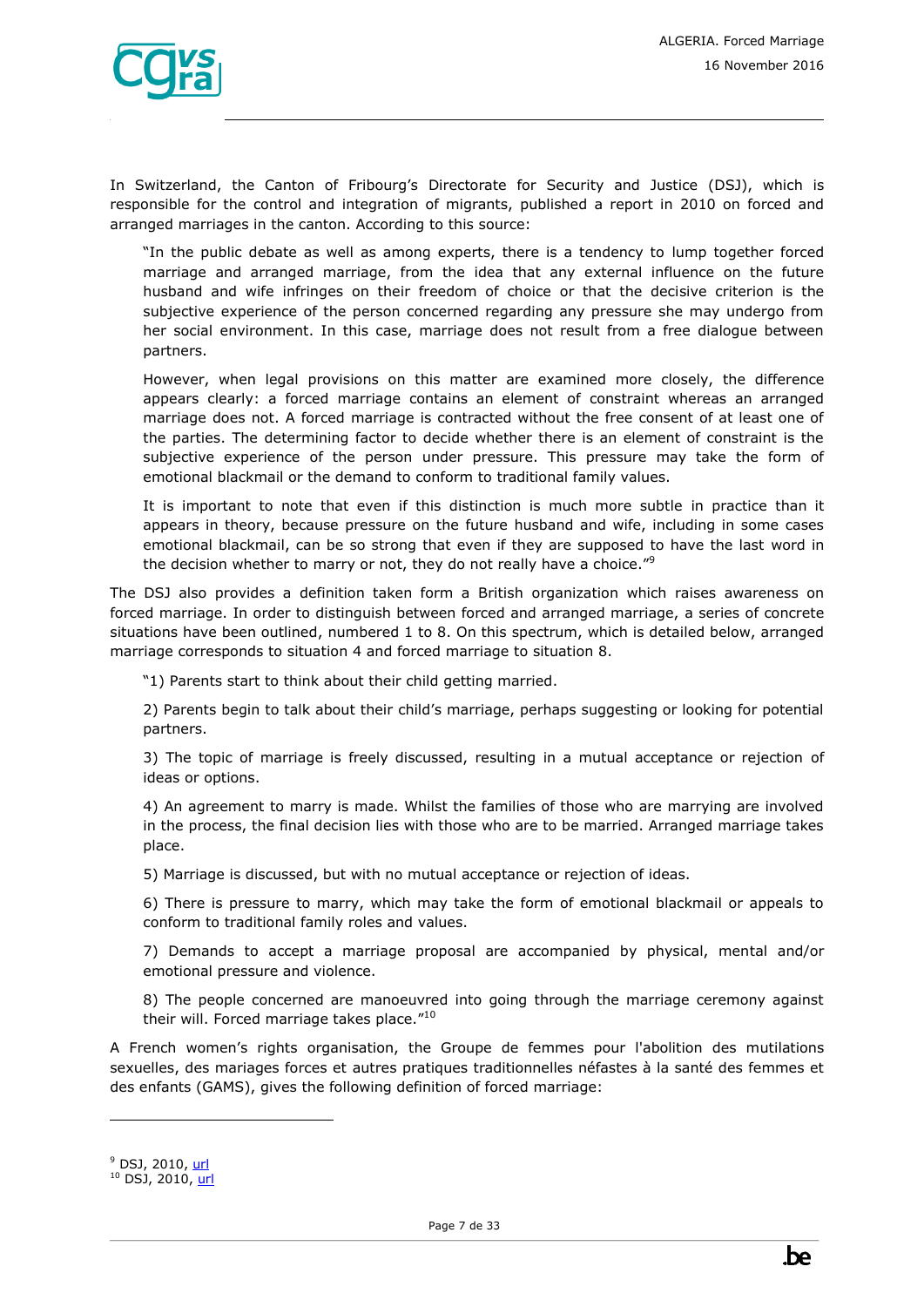

"Consent, or rather the lack of consent, i.e. the use of constraint, is a fundamental concept in the problem of forced marriage. That's why the National Gams Federation, following other institutions and associations denouncing this form of violence against women and teenage girls, considers as forced marriage any marriage, civil, religious or traditional, organised by family members and in which one of the spouses (sometimes both) has been subjected to pressure and/or violence.

In other words, forced marriage concerns boys as well as girls, even though for the latter, its possible effects, such as rape, are gender-specific and for the former, negotiation is often more easy."<sup>11</sup>

# <span id="page-7-0"></span>2. The Algerian Context

During the CIDDEF seminar, Zoubir Adous, sociologist and researcher at the Centre de recherche en économie appliquée pour le développement (CREAD), described some trends in the Maghreb countries concerning forced marriage. According to him, economic, social or political crises cause an increase in forced marriage. This issue is fundamentally related to the status of women and their traditional role as wife and mother. A woman bears the family's honour and the family will try to get rid of a woman who is not married, sometimes on the basis of a wrong interpretation of religious texts.<sup>12</sup>

In a report from 2013, Balsam, Algeria's national network of consultation centres on violence against women, writes that 60 cases of attempted forced marriage and 42 cases of forced marriage had been reported between 2008 and 2013.<sup>13</sup>

According to the same source, other women testified about arranged marriages "to which young women only consent because of family pressure, which can be especially strong on young women who stopped school early or women who are getting older."<sup>14</sup>

In an interview with the daily paper Jeune indépendant, Jamila Aït Abbas, who published an autobiography on the subject in 2003, explained that there are three kinds of forced marriages in Algeria:

- "Forced marriage in which the bride is taken from the host country to the country of origin,
- Forced marriage in which the marriage is celebrated in the country, with all the decisions taken for the bride,
- Cases in which the girl says yes, which are the most difficult because these girls endure emotional pressure from the entire family."<sup>15</sup>

Mériem Bélaala (Association Femmes en détresse), was asked by Cedoca at the CIDDEF seminar if a woman has the possibility to refuse a marriage strongly desired by her parents. She answered that she can resist family pressure only for a limited period of time. She also mentioned that it is impossible for a single woman to find rented accommodation.<sup>16</sup>

Mourad Kezzar, a journalist with the daily paper *Liberté* who investigated the issue of forced marriage in December 2014, $17$  distinguishes four types of forced marriages, which he presented at

 $11$  GAMS, s.d., [url](http://www.federationgams.org/mf.php)

<sup>&</sup>lt;sup>12</sup> Arous Z., researcher at CREAD [Unpublished lecture transcribed by Cedoca], 16/05/2016

<sup>&</sup>lt;sup>13</sup> Réseau national des centres d'écoute sur les violences contre les femmes, 12/2013[, url](http://www.ciddef-dz.com/pdf/autres-publications/balsam2013.pdf)

 $14$  Réseau national des centres d'écoute sur les violences contre les femmes, 12/2013,  $url$ </u>

<sup>15</sup> CIDDEF (Rude-Antoine E.), 03/2006

<sup>&</sup>lt;sup>16</sup> Bélaala M., president of SOS Femmes en détresse, interview, Algiers, 16/05/2016

<sup>&</sup>lt;sup>17</sup> Liberté (Kezzar M.), 12/2014, [url](http://www.liberte-algerie.com/actualite/mariees-mais-celibataires-le-temps-de-devenir-adultes-216235/print/1)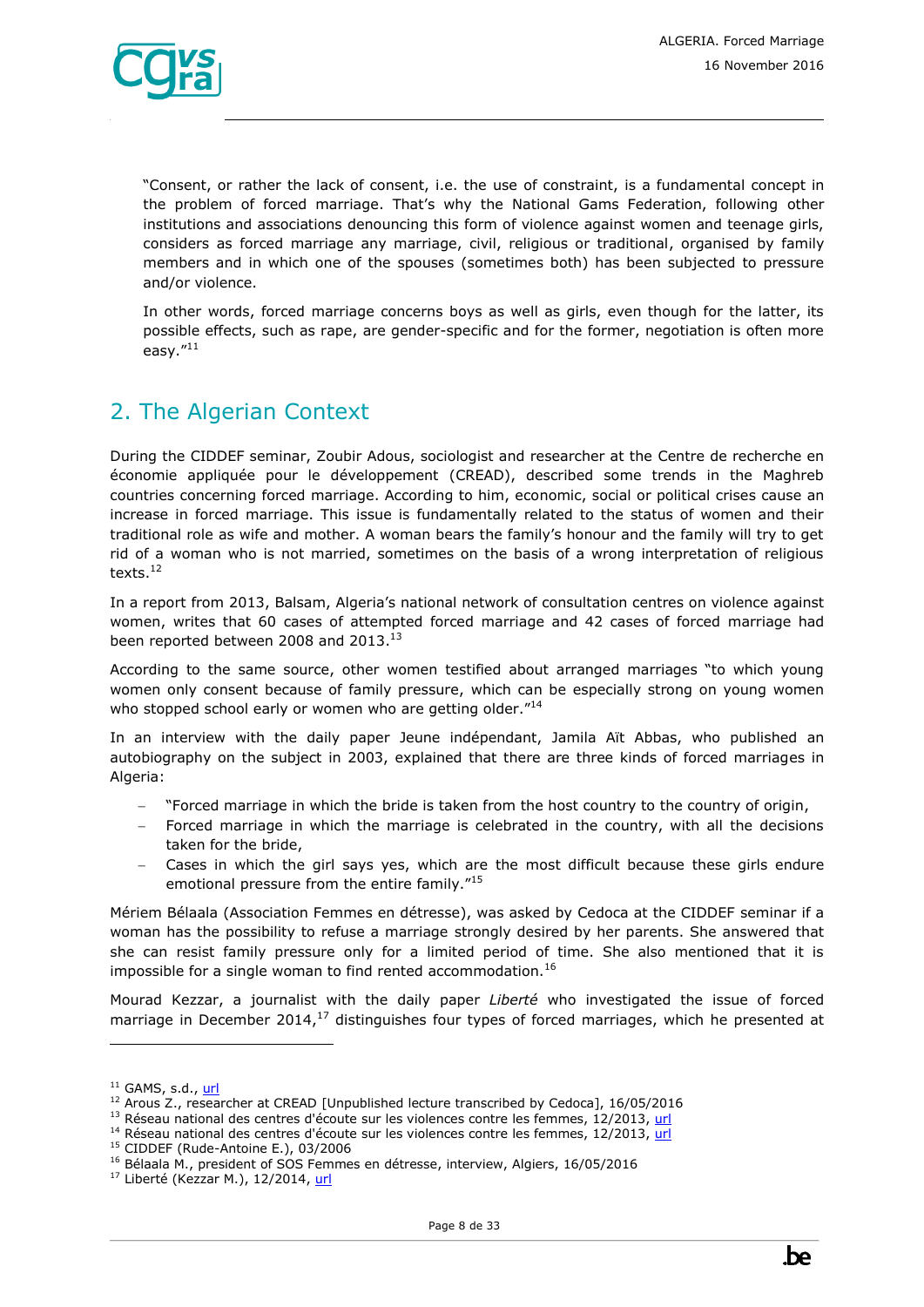

the CIDDEF seminar. The first occurs when the young woman becomes pregnant due to a lack of sexual education. He calls this a "reparation marriage". The second type is the "marriage of security", when families exercise pressure on their offspring because they fear celibacy for them. The third type are "economic marriages", for instance the marriage of minors in the Constantine shantytowns because subsidised housing was going to be allotted to families, which encouraged weddings in order to gain eligibility. The fourth type is marriages within certain professional groups ("corporations" in Kezzar's own words) and families. For some parents, to "give their girl" in marriage, even when she is still a minor, to a man of the same or a higher social status is a guarantee to maintaining or raising their own status. Mourad Kezzar calls this a "confirmation marriage".<sup>18</sup>

In these four cases, Mourad Kezzar notes that "marriage as the result of the conscious wish of two persons to realise their own social status and to live together in harmony is absent".<sup>19</sup>

Other special cases of forced marriage have also been observed in the Algerian context.

According to a member of an LGBTI organisation interviewed on 1 October 2015 in Algiers by a staff member of the British embassy, there are many forced marriages affecting the LGBTI community. Lesbians are primarily affected.<sup>20</sup> In November 2013, the Immigration and Refugee Board of Canada also collected testimonies pointing in a similar direction. $21$ 

After her conversion to Catholicism, an Algerian woman declared on the website of Open Doors, a British charity serving "persecuted Christians" that parents sometimes force their Christian daughter to marry a Muslim man.<sup>22</sup>

In the lecture she gave at the CIDDEF seminar, Mériem Bélaala (SOS Femmes en détresse) explained that her association has dealt with eight cases of adolescent girls who were victims of forced marriage since 2013. She is aware that there are other cases but does not know more about them. These eight cases often share similar traits: the family head is either widowed or divorced and the young girl no longer goes to school, even if she had excellent results. She represents a risk for her family, who fears she will be associating with boys or will get pregnant. Bélaala insisted that this risk is a very strong factor.<sup>23</sup>

Among those eight cases, six had to do with girls who possessed dual citizenship. Dual citizenship is an interesting asset for the future husband and increases the negotiation capacity of the girl's family. In this case, according to Bélaala, the girl is subjected to moral and physical violence (confinement or beatings) and her relatives, especially male relatives, may use different ploys to trick her into marriage. Their mother is also under pressure to accept the family's matrimonial plans for her daughter and her ID documents are sometimes confiscated because there is no law forbidding confiscation of documents between spouses. Only two of these cases could be solved when the girl reached the age of 18 and was able to contact her consulate.<sup>24</sup>

According to the *El Watan* newspaper, a 17-year old committed suicide in October 2014 in protest as she was going to be married against her will.<sup>25</sup> Similar cases have come to the notice of the Immigration and Refugee Board of Canada between 2011 and 2013.<sup>26</sup>

<sup>18</sup> Kezzar M., journalist with the daily paper *Liberté*, [unpublished lecture transcribed by Cedoca], 16/05/2016

<sup>19</sup> Kezzar M., journalist with the daily paper *Liberté*, [unpublished lecture transcribed by Cedoca], 16/05/2016 <sup>20</sup> Home Office, 02/2016, [url](http://www.ecoi.net/file_upload/1226_1456315656_cig-algeria-sogi.pdf)

 $21$  Commission de l'immigration et du statut de réfugiés au Canada, 29/11/2013, [url](http://www.refworld.org/docid/540430524.html)

<sup>&</sup>lt;sup>22</sup> Open Doors, 22/01/2015, [url](https://www.opendoorsusa.org/takeaction/pray/tag-prayer-updates-post/algerian-women-pay-a-price-when-becoming-a-christian/)

 $23$  Bélaala M., president of SOS Femmes en détresse, interview, Algiers, 16/05/2016

<sup>&</sup>lt;sup>24</sup> Bélaala M., president of SOS Femmes en détresse [unpublished lecture transcribed by Cedoca], 16/05/2016

<sup>&</sup>lt;sup>25</sup> El Watan (Amellal F.), 03/10/2014, [url](https://global.factiva.com/)

<sup>&</sup>lt;sup>26</sup> Commission de l'immigration et du statut de réfugiés au Canada, 29/11/2013, [url](http://www.refworld.org/docid/540430524.html)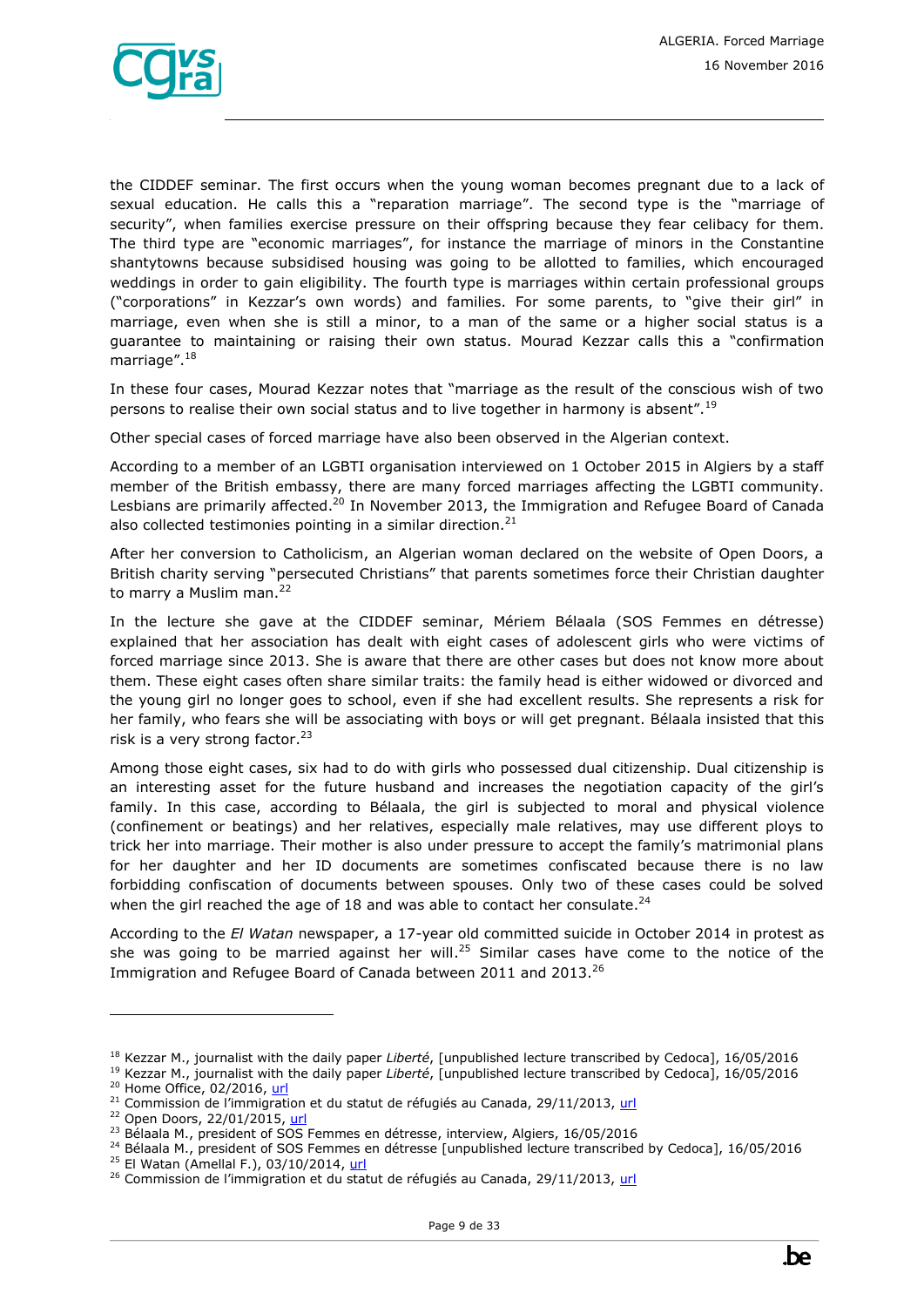

According to the February 2014 report of the US Department of State (USDOS) on the human rights situation in Algeria, a man was arrested on 5 June 2013 after killing his niece who had eloped with her boyfriend to avoid being married by force. Her uncle wanted to avenge the family honour.<sup>27</sup>

# <span id="page-9-0"></span>3. Legal Framework

### <span id="page-9-1"></span>3.1. International law

#### <span id="page-9-2"></span>3.1.1. Convention on Consent to Marriage, Minimum Age for Marriage and Registration of **Marriages**

Algeria has neither signed nor ratified the Convention on Consent to Marriage, Minimum Age for Marriage and Registration of Marriages, which entered into force in December 1964.<sup>28</sup>

#### <span id="page-9-3"></span>3.1.2. Convention on the Elimination of All Forms of Discrimination against Women

In 1996, Algeria ratified, with a number of reservations, the Convention on the Elimination of All Forms of Discrimination against Women (CEDAW).<sup>29</sup>

One of the reservations concerned the convention's provisions on marriage, more specifically article 16, which aims to eliminate "discrimination against women in all matters relating to marriage and family relations […]":

"The Government of the People's Democratic Republic of Algeria declares that the provisions of article 16 concerning equal rights for men and women in all matters relating to marriage, both during marriage and at its dissolution, should not contradict the provisions of the Algerian Family Code."30

The Committee on the Elimination of Discrimination against Women considers this reservation to be incompatible with the object and purpose of the Convention. $31$ 

#### <span id="page-9-4"></span>3.1.3. African Charter on Human and Peoples' Rights

As most other countries of the African Union, Algeria signed (1986) and ratified (1987) the African Charter on Human and Peoples' Rights. $32$  Article 18 states that:

"The State shall ensure the elimination of all discrimination against women and also ensure the protection of the rights of women and the child as stipulated in international declarations and conventions."<sup>33</sup>

<sup>27</sup> USDOS, 27/02/2014[, url](http://www.state.gov/j/drl/rls/hrrpt/2013humanrightsreport/index.htm?year=2013&dlid=220347#wrapper)

<sup>&</sup>lt;sup>28</sup> Collection des traités des Nations unies, s.d., [url](https://treaties.un.org/Pages/ViewDetails.aspx?src=IND&mtdsg_no=XVI-3&chapter=16&lang=fr&clang=_fr)

<sup>&</sup>lt;sup>29</sup> Collection des traités des Nations unies, 22/04/2016, [url](https://treaties.un.org/doc/Publication/MTDSG/Volume%20I/Chapter%20IV/IV-8.fr.pdf) ; Haut-Commissariat des droits de l'homme des Nations unies, s.d.[, url](http://www.ohchr.org/FR/ProfessionalInterest/Pages/MinimumAgeForMarriage.aspx)

<sup>&</sup>lt;sup>30</sup> Collection des traités des Nations unies, 22/04/2016, [url](https://treaties.un.org/doc/Publication/MTDSG/Volume%20I/Chapter%20IV/IV-8.fr.pdf)

 $31$  Comité pour l'élimination de la discrimination à l'égard des femmes, 23/03/2012, [url](http://tbinternet.ohchr.org/_layouts/treatybodyexternal/Download.aspx?symbolno=CEDAW/C/DZA/CO/3-4&Lang=Fr)

<sup>&</sup>lt;sup>32</sup> Commission africaine des droits de l'homme et des peuples, s.d.[, url](http://www.achpr.org/fr/instruments/achpr/ratification/)

<sup>33</sup> Commission africaine des droits de l'homme et des peuples, 1981, [url](http://www.achpr.org/files/instruments/achpr/achpr_instr_charter_fra.pdf)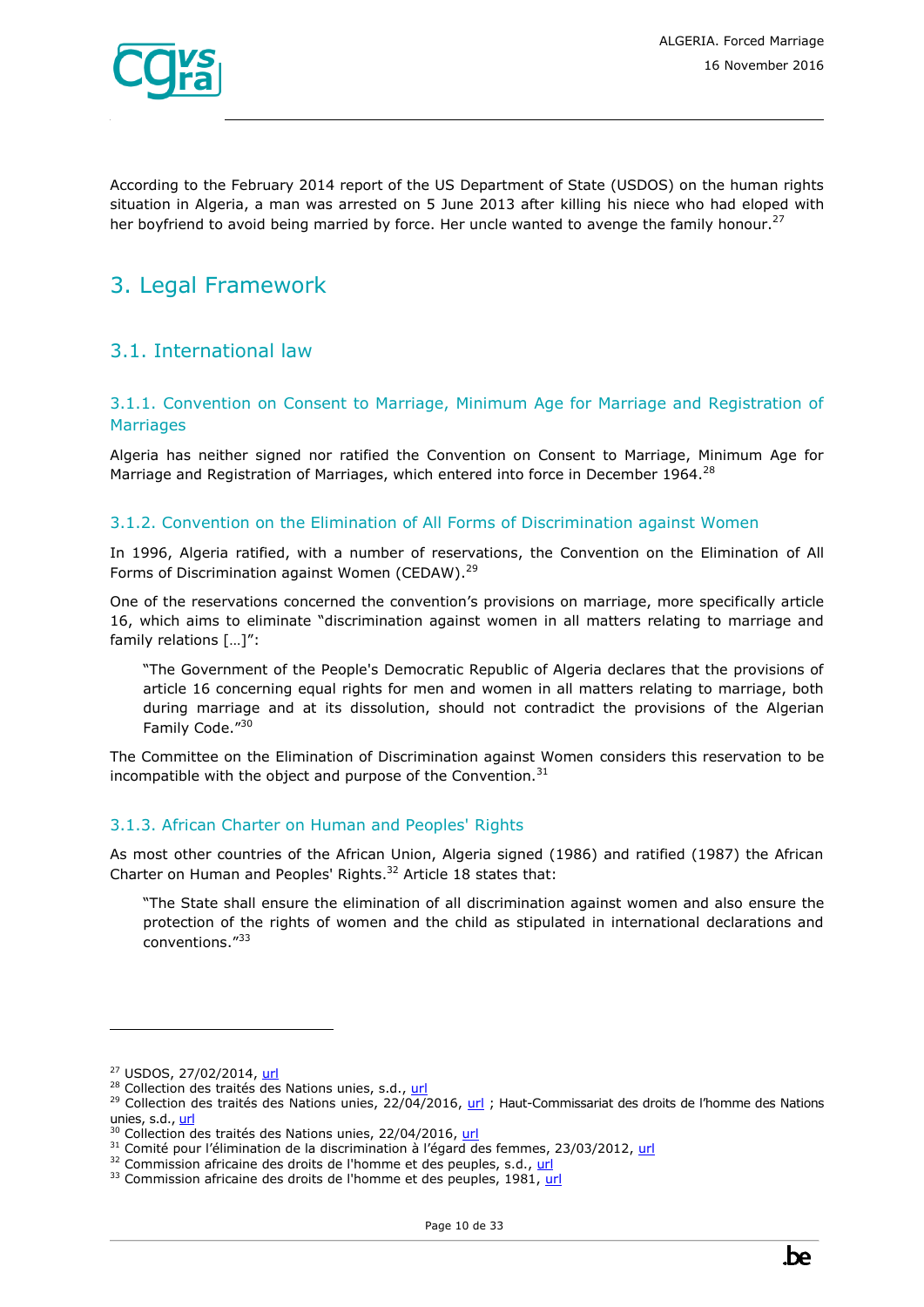#### <span id="page-10-0"></span>3.1.4. Protocol to the African Charter on Human and Peoples' Rights on the Rights of Women in Africa

The Protocol to the African Charter on Human and Peoples' Rights on the Rights of Women in Africa was signed by Algeria in 2003 but has not yet been ratified. 14 other AU member states have signed but not ratified this protocol, whereas 36 have both signed and ratified it and 3 have neither signed nor ratified it.<sup>34</sup> Article 6 of the protocol enjoins signatory states to enact appropriate national legislative measures to guarantee that no marriage shall take place without the free and full consent of both parties.<sup>35</sup>

#### <span id="page-10-1"></span>3.1.5. Other African Union Charters

The African Charter on the Rights and Welfare of the Child was adopted in July 1990. As its name suggests, this charter aims at protecting and promoting children's rights in Africa, especially the rights of girls. Article 21 of the charter prohibits child marriage and the betrothal of girls and boys and enjoins signatory states to take effective action to specify the minimum age of marriage to be 18 years and make registration of all marriages in an official registry compulsory.<sup>36</sup> Algeria signed this charter in 1999 and ratified it in 2003. $37$ 

The African Youth Charter is another instrument through which the African Union encourages member states to implement policies promoting and protecting children's and youths' rights.<sup>38</sup> For the Youth Charter to come into force, AU member states have to ratify it and insert its provisions in their domestic legal framework. Algeria has not yet ratified it.<sup>39</sup>

Finally, in April 2015, the African Union, through its heads of state and government, drafted a common declaration on the campaign to end child marriage in Africa, proposing 17 measures for concrete commitments to be taken against child marriage.<sup>40</sup>

#### <span id="page-10-2"></span>3.1.6. Implementation of International Commitments

Asked by Cedoca for information on the possibilities for women at risk of being forcibly married to seek protection, Fatiha Baghdad, lawyer and member of the Algerian Commission nationale de promotion et de protection des droits de l'homme (CNPPDH) for the Eastern part of the country, answered in an e-mail of 2 June 2016 that "Algerian lawmakers abide by the international commitments imposed by the international conventions to which Algeria is a signatory, despite reservations of some sectors of Algerian society, who are attached to their own social and religious customs and traditions."<sup>41</sup>

Other sources, for instance the United Nations Organisation for Education, Science, and Culture (UNESCO), emphasise that despite the fact that there is a genuine and constantly reaffirmed political will, "it is very difficult to translate into concrete actions the content of [international] instruments protecting women's rights."<sup>42</sup>

<sup>&</sup>lt;sup>34</sup> Commission africaine des droits de l'homme et des peuples, s.d.[, url](http://www.achpr.org/fr/instruments/women-protocol/ratification/)

 $35$  Commission africaine des droits de l'homme et des peuples,  $11/07/2003$ , [url](http://www.achpr.org/files/instruments/women-protocol/achpr_instr_proto_women_fra.pdf)

<sup>&</sup>lt;sup>36</sup> Commission africaine des droits de l'homme et des peuples, 07/1990, [url](http://www.achpr.org/files/instruments/child/achpr_instr_charterchild_fra.pdf)

<sup>37</sup> Commission africaine des droits de l'homme et des peuples, s.d.[, url](http://www.achpr.org/fr/instruments/child/ratification/?s=state)

<sup>38</sup> Union africaine, 02/07/2006, [url](http://www.un.org/fr/africa/osaa/pdf/au/african_youth_charter_2006f.pdf)

<sup>&</sup>lt;sup>39</sup> Union africaine, 07/06/2016, [url](http://www.au.int/en/sites/default/files/treaties/7789-sl-african_youth_charter_2.pdf)

<sup>&</sup>lt;sup>40</sup> Union africaine, 04/2016[, url](http://pages.au.int/sites/default/files/AU%20Common%20Position%20on%20Ending%20Child%20Marriage-French.pdf)

<sup>41</sup> Baghdadi F., lawyer and member of the CNPPDH for the Eastern part of Algeria, e-mail, 02/06/2016

<sup>&</sup>lt;sup>42</sup> United Nations Organization for Education, Science and Culture (UNESCO), 2010, [url](http://unesdoc.unesco.org/images/0018/001893/189399f.pdf)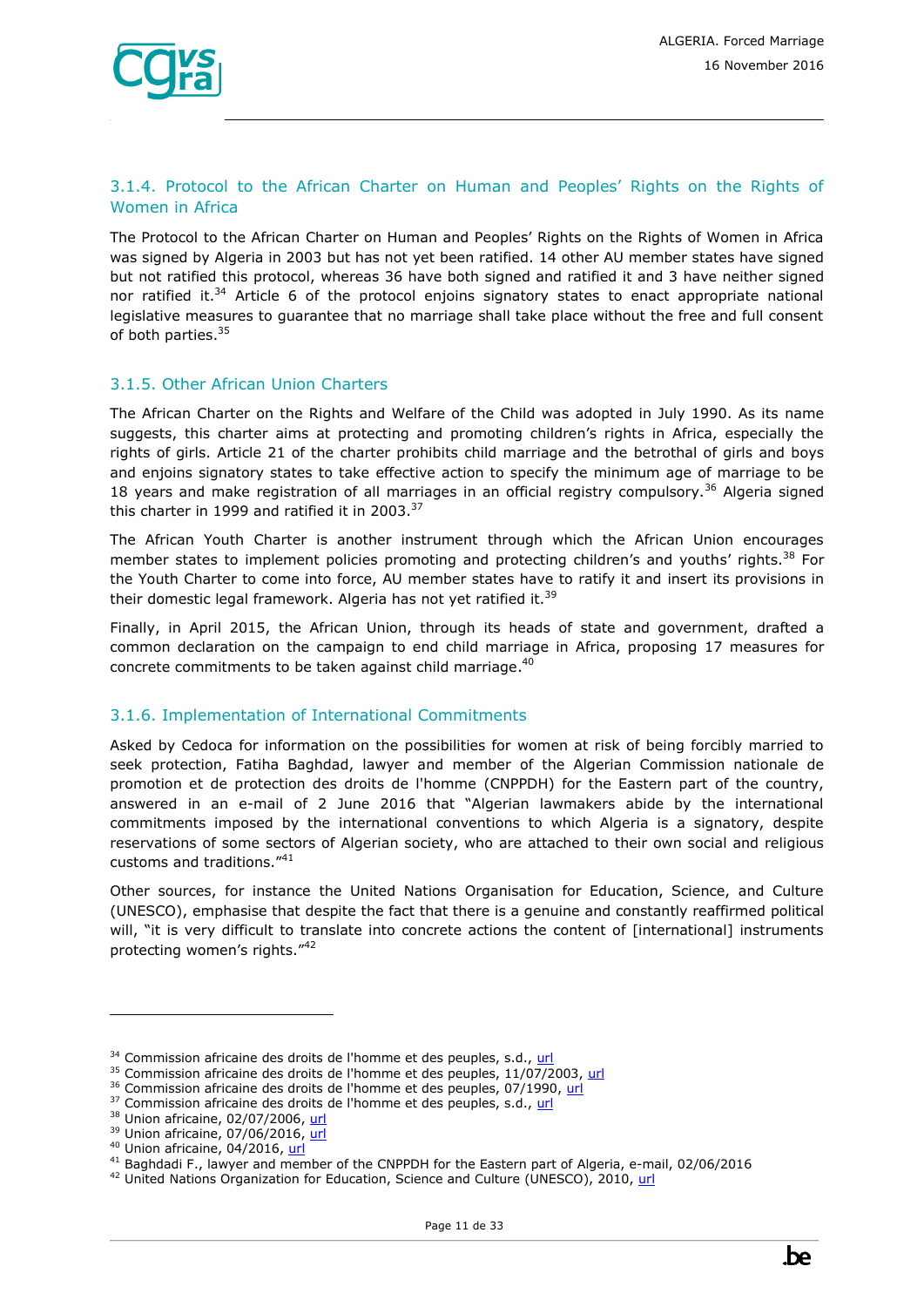

### <span id="page-11-0"></span>3.2 Domestic law

#### <span id="page-11-1"></span>3.2.1. Constitution

The Algerian constitution grants equal social and political rights to women and men (articles 32 and  $34$ ).  $43$ 

#### <span id="page-11-2"></span>3.2.2. Family Code

The 1984 Family Code<sup>44</sup> was amended in 2005 "in order to disconnect it from the most rigid interpretations of Islamic law" according to the French La Croix newspaper<sup>45</sup>. These amendments fix the age of marriage at 19 for both men and women, require the bride's consent for the establishment of a marriage contract and eliminate the possibility of marriage by proxy<sup>46</sup>.

#### **3.2.2.1. Minimum Age**

Formerly, the minimum age to enter into marriage was 21 for men and 18 for women. Article 7 of the Family Code fixes this minimum age at 19 for both men and women.<sup>47</sup> The age of legal majority is also 19 in Algeria. $48$ 

However, according to this same article 7, "the judge can still grant special permission for people under the age limit for reasons of interest or in case of necessity, when both spouses' aptitude for marriage has been established ».<sup>49</sup>

In her lecture at the CIDDEF seminar, Nadia Ait-Zai, lawyer and CIDDEF's president, pointed out that the legislator failed to give more specific details about cases falling under this article. According to case law, the term "reasons of interest" refers to pregnancy. As for "cases of necessity", according to several judicial decisions analysed by her, this notion refers to traditional marriages of spouses younger than 19.<sup>50</sup>

Nadia Ait-Zai also analysed several court rulings granting permission to wed persons younger than 19 and noticed that the judges referred to articles 3 and 7 but never to article 13, which requires the consent of the minor and prohibits the *wali* (legal guardian), which can be her father or another person, to force the minor under his guardianship to marry against her will.<sup>51</sup>

At the CIDDEF seminar in May 2016, Ounissa Daoudi Stiti (University of Tizi-Ouzou) explained that the aim of article 7 is to "guarantee the protection of minor girls and to prevent forced or arranged marriages".<sup>52</sup>

Article 7 also requires "both spouses to be apt for marriage". Nadia Ait-Zai cannot say whether this refers to sexual aptitude or to the aptitude to create a family and to take on family responsibilities,

<sup>48</sup> USDOS, 05/06/2015[, url](http://www.state.gov/j/drl/rls/hrrpt/humanrightsreport/index.htm?year=2014&dlid=236592)

<sup>43</sup> *Loi n°16-01 du 26 Joumada El Oula 1437 correspondant au 6 mars 2016 portant révision constitutionnelle*, 07/03/2016, [url](http://www.joradp.dz/FTP/jo-francais/2016/F2016014.pdf)

<sup>44</sup> From Algeria's independence 1962 to 1984, family disputes fell under the Civil Status Code and the Civil Code. <sup>45</sup> La Croix (Kadi A.), 25/03/2015, [url](http://www.la-croix.com/Actualite/Monde/L-Algerie-veut-reformer-son-Code-de-la-famille-2015-03-25-1295148)

<sup>&</sup>lt;sup>46</sup> Ministère de la Solidarité nationale, de la famille et de la condition de la femme, 2014, [url](http://www.unwomen.org/~/media/headquarters/attachments/sections/csw/59/national_reviews/algeria_review_beijing20.ashx?v=1&d=20140917T100717)

<sup>47</sup> *Loi n°84-11 du 09 juin 1984 portant code de la famille, modifiée et complétée*, 27/02/2005, [url](http://www.joradp.dz/TRV/FFam.pdf)

<sup>49</sup> *Loi n°84-11 du 09 juin 1984 portant code de la famille, modifiée et complétée*, 27/02/2005, [url](http://www.joradp.dz/TRV/FFam.pdf)

<sup>50</sup> Ait-Zai N., president of CIDDEF [unpublished lecture transcribed by Cedoca], 16/05/2016

<sup>51</sup> Ait-Zai N., president of CIDDEF [unpublished lecture transcribed by Cedoca], 16/05/2016

<sup>52</sup> Daoudi Stiti O., lecturer at the law and political science faculty of the University of Tizi-Ouzou [unpublished lecture transcribed by Cedoca], 16/05/2016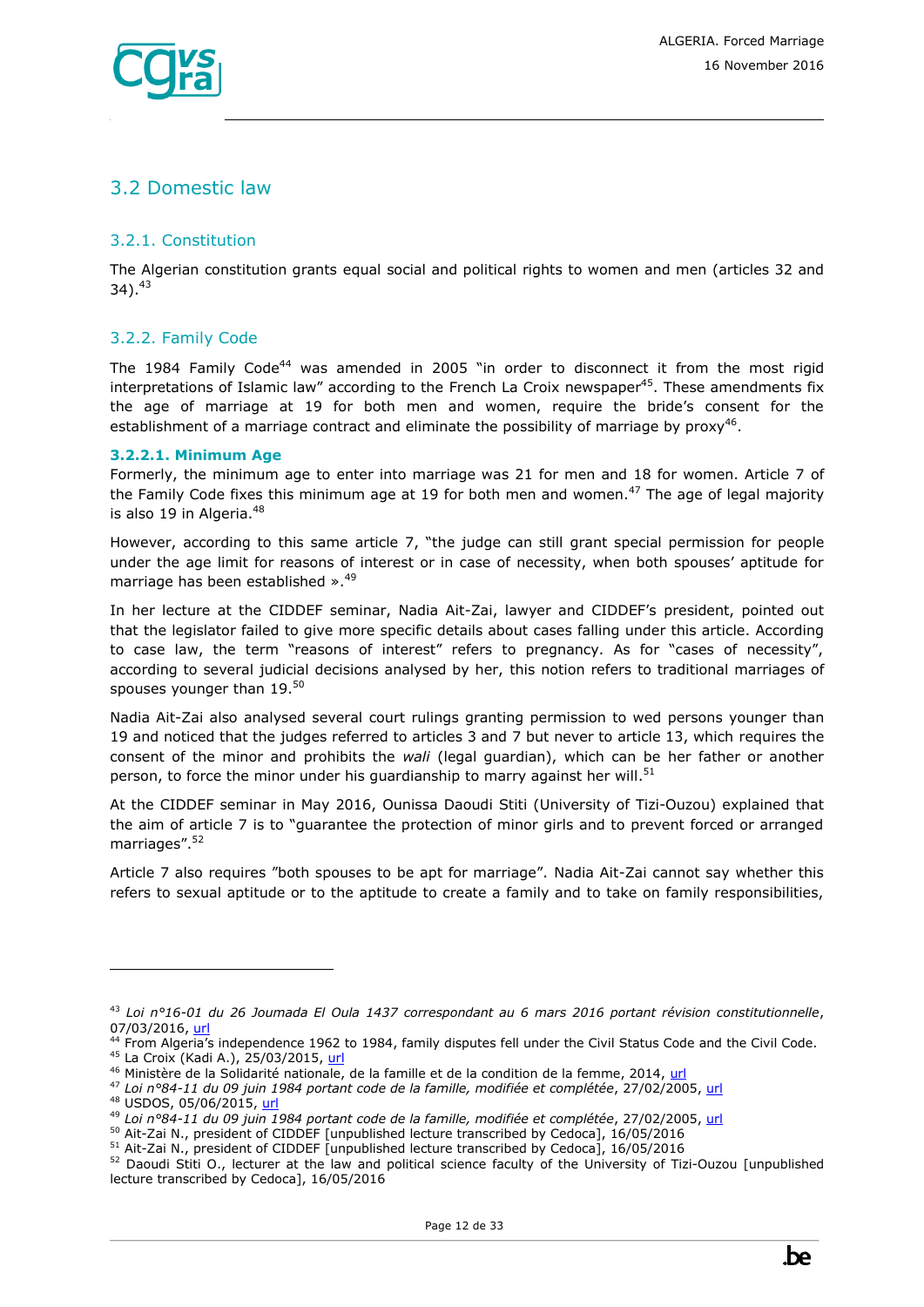for instance. Moreover, the law does not fix a minimum age for the judge's special permission. The rulings analysed by Ait-Zai show that permission was granted to minors aged 14 to 18.<sup>53</sup>

The CIDDEF asked several municipal offices in Algiers to communicate the number of special permissions granted between 2010 and 2016 for the marriage of minors. By way of example, the Hussein Dey town council issued 14 such rulings, the Saloula town council 9, the Baba Hassen town council 23 and the Mahelma town council 25. 54

Ounissa Daoudi Stiti (University of Tizi-Ouzou) stressed that only a judge can grant such special permission, upon a request from the legal representative of the minor to the president of the court, who then auditions the minor and checks the validity of the reasons for marrying. Daoudi Stiti added that the judge also has to make sure that both parties have the will to engage durably into matrimony and not only in answer to an emergency or to a temporary situation. The judge has also to ask for a medical expert opinion before deciding on the matter by way of a ruling that is not subject to appeal.<sup>55</sup>

During the discussions at the CIDDEF seminar, Fatima-Zohra Sebaa-Delladj (Oran University, African Union and Conseil national famille-femme) pointed out that even though the minor girl is formally asked by the judge if she consents to marry, in practice we see that the girl will not dare to say no in front of a figure of authority such as the judge and in the presence of several male family members. 56

Zoubir Arous (CREAD) noted at the CIDDEF Seminar that judges sometimes grant special permission without meeting the future bride. They do not act in the interest of the minor but in the interest of her family.<sup>57</sup>

Also at the CIDDEF seminar, the journalist Mourad Kezzar explained that many child marriages are only officially declared once the spouses have reached their majority.<sup>58</sup>

#### **3.2.2.2. Consent**

ł

Articles 9, 10, 13 and 33 of the Family Code insist on prior consent to marriage, which is therefore a constitutive element of a legally valid marriage. A marriage denounced before a judge as forced shall be annulled because one of the elements for entering into matrimony is vitiated (article 33).<sup>59</sup>

Nadia Ait-Zai added at the CIDDEF seminar that the Supreme Court has already annulled several marriages because of a lack of consent. In this case, annulment is a civil sanction and not a penal  $one.<sup>60</sup>$ 

In a report to the African Human Rights Commission, the Algerian government stated for its part that forced marriage is no longer possible in Algeria, as marriage is now a consensual contract which both spouses have to consent to and marriage by proxy has been totally eliminated. $61$ 



<sup>&</sup>lt;sup>53</sup> Ait-Zai N., president of CIDDEF [unpublished lecture transcribed by Cedoca], 16/05/2016

<sup>54</sup> Ait-Zai N., president of CIDDEF [unpublished lecture transcribed by Cedoca], 16/05/2016

<sup>&</sup>lt;sup>55</sup> Daoudi Stiti O., lecturer at the law and political science faculty of the University of Tizi-Ouzou [unpublished lecture transcribed by Cedoca], 16/05/2016

<sup>56</sup> Sebaa-Delladj F.-Z., psychologist, lecturer at Oran 2 University, president of the *Conseil national famillefemme* and Special Rapporteur on child marriage for the African Union [unpublished lecture transcribed by Cedoca], 16/05/2016

<sup>57</sup> Arous Z., researcher at CREAD [unpublished lecture transcribed by Cedoca], 16/05/2016

<sup>58</sup> Kezzar M., journalist with the *Liberté* newspaper [unpublished lecture transcribed by Cedoca] 16/05/2016

<sup>59</sup> *Loi n°84-11 du 09 juin 1984 portant code de la famille, modifiée et complétée*, 27/02/2005, [url](http://www.joradp.dz/TRV/FFam.pdf)

<sup>60</sup> Ait-Zai N., president of the *Centre d'information et de documentation sur les droits de l'enfant et de la femme* (Ciddef) [unpublished lecture transcribed by Cedoca], Algeria, 16/05/2016

République algérienne démocratique et populaire, 2014, [url](http://www.achpr.org/files/sessions/57th/state-reports/5-2010-2014/algeria_state_report_fra.pdf)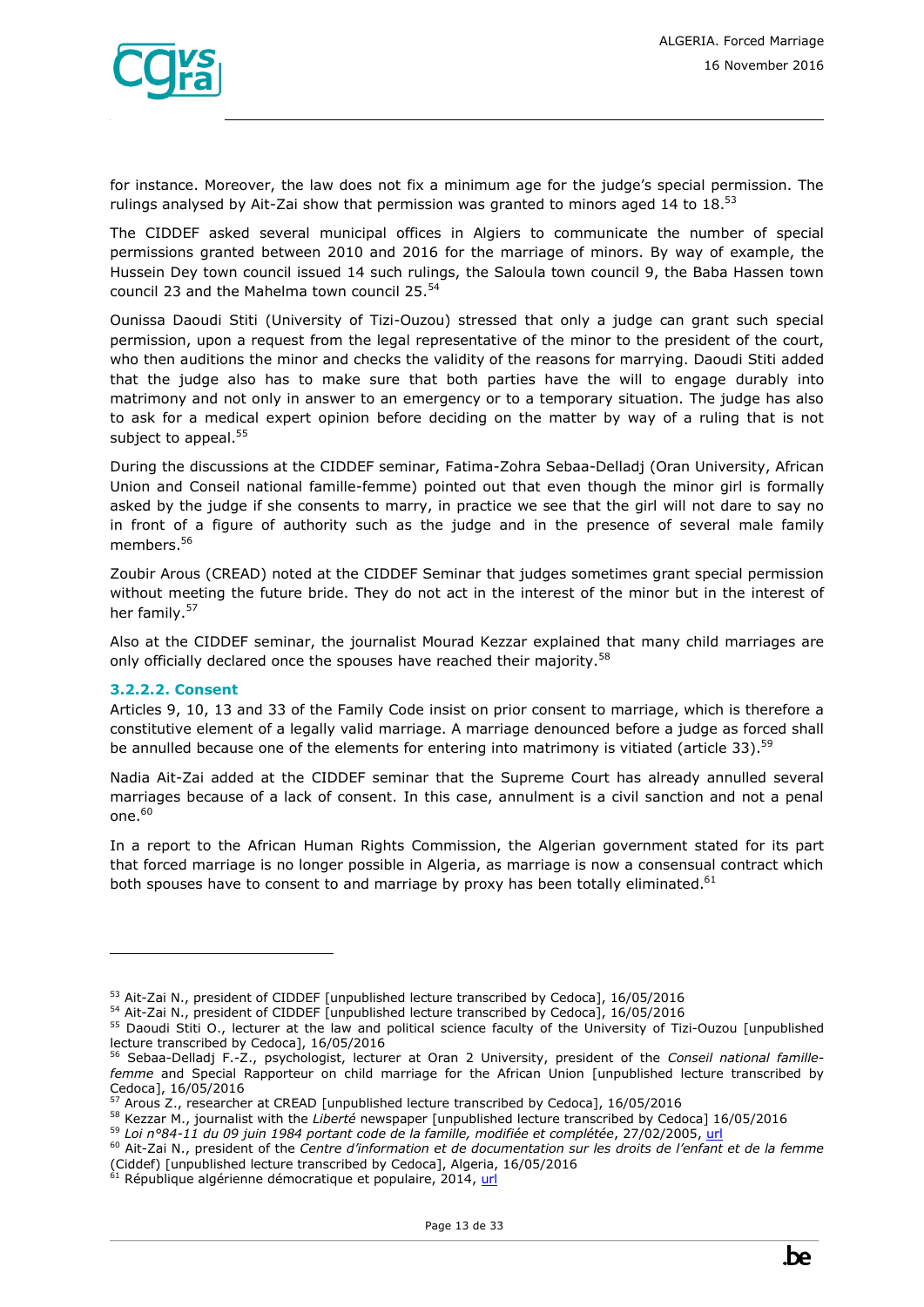

#### **3.2.2.3 The role of the legal guardian**

Fathers have no longer the right of *jabr*, i.e. the right to force their daughter into matrimony.<sup>62</sup> The 2005 amendments to the Family Code also forbid the *wali* (legal guardian, either the father or another close relative) to force into marriage the minor under his guardianship (article 13). These amendments also prevent marriage by proxy.<sup>63</sup>

However, even an adult woman has to marry in the presence of her *wali*, i.e. her father or a close relative or another person of her choosing. The marriage of a minor is contracted through the *wali*. If the bride has no *wali*, the judge shall act as her *wali* (article 11).<sup>64</sup>

According to a UNESCO report from 2010 about family law in the Maghreb countries, the amended Algerian Family Code "maintains the presence of the woman's guardian in the event of her marriage, even as it introduces a false possibility for the woman concerned to choose her guardian."<sup>65</sup>

According to the CIDDEF these amendments reduce the role of the guardian "to that of a mere third witness" although the guardian's mandatory presence still reduces the legal capacity of women.<sup>66</sup>

On the other hand, the Committee on the Elimination of Discrimination against Women expressed its concern that "the discriminatory provisions in the Family Code will continue to apply, bearing witness to the legal inferiority of women in several domains." The committee notes in particular "the obligation for women who want to enter into marriage to have a guardian [*wali*]".<sup>67</sup>

Soumia Salhi, former head of the Women's Committee of the Union générale des travailleurs algériens (UGTA), a trade union close to the government, and the Association pour l'émancipation de la femme (AEF), pointed out in an interview with La Croix in March 2015 that in some regions, women are still required to marry in the presence of their father.<sup>68</sup>

#### **3.2.2.4. Divorce**

Article 48 of the Family Code states that "divorce is effected at the behest of the husband, by mutual consent of both spouses or at the request of the wife within the limits set forth in articles 53 and 54".<sup>69</sup>

Article 53 of the Family Code defines several cases in which a wife can ask for a divorce, such as "a disability preventing the accomplishment of the purpose of marriage" and "the husband's absence for more than one year without valid excuse and without payment of any spousal support." Article 54 sets forth the legal conditions for a wife to end her marriage, for which she will have to pay a financial compensation.<sup>70</sup>

#### **3.2.2.5. Some comments**

ł

Rashida Manjoo, UN Special Rapporteur on Violence against Women, reported in a report in May 2011, after a mission to Algeria that:

"The challenges in terms of interpreting and implementing the 2005 amendments regarding marriage, polygamy and divorce remain a source of grave concern. These provisions are often

<sup>62</sup> Ait-Zai N., president of the *Centre d'information et de documentation sur les droits de l'enfant et de la femme* (Ciddef), e-mail, 01/05/2016

<sup>63</sup> Comité pour l'élimination de la discrimination à l'égard des femmes, 23/03/2012, [url](http://tbinternet.ohchr.org/_layouts/treatybodyexternal/Download.aspx?symbolno=CEDAW/C/DZA/CO/3-4&Lang=Fr)

<sup>&</sup>lt;sup>64</sup> République algérienne démocratique et populaire, 2007, [url](http://www.joradp.dz/TRV/FFam.pdf)

<sup>&</sup>lt;sup>65</sup> United Nations Organization for Education, Science and Culture (UNESCO), 2010, [url](http://unesdoc.unesco.org/images/0018/001893/189399f.pdf)

<sup>&</sup>lt;sup>66</sup> Centre d'information et de documentation sur les droits de l'enfant et de la femme (Ciddef), 2012, [url](http://www.ciddef-dz.com/pdf/autres-publications/discriminations.pdf)

<sup>&</sup>lt;sup>67</sup> Comité pour l'élimination de la discrimination à l'égard des femmes, 23/03/2012, [url](http://tbinternet.ohchr.org/_layouts/treatybodyexternal/Download.aspx?symbolno=CEDAW/C/DZA/CO/3-4&Lang=Fr)

<sup>&</sup>lt;sup>68</sup> La Croix (Kadi A.), 25/03/2015, [url](http://www.la-croix.com/Actualite/Monde/L-Algerie-veut-reformer-son-Code-de-la-famille-2015-03-25-1295148)

<sup>69</sup> *Loi n°84-11 du 09 juin 1984 portant code de la famille, modifiée et complétée*, 27/02/2005, [url](http://www.joradp.dz/TRV/FFam.pdf)

<sup>70</sup> *Loi n°84-11 du 09 juin 1984 portant code de la famille, modifiée et complétée*, 27/02/2005, [url](http://www.joradp.dz/TRV/FFam.pdf)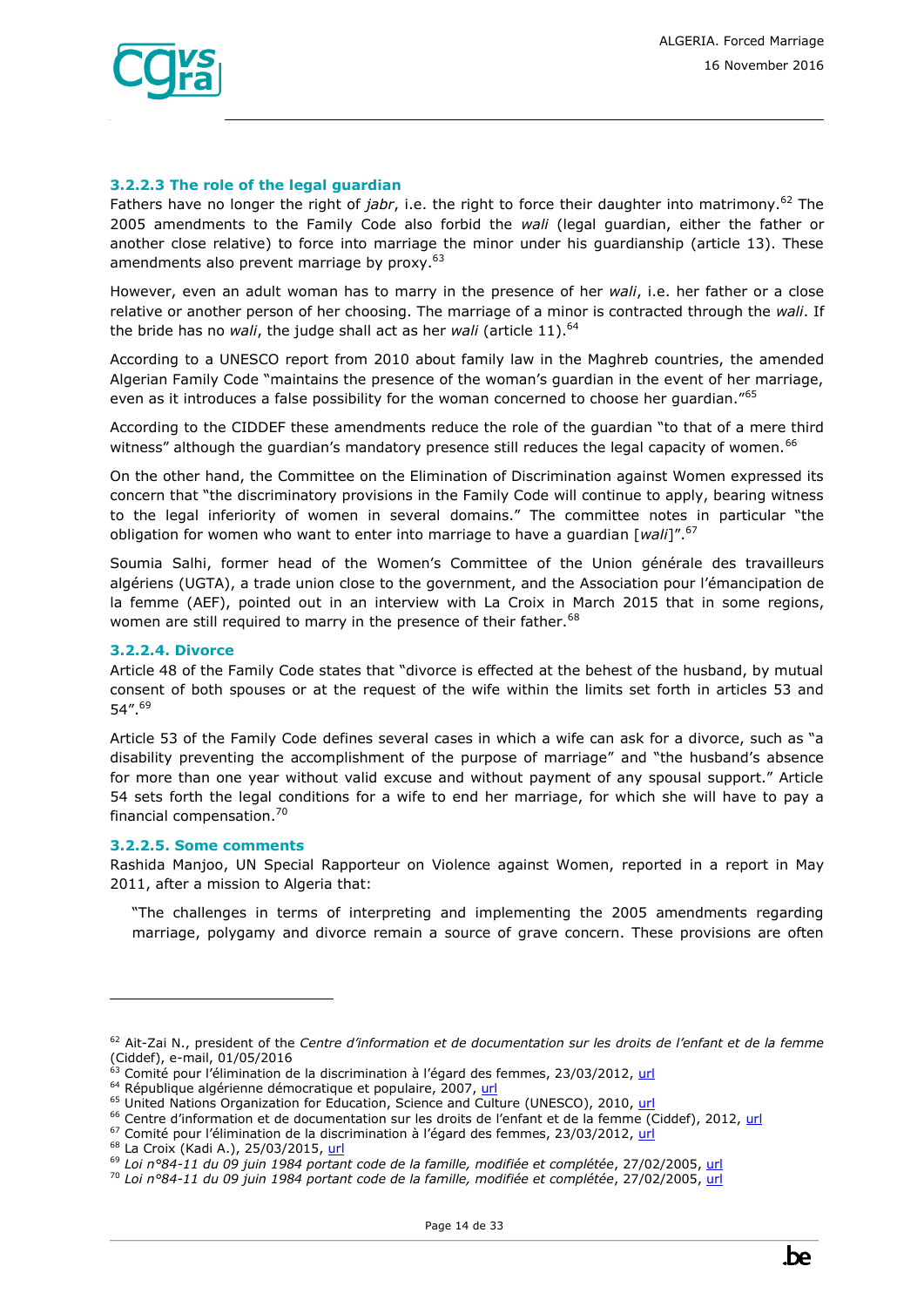

interpreted and applied in a way that disregards or contradicts the spirit of the law, leading to still more discrimination and injustice."71

The aforementioned UNESCO report, published in 2010, notes a certain discrepancy as to the legal status of women in Algeria:

"At the constitutional level, in the matter of civil and political rights, gender equality is guaranteed: the principle is enounced that women are full citizens […]. As for their personal status, which falls under the Family Code, which, it is important to note, is the only legal construct referring to the sharia, the position and the role of women are still constrained because mentalities only change very slowly. The revision of the Family Code, resulting from pressures from women's associations and from the government's strong commitment to introduce elements of non-discrimination and gender equality in a gradual but irreversible process as far as personal status is concerned, and also the very nature of the proposed amendments, can without doubt bring about the lifting of the reservations relating to provisions of the CEDAW."72

Other institutions, such as the Euro-Mediterranean Human Rights Network, have condemned the discrimination against women resulting from the Algerian Family Code with regard to marriage.<sup>73</sup>

In March 2015, on the occasion of International Women's Day, president Bouteflika announced that he wanted to change the Family Code. According to the French La Croix newspaper, a majority of women's associations are demanding the abrogation of the current Family Code, which they consider strongly influenced by Islamic law. This opinion is also shared by some political parties, such as the Rassemblement pour la culture et la démocratie (RCD) $^{74}$ , the Front des forces socialistes (FFS) and the Parti des travailleurs (PT).<sup>75</sup> On the same occasion, president Bouteflika also called for a reassessment of the reservations expressed by Algeria on some articles of the Convention on the Elimination of all Forms of Discrimination against Women (see  $3.1.2$ ).<sup>76</sup>

#### <span id="page-14-0"></span>3.2.3. Penal Code

Article 326 of the Algerian Penal Code reads:

"When a minor abducted or corrupted in this manner has wed her abductor, the abductor can only be prosecuted following a complaint by the persons who have authority to ask for the marriage to be annulled and can only be sentenced after the marriage has been officially annulled."<sup>77</sup>

Under this article, the perpetrator of a rape can avoid prosecution if he marries his victim, who is therefore at risk to be forcibly married, according to Amnesty International (AI).<sup>78</sup>

In her lecture at the CIDDEF seminar, Ounissa Daoudi Stiti (University of Tizi-Ouzou) explained that this provision legalises rape, although no explicit reference is made to the legal notion of rape or sexual aggression, and punishes the minor victim of sexual violence in forcing her to marry her

<sup>&</sup>lt;sup>71</sup> Assemblée générale des droits de l'homme, 19/05/2011, [url](https://documents-dds-ny.un.org/doc/UNDOC/GEN/G11/132/73/PDF/G1113273.pdf?OpenElement)

<sup>72</sup> UNESCO, 2010, [url](http://unesdoc.unesco.org/images/0018/001893/189399f.pdf)

<sup>&</sup>lt;sup>73</sup> EuroMed Droits, 02/02/2016, [url](http://euromedrights.org/wp-content/uploads/2016/02/Note_Algerie_version_finale_FR.pdf)

<sup>74</sup> La Croix (Kadi A.), 25/03/2015, [url](http://www.la-croix.com/Actualite/Monde/L-Algerie-veut-reformer-son-Code-de-la-famille-2015-03-25-1295148)

<sup>&</sup>lt;sup>75</sup> Jeune Afrique (Hamma S.), 09/03/2015[, url](http://www.jeuneafrique.com/226288/politique/alg-rie-abdelaziz-bouteflika-il-faut-sortir-la-femme-alg-rienne-de-son-statut-de-mineur/)

<sup>&</sup>lt;sup>76</sup> APS, 08/03/2015, [url](http://www.aps.dz/algerie/38106-reconsid%C3%A9rer-les-r%C3%A9serves-sur-des-articles-de-la-convention-contre-la-discrimination-%C3%A0-l-%C3%A9gard-des-femmes-pr%C3%A9sident-bouteflika)

<sup>77</sup> *Code pénal - Algérie*[, url](http://www.joradp.dz/TRV/FPenal.pdf)

<sup>&</sup>lt;sup>78</sup> AI, 25/11/2014, [url](http://www.ecoi.net/file_upload/4543_1432804345_2014-11-25-algeria-briefing-comprehensive-reforms-needed-sexual-violence-women-and-girls.pdf)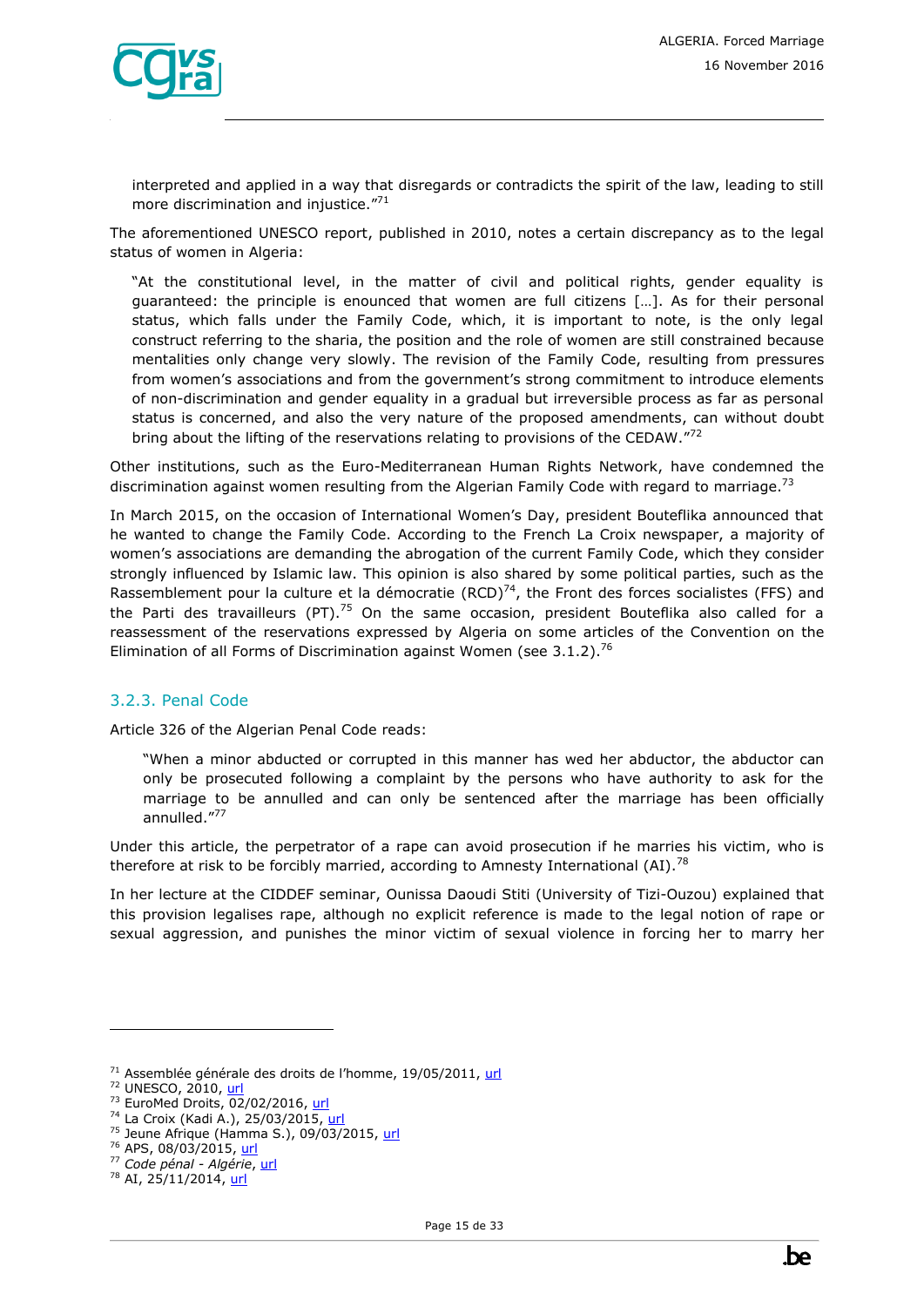

aggressor instead of protecting her and bringing the perpetrator before the courts. Daoudi Stiti concluded that this is tantamount to forced marriage.<sup>79</sup>

According to Nadia Ait-Zai (president of CIDDEF), who commented article 326 at the CIDDEF seminar of 16 May 2016, this article is often used to protect family honour. It enables the family to find a husband for their daughter, in spite of what she went through. Pressure to apply this article sometimes comes from the parents or the judge..<sup>80</sup>

# <span id="page-15-0"></span>4. Early marriage

Although early marriage is a subset of forced marriage, both are sometimes grouped in the same category, as in Canada which uses the category of "child, early and forced marriage".<sup>81</sup> However, early marriage is the only kind of forced marriage on which Cedoca could find statistical data.

Referring to data from the general population and housing census as well as from multiple indicator cluster surveys, Marie-France Grangaud (consultant with the CIDDEF) has noticed that after Algeria's independence, the average marriage age rapidly increased in rural and urban areas, from 20 years in 1977 to 29 in 2008.<sup>82</sup>

However marriages, especially of minor girls, are not always registered. According to Grangaud, the increase in the average marriage age masks important disparities between regions and social groups.<sup>83</sup>

The most recent multiple indicator cluster survey, MICS4, published in June 2015, was carried out in 2012-2013 by the Ministry of Health, Population and Hospital Reform and UNICEF, seven years after the minimum age for marriage was fixed at 19 for both partners. The results show that 3.1 % of women aged 15 to 19 are married. The survey also examined the median age at first marriage with regard to several sociodemographic characteristics such as region of residence, region of origin, education level and economic well-being.<sup>84</sup>

### <span id="page-15-1"></span>4.1. Region of residence

ł

The percentage of women who were married before the legal minimum age shows strong variation according to the region of residence (called "espace de programmation territoriale" in the MICS4<sup>85</sup>, i.e. territorial planning area). This percentage is markedly higher in the North-West (the so-called "Oranie" region), in the central and western Hauts Plateaux and in the south. It is considerably lower in the east. $86$ 

 $79$  Daoudi Stiti O., lecturer at the law and political science faculty of the University of Tizi-Ouzou [unpublished lecture transcribed by Cedoca], 16/05/2016

 $80$  Ait-Zai N., president of the CIDDEF [unpublished lecture transcribed by Cedoca], 16/05/2016

<sup>81</sup> Gouvernement du Canada, 22/01/2016, [url](http://www.international.gc.ca/rights-droits/childmarriage-mariageenfants/index.aspx?lang=fra)

<sup>82</sup> Grangaud M.-F., consultant with the *Centre d'information et de documentation sur les droits de l'enfant et de la femme* (Ciddef) [unpublished lecture transcribed by Cedoca], 16/05/2016

<sup>83</sup> Grangaud M.-F., consultant with the *Centre d'information et de documentation sur les droits de l'enfant et de la femme* (Ciddef) [unpublished lecture transcribed by Cedoca], 16/05/2016

<sup>84</sup> Ministère de la Santé, de la Population et de la Réforme hospitalière, 2015, pp. 192-19[3 url](http://www.unicef.org/algeria/Rapport_MICS4_(2012-2013).pdf)

<sup>85</sup> Each *espace de programmation territoriale* includes several administrative divisions (wilayas).

<sup>86</sup> Ministère de la Santé, de la Population et de la Réforme hospitalière, 2015, pp. 192-19[3 url](http://www.unicef.org/algeria/Rapport_MICS4_(2012-2013).pdf)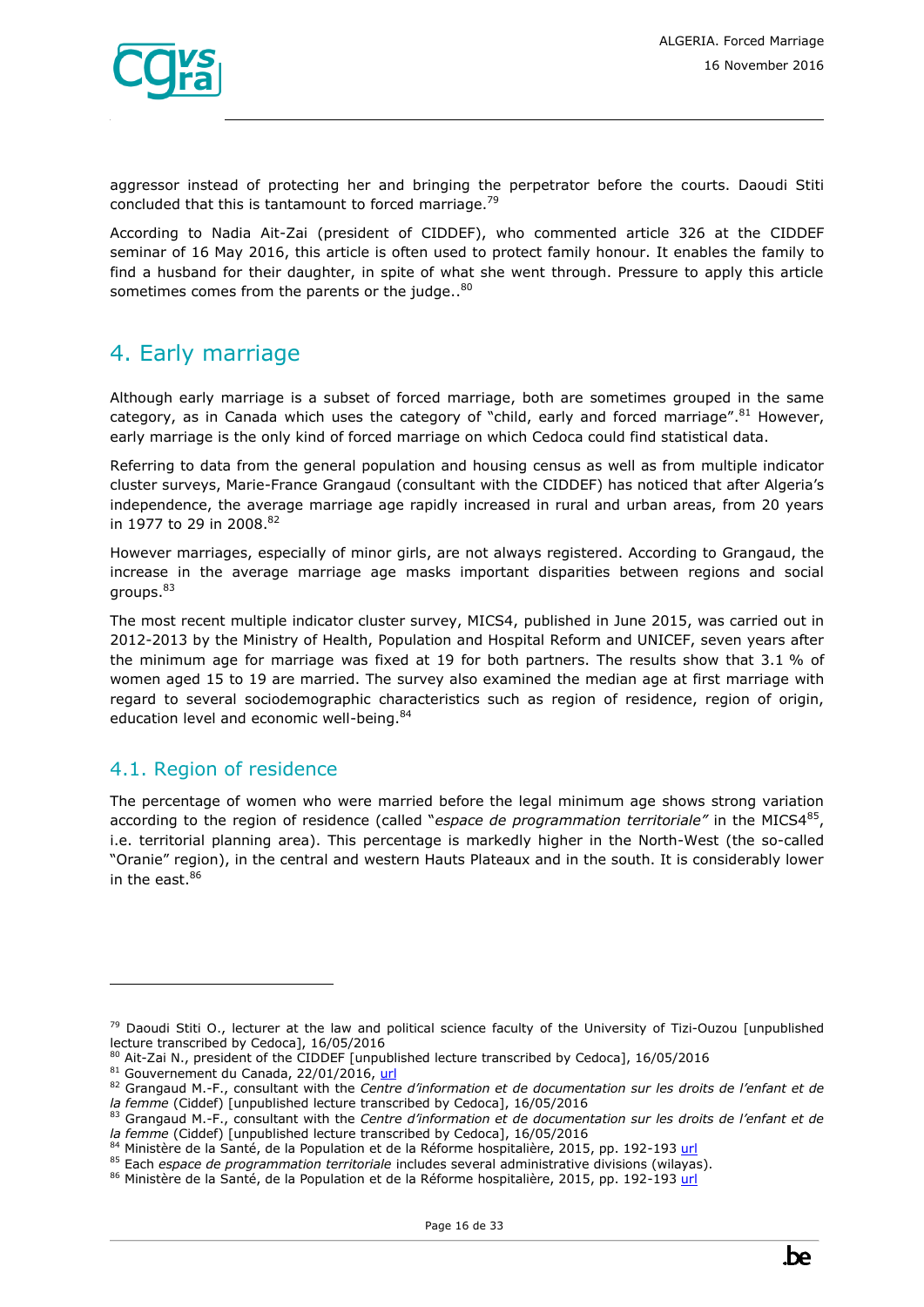

| Espace de programmation territoriale                                                                         | Percentage |
|--------------------------------------------------------------------------------------------------------------|------------|
| North Centre<br>(Alger, Blida, Boumerdes, Tipaza, Bouira, Médéa, Tizi Ouzou, Béjaïa, Chlef and Ain<br>Defla) | 2.3        |
| North-East<br>(Annaba, Constantine, Skikda, Jijel, Mila, Souk Ahras, El Tarf and Guelma)                     | 0.5        |
| North-West<br>(Oran, Tlemcen, Mostaganem, Ain Témouchent, Relizane, Sidi Bel Abbès and Mascara)              | 5.0        |
| Hauts Plateaux Centre<br>(Djelfa, Laghouat and M'Sila)                                                       | 4.5        |
| Hauts Plateaux East<br>(Sétif, Batna, Khenchela, Bordj Bou Arréridj, Oum El Bouaghi, Tébessa)                | 2.9        |
| Hauts Plateaux West<br>(Tiaret, Saida, Tissemsilt, Naâma, El Bayadh)                                         | 4.4        |
| South<br>(Béchar, Tindouf, Adrar Ghardaïa, Biskra, El Oued, Ouargla, Tamanrasset, Illizi)                    | 4.1        |

Percentage of women between 15 and 19 who were married at the time of the survey, per region<sup>87</sup>

A map indicating the different regions can be found in appendix 2.

In an article published in 2014 in the *Liberté* newspaper, the journalist Mourad Kezzar, estimated the number of marriages involving a minor at 110 in 2012, 80 in 2013 and 50 in 2014<sup>88</sup>. At the CIDDEF seminar, Mr Kezzar also pointed out that at least one marriage of a minor is registered every week in Constantine (North-East).<sup>89</sup> In the same article, he also wrote that in Algeria's south, mainly among nomad communities, "marriage of minors is part of traditional customs and has unanimous approval". <sup>90</sup>

At the CIDDEF seminar, Ouahiba Sakani, assistant representative at the United Nations Population Fund (UNFPA), expressed her scepticism about the survey's results and pointed out that early marriage is commonly practiced in the south of Algeria, where pressures to respect family rules are very strong.<sup>91</sup>

### <span id="page-16-0"></span>4.2. Urban/rural residence

According to the MISC4, married minor girls are more often found in rural areas (4.2 %) than in urban ones  $(2.5\%)$ .<sup>92</sup> The Committee on the Elimination of Discrimination against Women also noticed in 2012 that women in rural areas are particularly affected by early marriages. $93$ 

### <span id="page-16-1"></span>4.3. Education level

ł

Early marriage of women correlates with their education level: as from the intermediate level the percentage drops dramatically.<sup>94</sup>

<sup>87</sup> Based on MICS4 data from: Ministère de la Santé, de la Population et de la Réforme hospitalière, 2015, pp. 192-193, [url](http://www.unicef.org/algeria/Rapport_MICS4_(2012-2013).pdf)

<sup>88</sup> Liberté (Kezzar M.), 12/2014, [url](http://www.liberte-algerie.com/actualite/mariees-mais-celibataires-le-temps-de-devenir-adultes-216235/print/1) <sup>89</sup> Kezzar M., journalist with the *Liberté* newspaper [unpublished lecture transcribed by Cedoca], 16/05/2016

<sup>90</sup> Liberté (Kezzar M.), 12/2014, [url](http://www.liberte-algerie.com/actualite/mariees-mais-celibataires-le-temps-de-devenir-adultes-216235/print/1)

<sup>91</sup> Ouahiba S.I, Assistant Representative at UNFPA [unpublished lecture transcribed by Cedoca], 16/05/2016

<sup>92</sup> Ministère de la Santé, de la Population et de la Réforme hospitalière, 2015, pp. 192-193[, url](http://www.unicef.org/algeria/Rapport_MICS4_(2012-2013).pdf)

<sup>93</sup> Comité pour l'élimination de la discrimination à l'égard des femmes, 23/03/2012, [url](http://tbinternet.ohchr.org/_layouts/treatybodyexternal/Download.aspx?symbolno=CEDAW/C/DZA/CO/3-4&Lang=Fr)

<sup>94</sup> Ministère de la Santé, de la Population et de la Réforme hospitalière, 2015, pp. 192-193[, url](http://www.unicef.org/algeria/Rapport_MICS4_(2012-2013).pdf)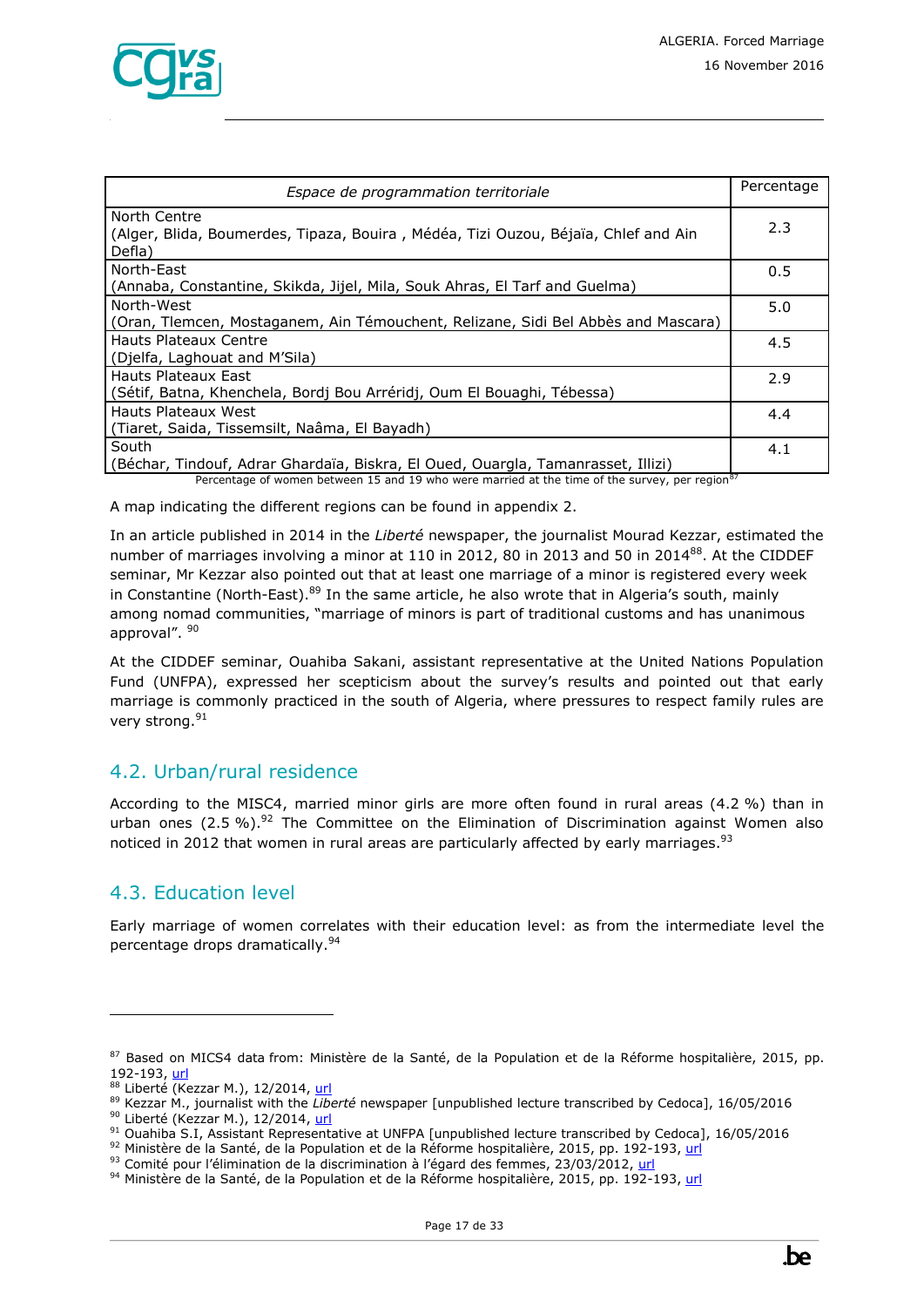

| <b>Education level</b> | Percentage |
|------------------------|------------|
| No formal education    | 11.9       |
| Primary school         | 14.9       |
| Middle school          | 3.6        |
| Secondary school       | 1.4        |
| Higher education       | 0.1        |

Percentage of women between 15 and 19 who were married at the time of the survey, according to education level<sup>95</sup>

### <span id="page-17-0"></span>4.4. Level of economic well-being

The criterion of wealth seems to have less influence on early marriage, even though there are twice as many early married women among the poorest 20 % than among the wealthiest 20 %. For intermediary categories, variation is lower. 96

| Wealth quintile | Percentage |
|-----------------|------------|
| Poorest         | 4.0        |
| Second          | 3.2        |
| Middle          | 3.8        |
| Fourth          | 2.6        |
| Wealthiest      | 1.9        |

Percentage of women between 15 and 19 who were married at the time of the survey, according to wealth quintile<sup>97</sup>

According to the MISC4,

ł

"The research suggests that minors are vulnerable to marriage through the interaction of many factors. Poverty, the protection of girls, family honour and the family's ability to ensure a stable life in socially unstable times are considered important factors in determining the risk for a young girl to be married while she's still a child."98

Referring to socio-demographic factors, Marie-France Grangaud summed up the results of the survey as follows: "women younger than 19 who are already married live in rural areas, come from poor families in the west or the south of the country and did not go beyond primary school." <sup>99</sup>

<sup>95</sup> Based on MICS4 data from: Ministère de la Santé, de la Population et de la Réforme hospitalière, 2015, pp. 192-193, [url](http://www.unicef.org/algeria/Rapport_MICS4_(2012-2013).pdf)

<sup>&</sup>lt;sup>96</sup> Ministère de la Santé, de la Population et de la Réforme hospitalière, 2015, pp. 192-193[, url](http://www.unicef.org/algeria/Rapport_MICS4_(2012-2013).pdf)

<sup>97</sup> Based on MICS4 data from: Ministère de la Santé, de la Population et de la Réforme hospitalière, 2015, pp. 192-193, [url](http://www.unicef.org/algeria/Rapport_MICS4_(2012-2013).pdf)

<sup>98</sup> Ministère de la Santé, de la Population et de la Réforme hospitalière, 2015, pp. 192-193[, url](http://www.unicef.org/algeria/Rapport_MICS4_(2012-2013).pdf)

<sup>99</sup> Grangaud M.-F., CIDDEF [unpublished lecture transcribed by Cedoca], 16/05/2016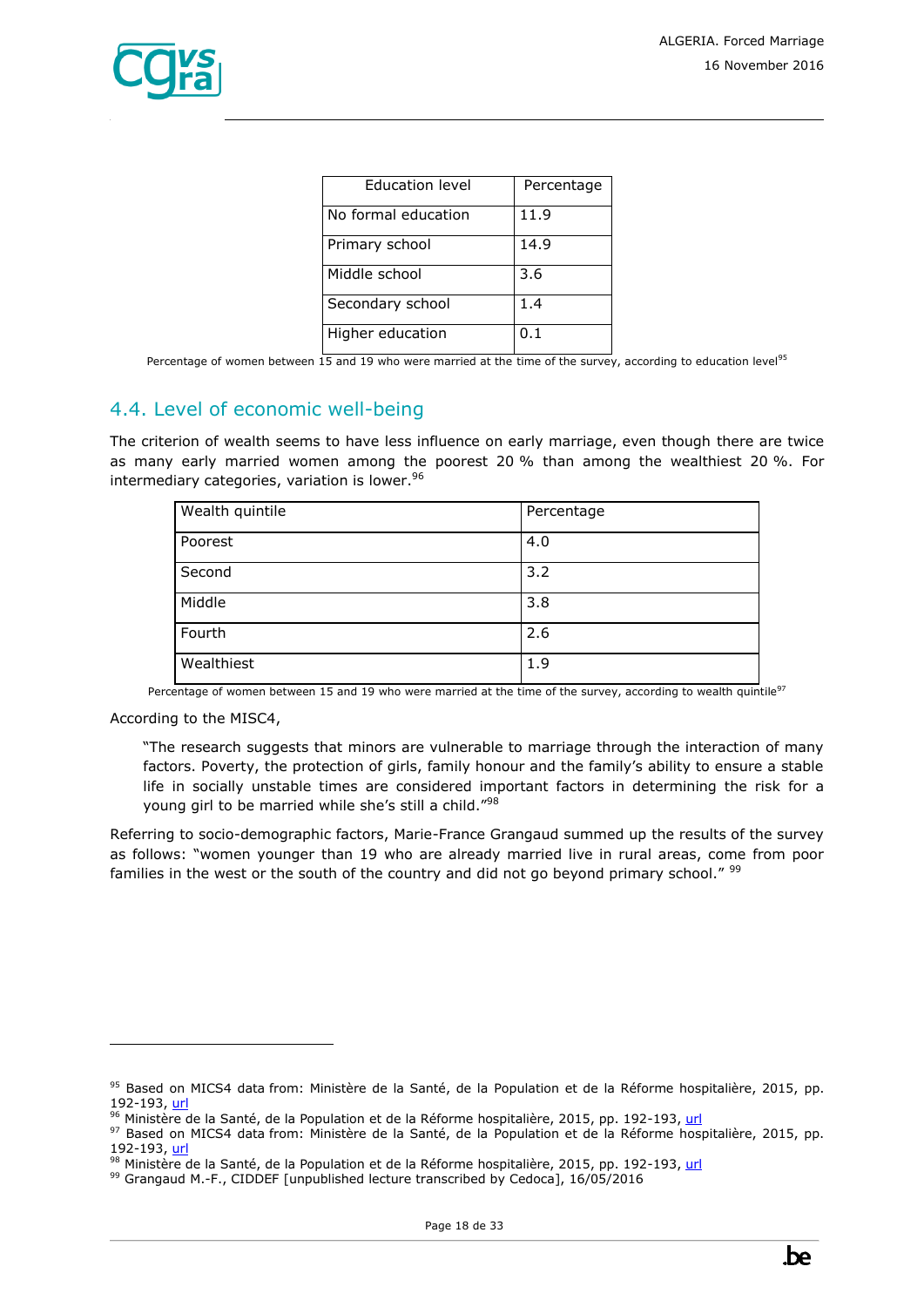

# <span id="page-18-0"></span>5. The religious point of view

According to the October 2015 report of the US State Department on religious freedom in Algeria, more than 99 % of the population are Sunni Muslims.<sup>100</sup>

At the CIDDEF seminar, Said Djabelkheir, director and chief editor of the Arabic version of *Ouled Sidi* (a website dedicated to religion and currently no longer operational), researcher in Islamic science and expert on Sufism, underlined the fact that every social attitude is supposed to have its source in sacred texts or in their interpretation. He cited two Quranic verses, verse 4, chapter 65 (on repudiation) and verse 6, chapter 4 (on women), that are interpreted in various ways. In some interpretations the Coran authorises child marriage, and the rise of fundamentalism and Salafism in Algeria could boost these interpretations, according to Djabelkheir.<sup>101</sup>

Fatma Alioua (Wassila network) and Fatima-Zohra Sebaa-Delladj (University of Oran, African Union and Conseil national famille-femme) also stressed during the discussions at the CIDDEF seminar that Algerian society is growing more conservative.

According to the US State Department, the Algerian Ministry of Religious Affairs has made it mandatory for couples to supply a marriage certificate issued by the authorities before an imam is allowed to celebrate their religious marriage.<sup>102</sup> However, *fatiha* marriages are still celebrated without civil registration. According to a December 2013 report on violence against women from the Balsam network:

"These are no longer traditional marriages as commonly practiced three or four decades ago, but marriages which are not registered for various reasons, e.g. polygamy without consent of the first wife… Women who accept such a marriage are weakening their own position and are more often at risk of marital violence."<sup>103</sup>

Article 30 of the Family Code states that Muslim women are not allowed to marry non-Muslims.<sup>104</sup> Moreover, according to article 8 of the same code, "it is permitted to enter into marriage with more than one wife within the limits set forth by Sharia law if the motive is justified and the conditions and intentions of equity are met"  $[...]$ .<sup>105</sup>

# <span id="page-18-1"></span>6. Law enforcement and prosecution

### <span id="page-18-2"></span>6.1. Access to justice

A 2010 UNESCO report on women's rights in the Maghreb points out that Algerian women face systematic denial of their rights:

"The difficulties to access legal services for financial reasons or because of a lack of information about legal procedures and the means to obtain judicial redress are obvious. Women's illiteracy is a strong obstacle, as it makes procedures and formalities more difficult to observe (for

<sup>100</sup> USDOS, 14/10/2015, [url](http://www.ecoi.net/local_link/313308/437657_en.html)

<sup>101</sup> Djabelkheir S., director and chief editor of the Arabic version of *Ouled Sidi*, researcher in Islamic science and expert in Sufism [unpublished lecture transcribed by Cedoca], 16/05/2016

United States Department of State (USDOS), 14/04/2016, [url](http://www.state.gov/j/drl/rls/hrrpt/humanrightsreport/index.htm?year=2015&dlid=252917)

<sup>103</sup> Réseau national des centres d'écoute sur les violences contre les femmes, 12/2013, [url](http://www.ciddef-dz.com/pdf/autres-publications/balsam2013.pdf)

<sup>104</sup> République algérienne démocratique et populaire, 2007, [url](http://www.joradp.dz/TRV/FFam.pdf)

<sup>&</sup>lt;sup>105</sup> République algérienne démocratique et populaire, 2007, [url](http://www.joradp.dz/TRV/FFam.pdf)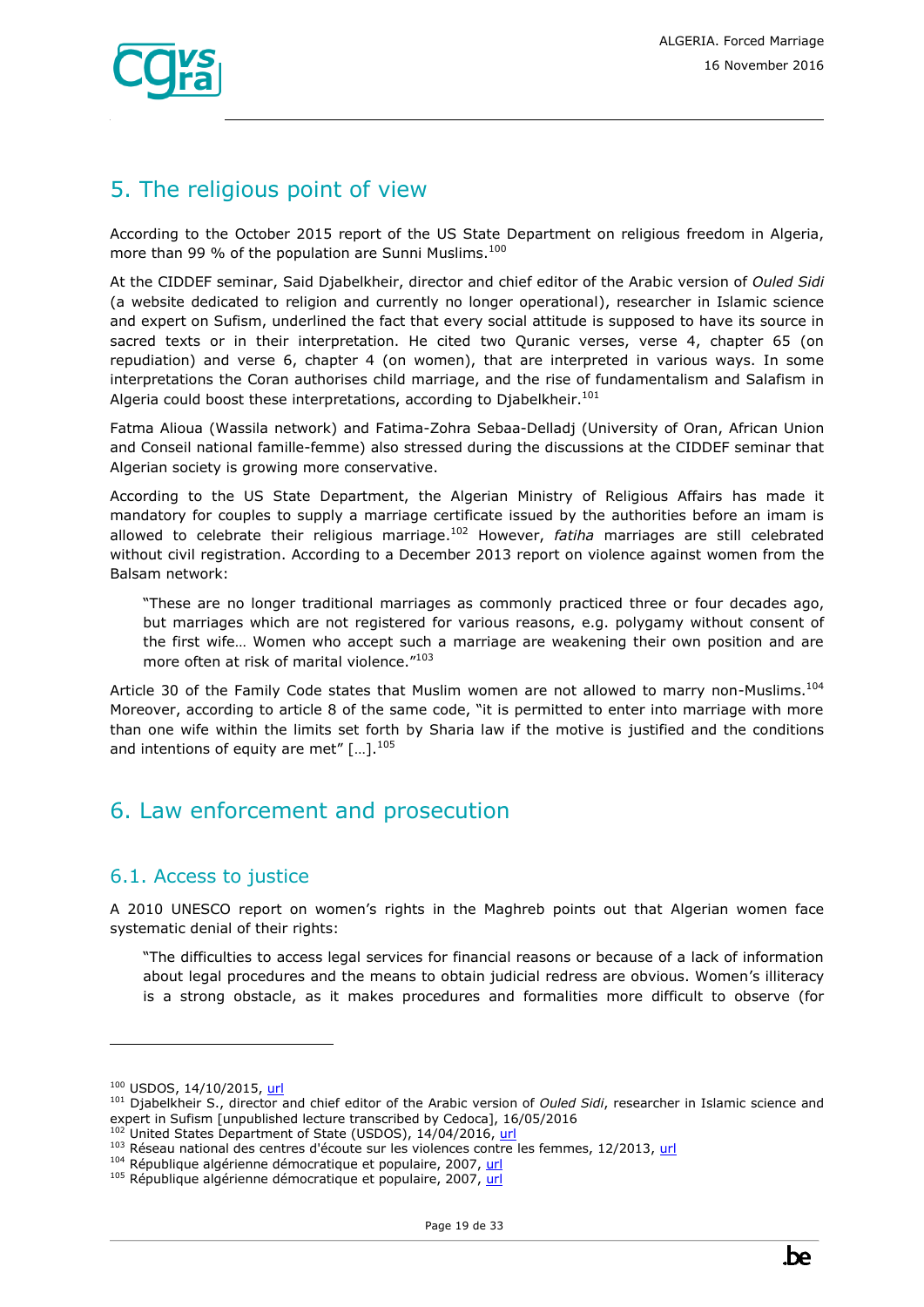

instance, complying with deadlines, following the different stages of a complaint, reading the court records, filling in forms etc.).

The fact that women rarely have the possibility to reach financial independence and/or to exercise revenue control is also an important constraining factor, as this makes it more difficult for women to pay a lawyer's fees, travel costs etc. Moreover, as women are more vulnerable to poverty because of their lack of financial autonomy, their situation is all the more precarious when they are temporarily or definitively separated from their husband.

Finally, families are often very reticent regarding recourse to the courts in order to settle family disputes, which are viewed as a private matter, and they prefer to use traditional conflictregulating mechanisms outside "official" laws in order to decide in favour or against one of the parties."<sup>106</sup>

Cedoca asked Fatima-Zohra Sebaa-Delladj (University of Iran, African Union and Conseil national famille-femme) for her comment on this assessment by UNESCO. In an e-mail on 25 June 2016, she replied that "the difficulty to access legal services for financial reasons is less obvious in the big cities", where judicial aid is provided by the courts or by associations. On the other hand, "illiteracy among women is indeed an important obstacle" but "this concerns elderly women because school is now compulsory until 16. Moreover, they can always find someone willing to help them, for instance a sister, a daughter or a neighbour."107Sebaa-Delladj also confirmed that in case of financial dependency, there are not many possibilities to obtain financial help beyond the family. Lastly, Sebaa-Delladj pointed out that traditional conflict-regulating mechanisms are often biased against women, especially women who are not financially independent. In this case, a woman will be asked to be patient and to accept her fate. $108$ 

According to the 2014 Child Rights International Network (CRIN) report on children's access to justice in Algeria, children may bring cases to domestic courts but the presence of a parent or legal guardian is mandatory. The public prosecutor can also act as a guardian if there is no parent or legal guardian. <sup>109</sup>

### <span id="page-19-0"></span>6.2. Prosecution

ł

According to Fatima-Zohra Sebaa-Delladj (University of Oran, African Union and Conseil national famille-femme), imams are not allowed to celebrate marriage if one of the spouses is younger than 19 and two imams are currently prosecuted for having done so. $110$ 

Cedoca asked Fatiha Baghdadi (lawyer), Mériem Bélaala (SOS Femmes en détresse), Dalila Iamarene Djerbaldu (Wassila network), Nadia Ait-Zai (CIDDEF) and Fatma Boufenik (University of Oran and FARD) if they knew about cases where the police came to the aid of a woman (minor or adult) who was at risk of being forcibly married or about legal action being taken against persons who forced a woman (minor or adult) to marry.

In an e-mail on 2 June 2016, Fatiha Baghdadi (lawyer) answered in her capacity as a lawyer (to preserve her commitment and her obligation of discretion as a member of the CNPPDH):

<sup>&</sup>lt;sup>106</sup> United Nations Organization for Education, Science and Culture (UNESCO), 2010, [url](http://unesdoc.unesco.org/images/0018/001893/189399f.pdf)

<sup>107</sup> Sebaa-Delladj F.-Z, psychologist, lecturer at Oran 2 University, president of the *Conseil national famillefemme* and Special Rapporteur on child marriage for the African Union, e-mail, 25/06/2016

<sup>108</sup> Sebaa-Delladj F.-Z, psychologist, lecturer at Oran 2 University, president of the *Conseil national famillefemme* and Special Rapporteur on child marriage for the African Union, e-mail, 25/06/2016 CRIN, 04/2014, [url](https://www.crin.org/sites/default/files/algeria_access_to_justice_fr.pdf)

<sup>110</sup> Sebaa-Delladj F.-Z., psychologist, lecturer at Oran 2 University, president of the *Conseil national famillefemme* and Special Rapporteur on child marriage for the African Union [unpublished lecture transcribed by Cedoca], 16/05/2016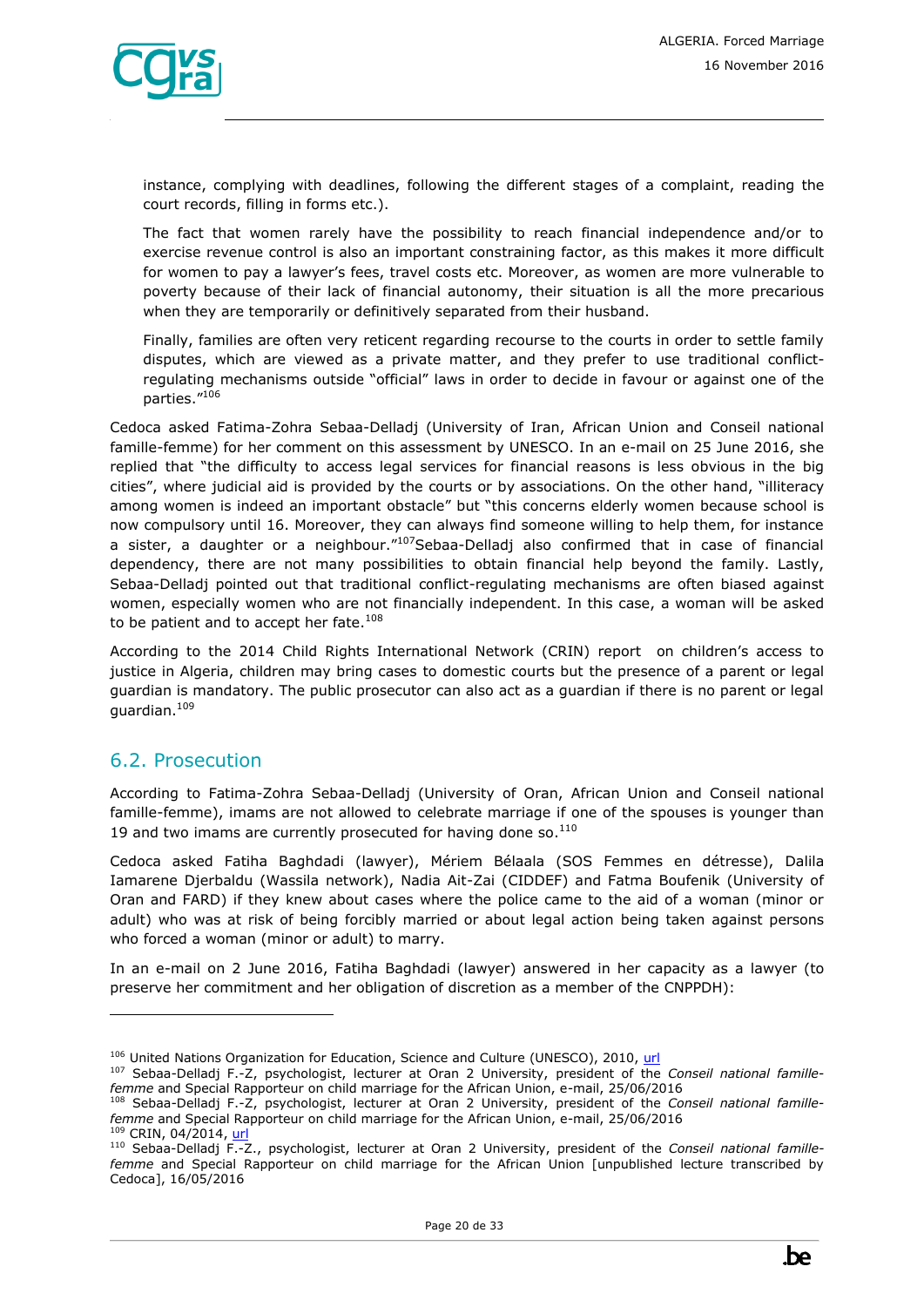

"In a patriarchal society where traditional views are still prominent, it is almost inconceivable for a woman or girl to lodge a complaint when she is under threat of a forced marriage. In 36 years practice as a professional lawyer and women's rights activist, I have never heard about such a complaint, let alone of legal action taken against someone who forced a woman or girl to marry against her will."<sup>111</sup>

Mériem Bélaala (SOS Femmes en détresse) answered in an e-mail on 2 June 2016:

"the law as such is not bad, as it prohibits the marriage of minor girls, illegal confinement, torture etc. but in practice, as the private sphere is sometimes still regulated in a tribal way, with all the negative consequences of patriarchy, it will be very difficult for anybody to act, as the family still holds complete power within the house. The police or the gendarmerie will not intervene in cases of illegal confinement, moral or physical torture, without an order from the public prosecutor, and this requires a lot of evidence, with the victim risking reprisals if no solution can be found to protect her."112

Dalila Iamarene Djerbaldu (Wassila network) answered in an e-mail on 6 June 2016 that her network did not know about any such interventions.<sup>113</sup>

Nadia Ait-Zai (CIDDEF) answered in an e-mail of 9 June 2016:

"I never heard about the police intervening in such a case; for the police to intervene, a complaint has to be lodged and the prosecutor has to order the police to intervene."<sup>114</sup>

Fatma Boufenik (University of Oran and FARD)explained in an e-mail to Cedoca on 16 June 2016 that her association intervened in one case, where an adult woman had been confined illegally after her return from France in order to be forcibly married. Her association was contacted and an examining magistrate took up the case. The victim was eventually able to return to France. The same examining magistrate also told the FARD association that he had to deal with a number of similar cases in the Mostaganem wilaya (North-West).<sup>115</sup>

Finally, Mériem Bélaala (SOS Femmes en détresse) explained that if a complaint is lodged with a court, the girl in question is removed from her family, and as there are no facilities to accommodate minors, she ends up in a re-education centre for juvenile delinquents.<sup>116</sup>

#### <span id="page-20-0"></span>6.3. Mediation

ł

At the CIDDEF Seminar, Cedoca also asked participants if a potential victim of forced marriage could try to negotiate another solution with her family or go to the relevant authorities in order to assert her rights. According to Nadia Ait-Zai, the only participant who provided some elements towards an answer, some girls or women try but many hesitate to do so because of the force of tradition and custom, and the fear to contradict their family. The education level of the victim and the "cultural level" of her parents will play an important part. A possibility for an adult woman is to leave her family before her marriage.<sup>117</sup>

Cedoca also asked Fatiha Baghdadi (lawyer) by e-mail what are the possibilities for a girl or woman who tries to escape forced marriage. She answered by e-mail on 2 June 2016:

<sup>&</sup>lt;sup>111</sup> Baghdadi F., lawyer and member of the CNPPDH for the Eastern part of Algeria, e-mail, 02/06/2016

<sup>112</sup> Bélaala M., president of SOS Femmes en détresse, e-mail, 02/06/2016

<sup>113</sup> Iamarene Djerbaldu D., sociologist, feminist and member of the Wassila network, e-mail, 06/06/2016

<sup>114</sup> Ait-Zai N., president of CIDDEF, e-mail, 09/06/2016

<sup>115</sup> Boufenik F., lecturer at Oran University and founder of FARD, e-mail, 16/06/2016

<sup>116</sup> Bélaala M., president of SOS Femmes en détresse [unpublished lecture transcribed by Cedoca], 16/05/2016

<sup>117</sup> Ait-Zai N., president of CIDDEF [unpublished lecture transcribed by Cedoca], 16/05/2016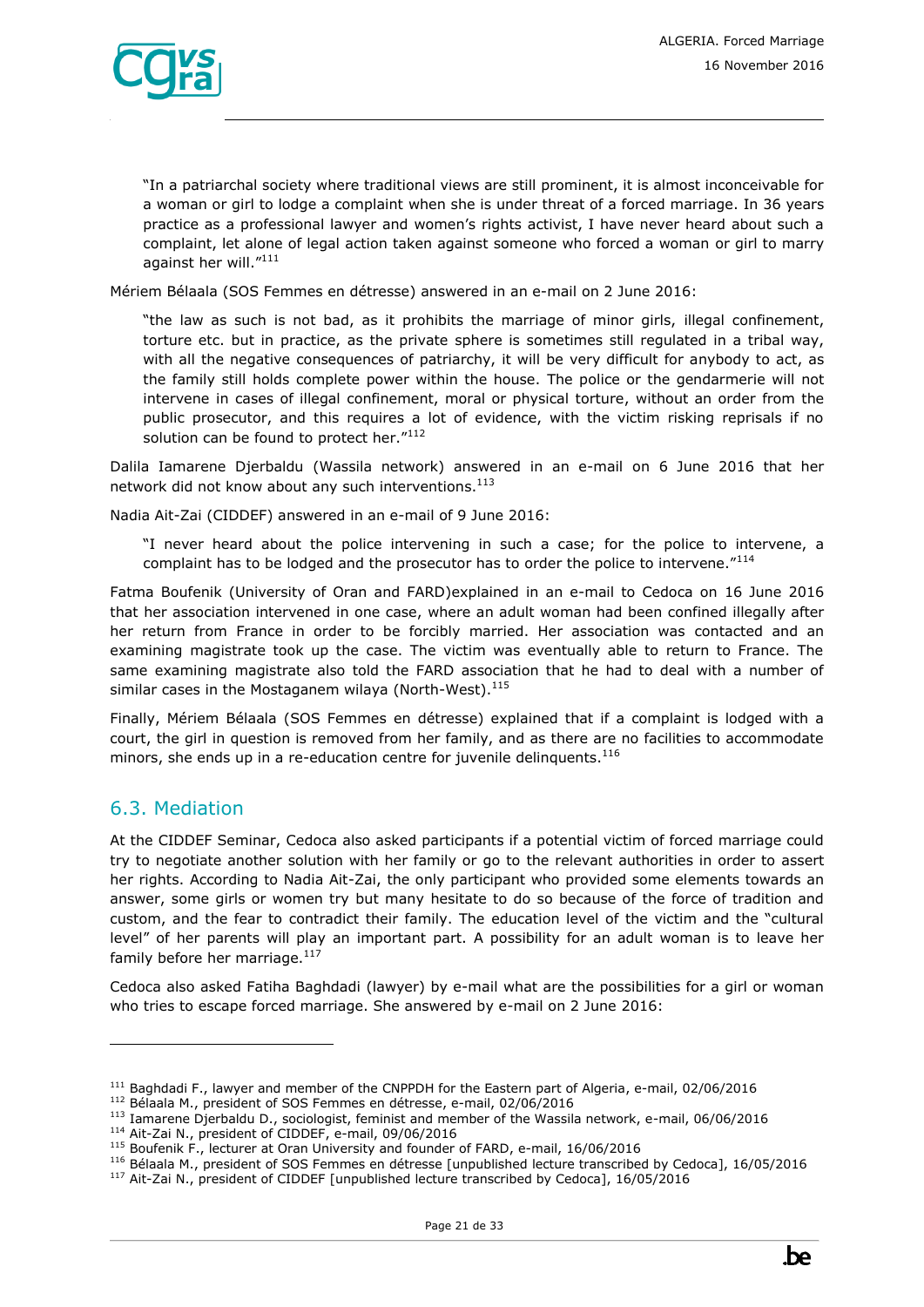

"From a purely legal point of view, there are many mechanisms to protect and defend vulnerable women. The public prosecutor can prosecute any person suspected of imperilling a woman through acts of constraint to force her to marry. Civil society organizations also have the right to act as civil parties in such a case. But in practice, things are completely different: conciliation within the family is always preferred, on the initiative of a family member or a neighbour. Organizations only come next, and they prefer a non-constraining approach, with members acting in their personal capacity and not in the organization's name."<sup>118</sup>

The same question was put to Mériem Bélaala, president of SOS Femmes en détresse. In her e-mail in June 2016, she explained:

" […] the biggest problem is illegal confinement. Families commonly prevent their daughter to leave the house and to communicate with the outside world. We have handled cases of girls who have been confined for more than two years, under close surveillance of their relatives. Psychological pressure and violence, which can take many forms, often lead to extreme psychological distress, meaning that the family will try its utmost to render the victim still more vulnerable by various means: *rokia*, which corresponds to an exorcism through the recitation of Quranic verses, then psychiatry, when the victim is very agitated, requiring her placement in a hospital for a short time, where most of the time they receive a treatment which leads to their dependency and submission (five cases over the period 2013-2016).<sup>119</sup>

About the possibility of constructive mediation, Mériem Bélaala also added that "relatives or clerics do not intervene in family matters. This seldom happens and is generally useless because such interventions concern the family's honour".<sup>120</sup>

Cedoca asked Dalila Iamarene Djerbaldu (Wassila network), if her network had dealt with cases of forced marriage. In her e-mail reply on 3 May 2016, she answered that her network never had to deal with a situation where the girl rejected marriage outright and her parents used force, confinement or other illegal means to force her to marry. However, the network had to deal with some cases of girls who finally resigned themselves to marriage, submitting to psychological pressure without confronting their parents head-on.<sup>121</sup>

# <span id="page-21-0"></span>7. Awareness actors

In this chapter, Cedoca examines different initiatives providing help to victims of forced marriage, such as places where they can be heard, as well as shelters and centres providing legal advice. Cedoca also examines some courses of action used by associations dealing with this issue.

### <span id="page-21-1"></span>7.1. State actors

ł

During a joint mission in Algeria in 2011, the Swedish and Swiss asylum authorities were told by CIDDEF that there were five state-run shelters in Algeria for women victims of violence.<sup>122</sup>

According to a report on the subject of matrimonial violence written in 2013 by Ounissa Daoudi Stiti for the Algerian Ministry of Higher Education and Scientific Research, there are several state-run reception centres: the National Centre for the Reception of Girls and Women (without child) Victims

<sup>118</sup> Baghdadi F., lawyer and member of the CNPPDH for the Eastern part of Algeria, e-mail, 02/06/2016

<sup>119</sup> Bélaala M., president of SOS Femmes en détresse, e-mail, 02/06/2016

<sup>120</sup> Bélaala M., president of SOS Femmes en détresse, e-mail, 02/06/2016

<sup>121</sup> Iamarene Djerbaldu D., sociologist, feminist and member of the Wassila network, e-mail, 03/06/2016

<sup>&</sup>lt;sup>122</sup> Federal Department of Justice and Police, Swedish Migration Board, 20/01/2012, [url](https://www.sem.admin.ch/dam/data/sem/internationales/herkunftslaender/afrika/dza/DZA-ber-factfindingmission-e.pdf)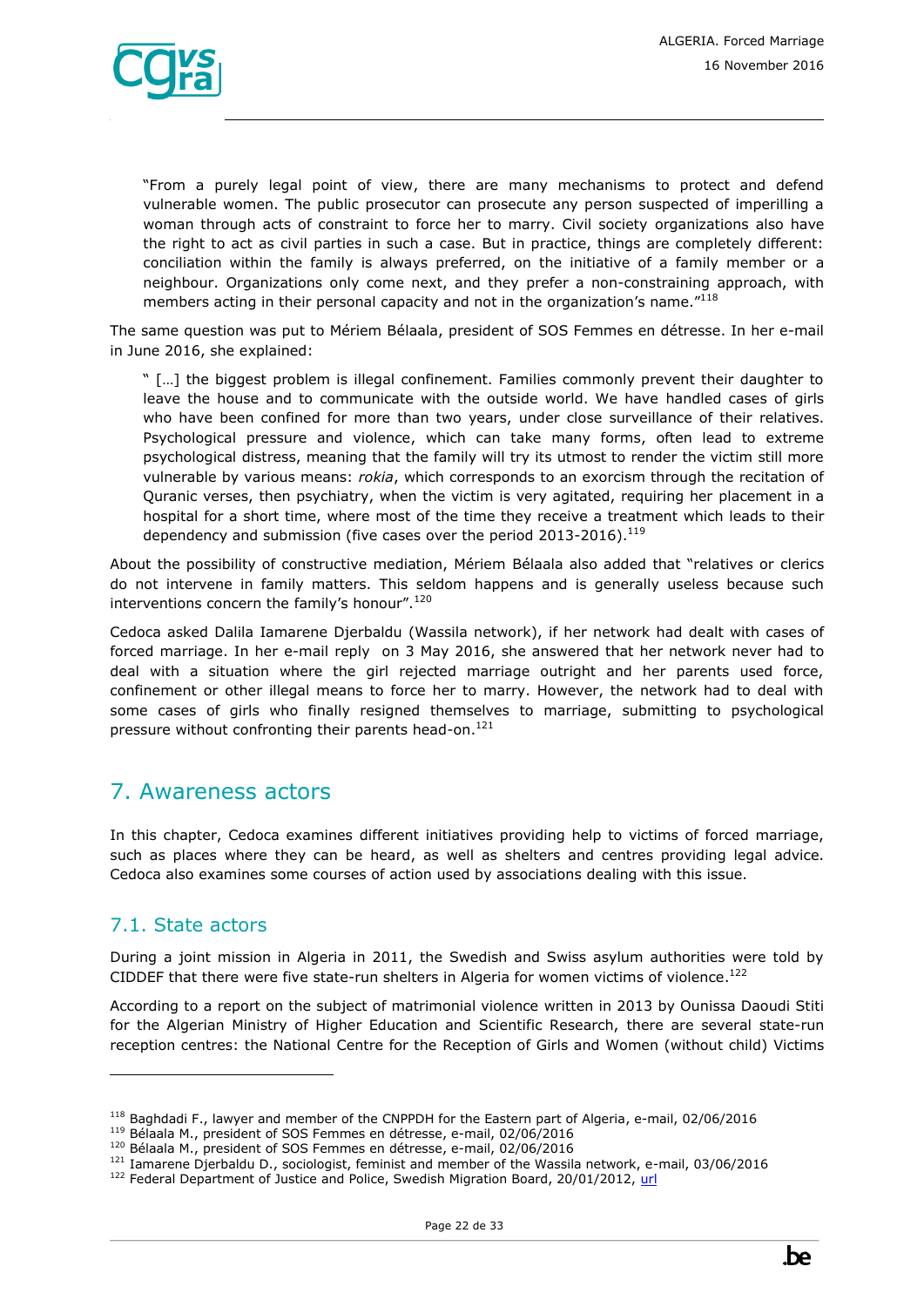

ł

of Violence and in Distress at Bou Ismail, Tipaza, the National Centre for the Reception of Girls and Women Victims of Violence and in Distress at Tlemcen and the National Centre for the Reception of Girls and Women Victims of Violence and in Distress at Mostaganem. According to the same report, two other centres were due to open in Annaba and Tizi-Ouzou.<sup>123</sup>

Cedoca asked the author of the report, Ounissa Daoudi Stiti (University of Tizi-Ouzou) if the reception centres mentioned in her report were still operational. She answered by e-mail on 12 June 2016 that only the centre at Tizi-Ouzou is still at the project stage. $124$ 

Regarding the public reception centres for women at risk attached to the Ministry of Solidarity, Fatiha Baghdadi stressed in her e-mail of 2 June 2016 that these shelters "are meant for emergency accommodation, especially on an ad hoc basis, for a period not exceeding two months (renewable only once), and they exist only in the big cities of the north."<sup>125</sup>

Cedoca also asked Mériem Bélaala (president of SOS Femmes en détresse) if a minor girl could find protection in one of the state-run shelters. In an e-mail on 2 June 2016, she answered that access to these centres is quite complicated and "they are closed on weekends, public holidays etc. Moreover, you need to go to the police to get a requisition or to a bureau of the Directorate of Social Affairs." M. Bélaala also added that no shelter has a capacity of 50 beds as yet. $^{126}$ 

### <span id="page-22-0"></span>7.2. Non-Governmental Organisations

Fatiha Baghdadi wrote in an e-mail on 2 June 2016 that:

"Civil society organizations actively try to change mentalities and habits so as to make them conform to the law. They are not only facing traditional customs but also purely political games by politicians who manipulate traditional and religious feelings."<sup>127</sup>

According to the information collected by the Swedish and Swiss asylum authorities, there is a network of fifteen centres providing psychological and legal advice. Two shelters are run by NGOs (SOS femme en détresse and Rachda), each with a capacity of around fifty beds. CIDDEF also has a network of ten host families.<sup>128</sup>

According to the 2013 report by the Ministry of Higher Education and Scientific Research, the centres run by civil society organizations are the following: a centre for women and children run by SOS Femmes en détresse in Algiers, centres for women and children run by the Rachda association in Algiers, Oran and Constantine, and finally a reception centre for single women with child run by the Wassila network (the reception centre for single women with child at Corso, in the Boumerdes daïra, Boumerdes wilaya). $129$ 

Cedoca asked Dalila Iamarene Djerbaldu, a member of the Wassila network, if her network also runs a reception centre. In an e-mail on 6 June 2016, she answered that this was not the case but that her network referred women in need to centres her network works with.<sup>130</sup> Asked by Cedoca about these partner centres, Iamarene Djerbaldu gave the names of the following centres in an e-mail dated 7 June 2016: Dar el Hassana (Bab el Oued, Algiers), Diar Rahma (Birkhadelm, Algiers), Darna

 $123$  Ministère de l'Enseignement supérieur et de la recherche scientifique, 12/2013, [url](http://www.dgrsdt.dz/pnr/download/pnr30/Daoudi_Ounissa.zip)

<sup>&</sup>lt;sup>124</sup> Daoudi Stiti O., lecturer at the Law and Political Science Faculty of the University of Tizi-Ouzo, e-mail, 12/06/2016

<sup>&</sup>lt;sup>125</sup> Baghdadi F., lawyer and member of the CNPPDH for the Eastern part of Algeria, e-mail, 02/06/2016

<sup>126</sup> Bélaala M., president of SOS Femmes en détresse, e-mail, 02/06/2016

<sup>&</sup>lt;sup>127</sup> Baghdadi F., lawyer and member of the CNPPDH for the Eastern part of Algeria, e-mail, 02/06/2016

<sup>&</sup>lt;sup>128</sup> Federal Department of Justice and Police, Swedish Migration Board, 20/01/2012, [url](https://www.sem.admin.ch/dam/data/sem/internationales/herkunftslaender/afrika/dza/DZA-ber-factfindingmission-e.pdf)

<sup>&</sup>lt;sup>129</sup> Ministère de l'Enseignement supérieur et de la recherche scientifique, 12/2013, [url](http://www.dgrsdt.dz/pnr/download/pnr30/Daoudi_Ounissa.zip)

<sup>130</sup> Iamarene Djerbaldu D., sociologist, feminist and member of the Wassila network, e-mail, 03/05/2016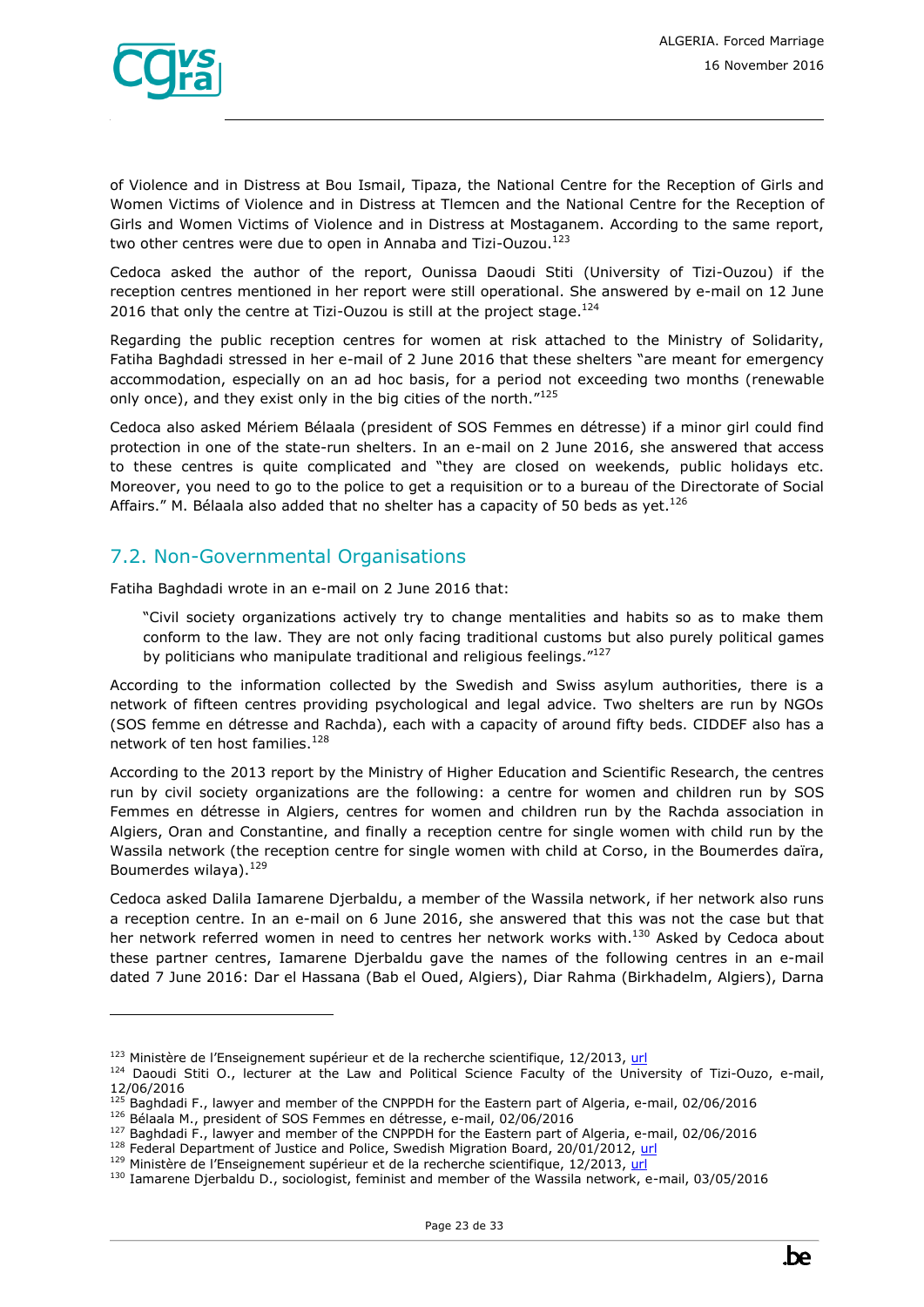

(Mohammedia, in the suburbs of Alger) and, rarely, the centre run by SOS Femmes en détresse. She also explained that:

"for women from Algiers, sometimes we had to pay for their accommodation in private homes or in hotels and guest houses. For women from other regions, we try to refer them to organizations near their place of residence, for instance the shelter run in Annaba by the Association des femmes algériennes pour le développement (Afad)".<sup>131</sup>

Cedoca also researched whether civil society organisations have to deal with forced marriages and what are the measures they take to address this issue.

Cedoca asked Iamarene Djerbaldu (Wassila network) if victims of forced marriage could call helplines provided by her network. In an e-mail on 6 June 2016, she answered that there are two numbers they can call: 021 33 29 29 and 0560 100 105, from 9 a.m. to 5 p.m. (3 p.m. during Ramadan) every weekday.<sup>132</sup>

Cedoca also asked Iamarene Djerbaldu what the Wassila network could provide a woman trying toescape from a forced marriage. She answered by e-mail on 7 June 2016:

"The aid we provide is of a psychological nature, to help women to escape their situation by taking courageous decisions, looking for viable solutions. Often, they have children, a job, rent to pay, and this can take years, during which we provide legal aid in court."<sup>133</sup>

In her lecture at the CIDDEF seminar, M. Bélaala (SOS Femmes en détresse) also mentioned several difficulties encountered by NGOs. For instance, they are not allowed to provide accommodation to a minor girl without informing the police or a judge. As this means that the girl's family will automatically be informed, her association sometimes has to take risks that place it close to criminal liability.. For instance, if the daughter runs away, her father can lodge a complaint, and some NGOs' phone numbers have already been found in their mobile phones. These NGOs were summoned by the police.<sup>134</sup>

Cedoca also contacted Cherifa Kheddar, president of the Association Djazairouna des familles victimes du terrorisme and spokesperson of the Observatoire de la violence contre les femmes. Although her organization, which is based in Blida, was originally created to help victims of terrorism, it now also handles cases of violence of any kind against women. Cedoca asked her if her organization had so far handled cases of forced marriage. Kheddar answered in the negative.<sup>135</sup>

# <span id="page-23-0"></span>8. Access to housing and employment

ł

Cedoca also collected information on the possibility for women who refuse a forced marriage to find housing and work.

According to Mériem Bélaala (SOS Femmes en détresse), answering a question from Cedoca at the CIDDEF seminar, it is impossible for a single woman to find rented accommodation.<sup>136</sup> When Cedoca subsequently asked Bélaala by e-mail if this is a legal impossibility, she answered on 2 June 2016:

<sup>&</sup>lt;sup>131</sup> Iamarene Djerbaldu D., sociologist, feminist and member of the Wassila network, e-mail, 07/06/2016

<sup>&</sup>lt;sup>132</sup> Iamarene Djerbaldu D., sociologist, feminist and member of the Wassila network, e-mail, 06/06/2016

<sup>133</sup> Iamarene Djerbaldu D., sociologist, feminist and member of the Wassila network, e-mail, 07/06/2016

<sup>134</sup> Bélaala M., president of SOS Femmes en détresse [unpublished lecture transcribed by Cedoca], 02/06/2016 <sup>135</sup> Kheddar C. president of the *Association Djazairouna des familles victimes du terrorisme* and spokesperson of

the *Observatoire de la violence contre les femmes*, phone conversation, 07/06/2016 <sup>136</sup> Bélaala M., president of SOS Femmes en détresse, interview, ALgiers, 02/06/2016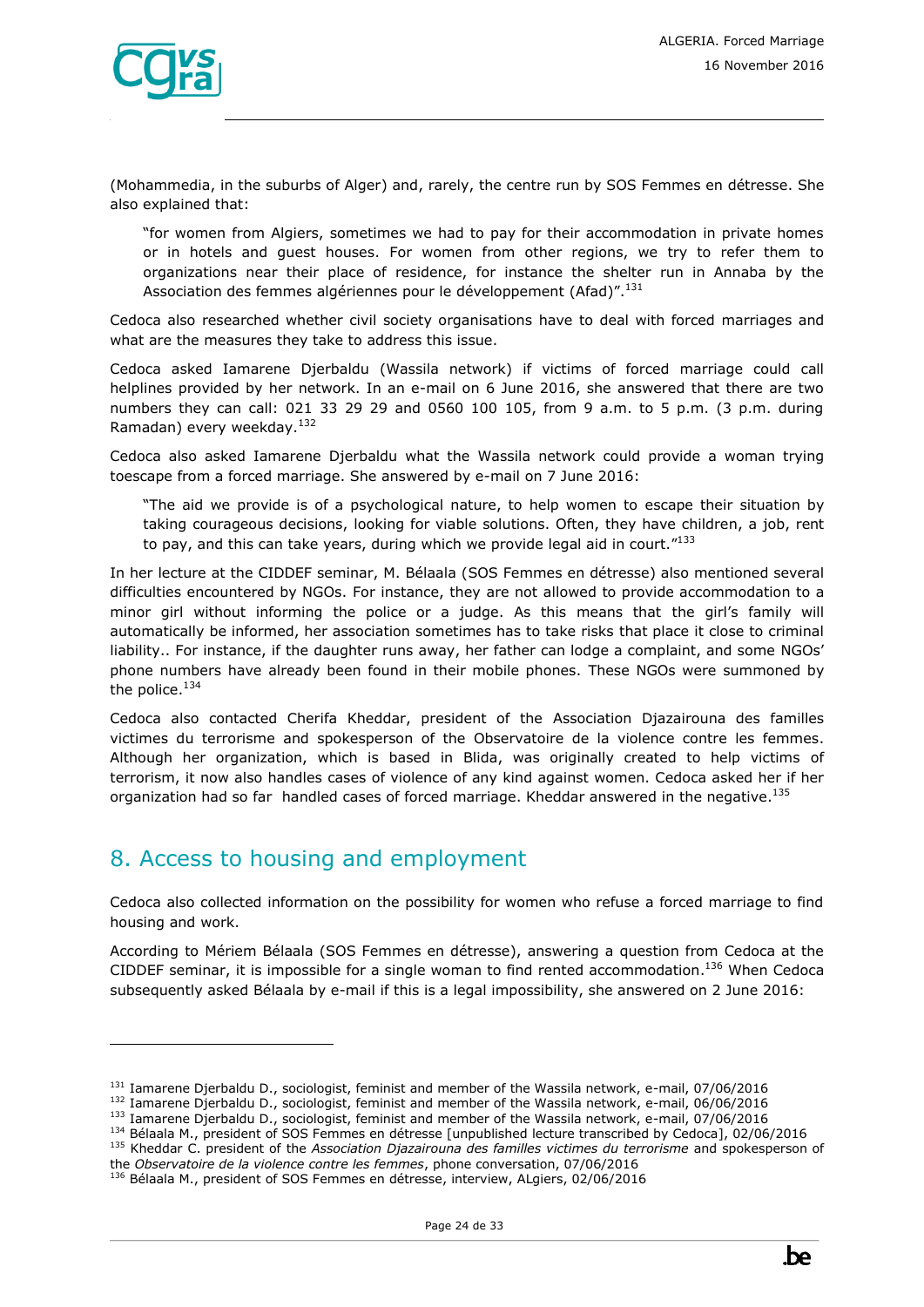

"A single woman is of course allowed to own real estate but it is extremely difficult for a single woman, even with very young children, to find rented accommodation. It is not forbidden by law, it's just part of ingrained attitudes. Most real estate agents will tell you that living alone is strongly disapproved of by families. There is a strict control of the doings of women: the younger they are, the more they will be controlled and stigmatised by their family."<sup>137</sup>

According to a 2012 CIDDEF report on discrimination against women, women are victims of discrimination when it comes to their access to housing:

"Unmarried women, divorcees or widows are particularly vulnerable to discrimination as regards housing. The commissions in charge of allocating social housing even refuse to consider requests by single women, and social housing is allocated to them extremely rarely."<sup>138</sup>

Referring to testimonies collected in Oran from members of associations defending civil and equal rights for women, the report also explains that the social and matrimonial position of single women, divorcees or childless women "excludes them almost systematically from rented accommodation." An often heard argument is that "single women will create 'trouble with the neighbours' and risk 'attracting men'."139

The director of projects at the Ligue algérienne de défense des droits de l'homme (LADDH) also indicated on 16 July 2015 in correspondence with the Research Directorate of the Immigration and Refugee Board of Canada that it is difficult for single or divorced women to find rented accommodation, as landlords consider the 'morals' of women who apply for housing in their own name. $140$ 

According to the same source and an associate professor in Sociology and Middle Eastern Studies from the University of Texas in Austin, only a small, albeit growing number of women can afford their own housing.<sup>141</sup>

As for access to employment, adult women are not required to present a marital or parental authorisation to obtain employment, according to a UNESCO report from 2010.<sup>142</sup> However, the US State Department mentions in April 2016 that women face discrimination in employment and are less likely to receive equal pay for equal work. $^{143}$ 

<sup>137</sup> Bélaala M., president of SOS Femmes en détresse, e-mail, 02/06/2016

<sup>138</sup> CIDDEF, 2012, [url](http://www.ciddef-dz.com/pdf/autres-publications/discriminations.pdf)

<sup>139</sup> CIDDEF, 2012, [url](http://www.ciddef-dz.com/pdf/autres-publications/discriminations.pdf)

<sup>&</sup>lt;sup>140</sup> Commission de l'immigration et du statut de réfugiés au Canada, 13/08/2015, [url](http://www.refworld.org/cgi-bin/texis/vtx/rwmain?page=search&docid=55dedd414&skip=0&query=mariage&coi=DZA&searchin=title&sort=date)

<sup>&</sup>lt;sup>141</sup> Commission de l'immigration et du statut de réfugiés au Canada, 13/08/2015, [url](http://www.refworld.org/cgi-bin/texis/vtx/rwmain?page=search&docid=55dedd414&skip=0&query=mariage&coi=DZA&searchin=title&sort=date)

<sup>142</sup> UNESCO, 2010, [url](http://unesdoc.unesco.org/images/0018/001893/189399f.pdf)

<sup>143</sup> USDOS, 14/04/2016, [url](http://www.state.gov/j/drl/rls/hrrpt/humanrightsreport/index.htm?year=2015&dlid=252917)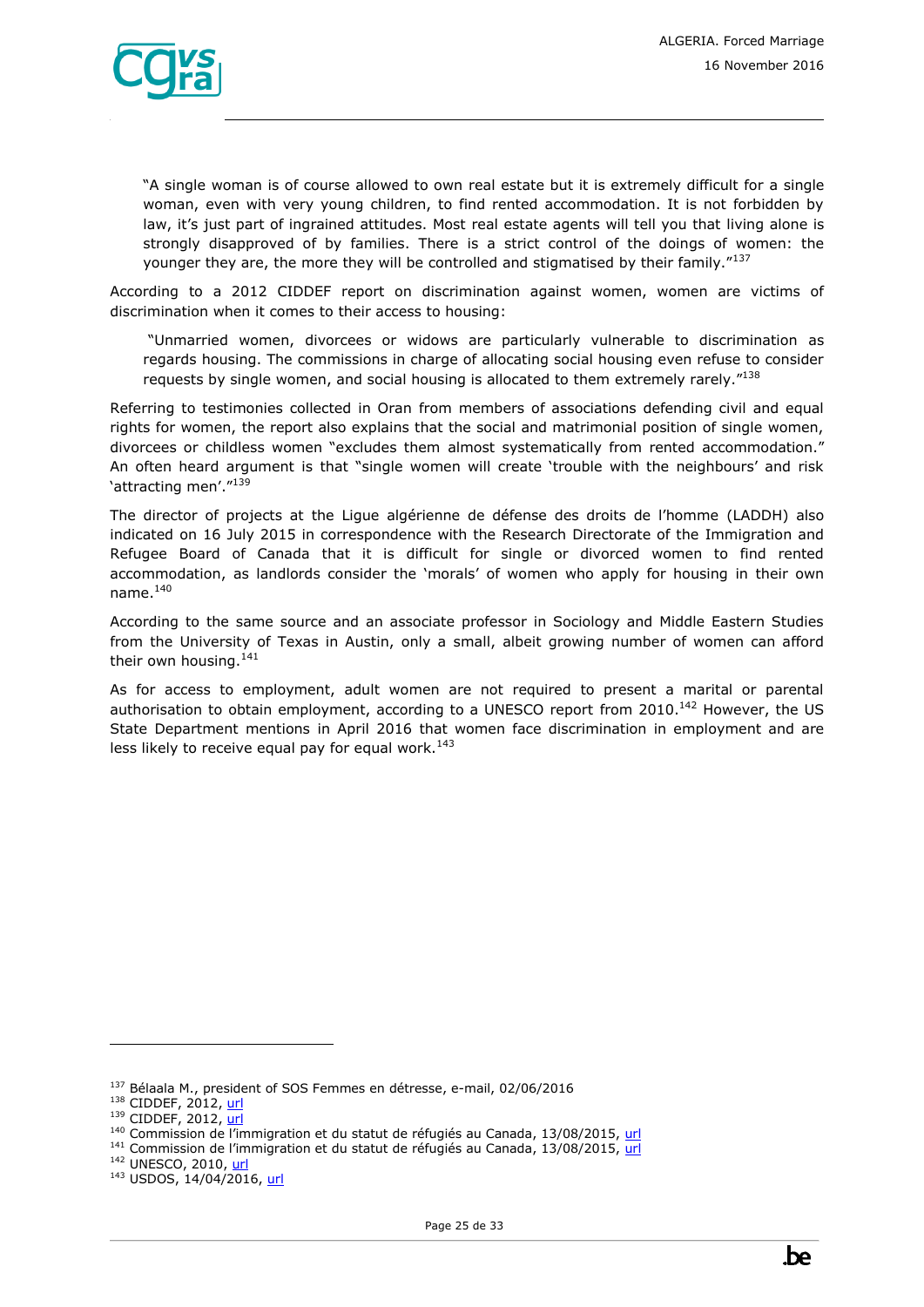

# <span id="page-25-0"></span>6. Summary

Consent is the determining factor for a marriage to be considered forced or free, according to most of the sources consulted by Cedoca. Forced marriage takes place in Algeria and the reason invoked is generally the need to marry a daughter who could otherwise bring dishonour upon her family. Other factors, e.g. economic ones can also prove decisive.

Algeria has signed international conventions aimed at combatting forced marriage and has amended its Family Code in 2005 so that the consent of both parties to a marriage is now legally required. However - as pointed out by several participants at the CIDDEF seminar and other sources - because of tradition, various interpretations of the law and of the Quran, as well as the rise of religious fundamentalism, genuine consent by women in marriage remains an issue.

According to the latest multiple survey carried out in 2012-2013 by the Ministry of Health, Population and Hospital Reform, 3.1 % of women were married before the legal minimum age of 19. Two factors bear a decisive influence on the prevalence of early marriage: the level of education and the area of residence. Referring to socio-demographic factors at the CIDDEF seminar, a source summed up the results of the survey as follows: "women younger than 19 who are already married live in rural areas, come from poor families in the west or the south of the country and did not go beyond primary school."

In theory, women and children have access to the courts but, in practice, financial and social constraints limit their capacity to protect their rights and obtain judicial redress. Moreover, the sources consulted by Cedoca have no knowledge of police or legal actions taken in favour of potential or actual victims of forced marriage. A solution within the family is sometimes envisaged.

There are several reception centres run by the government or by civil society organizations that can accommodate women who are victims of violence. However, these centres only exist in big cities, and organizations who assist minor girls can get into trouble with the law.

Moreover, if a woman refuses marriage, sources show that landlords are unlikely to accept single women as tenants. Women do not however need an authorisation from their husband or parents to obtain employment.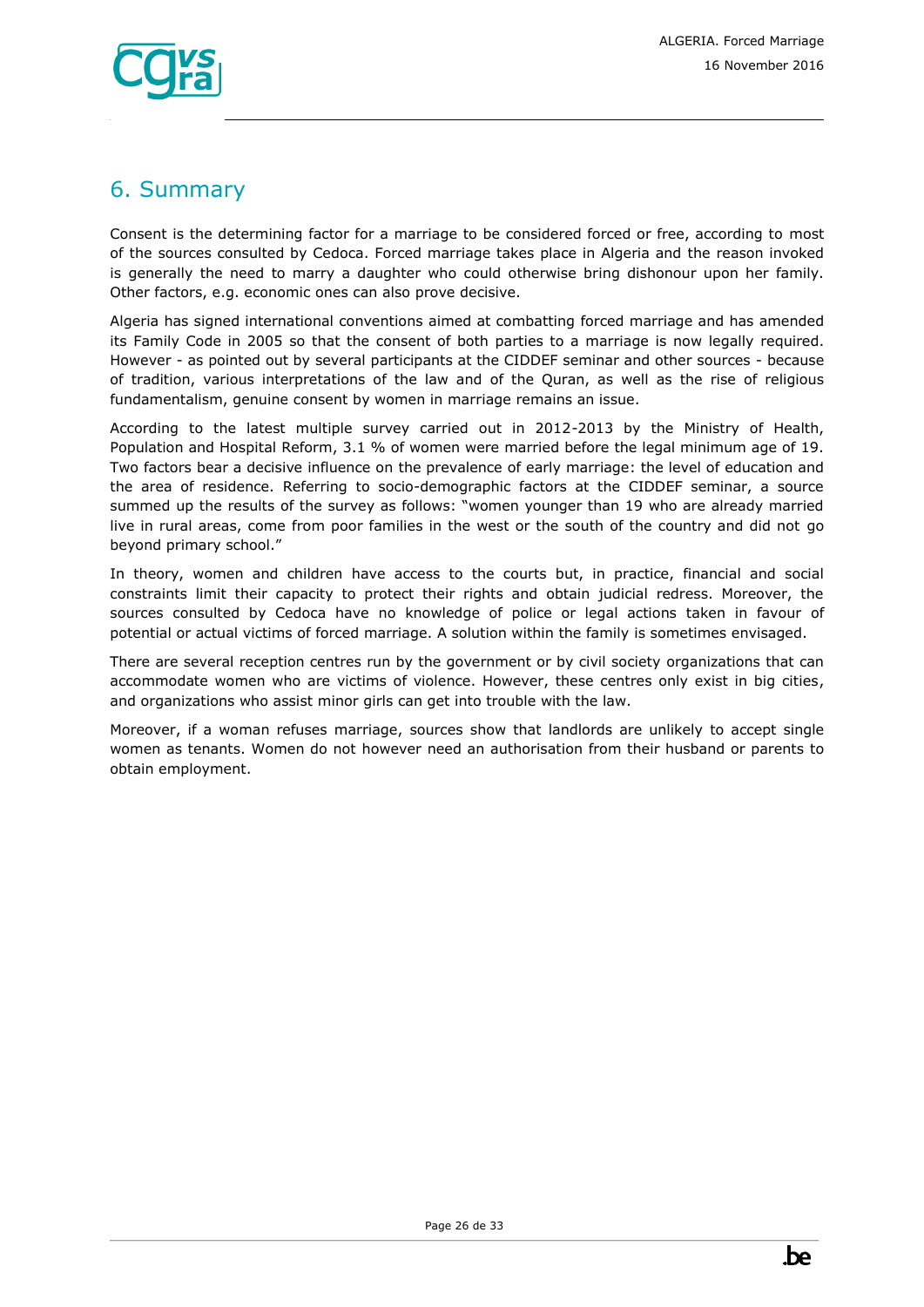

# <span id="page-26-0"></span>Annexes

ł

Annexe 1: percentage of women aged 20 to 49 who were married before the age of 18  $(MICS4)^{144}$ 

|                           |                                      | $\overline{\mathbf{z}}$<br>Pourcentage de femmes ma-<br>de 18 ans<br>avant l'âge<br>riées | Nombre de femmes âgées<br>ans<br>$20 - 49$<br>응 | Pourcentage de femmes de 15-<br>19 ans actuellement mariées [3] | Nombre de femmes de 15-19<br>ans |
|---------------------------|--------------------------------------|-------------------------------------------------------------------------------------------|-------------------------------------------------|-----------------------------------------------------------------|----------------------------------|
|                           | <b>EPT 1: Nord Centre</b>            | 4,7                                                                                       | 11304                                           | 2,3                                                             | 1903                             |
|                           | EPT 2 : Nord Est                     | 2,7                                                                                       | 4885                                            | 0,5                                                             | 790                              |
| <b>Espaces de</b>         | <b>EPT 3: Nord Ouest</b>             | 5,6                                                                                       | 4936                                            | 5,0                                                             | 965                              |
| Programmation             | <b>EPT 4 : Hauts Plateaux Centre</b> | 11,9                                                                                      | 2079                                            | 4,5                                                             | 462                              |
| <b>Territoriale (EPT)</b> | EPT 5 : Hauts Plateaux Est           | 6,3                                                                                       | 4444                                            | 2,9                                                             | 924                              |
|                           | <b>EPT 6 : Hauts Plateaux Ouest</b>  | 8,0                                                                                       | 1769                                            | 4,4                                                             | 375                              |
|                           | EPT 7 : Sud                          | 11,2                                                                                      | 2997                                            | 4,1                                                             | 714                              |
| <b>Milieu de</b>          | Urbain                               | 5,3                                                                                       | 20635                                           | 2,5                                                             | 3922                             |
| résidence                 | Rural                                | 7,2                                                                                       | 11779                                           | 4,2                                                             | 2210                             |
|                           | 15-19                                | na                                                                                        | na                                              | 3,1                                                             | 6133                             |
|                           | 20-24                                | 2,5                                                                                       | 6781                                            | na                                                              | na                               |
|                           | 25-29                                | 2,7                                                                                       | 6891                                            | na                                                              | na                               |
| Age                       | 30-34                                | 3,5                                                                                       | 6050                                            | na                                                              | na                               |
|                           | 35-39                                | 6,0                                                                                       | 4865                                            | na                                                              | na                               |
|                           | 40-44                                | 11,1                                                                                      | 4231                                            | na                                                              | na                               |
|                           | 45-49                                | 17,1                                                                                      | 3597                                            | na                                                              | na                               |
|                           | Sans instruction                     | 16,4                                                                                      | 5433                                            | 11,9                                                            | 124                              |
| Instruction de la         | Primaire                             | 9,4                                                                                       | 5296                                            | 14,9                                                            | 344                              |
| femme *                   | Moyen                                | 4,8                                                                                       | 8911                                            | 3,6                                                             | 2199                             |
|                           | Secondaire                           | 1,6                                                                                       | 7058                                            | 1,4                                                             | 3115                             |
|                           | Supérieur                            | 0,4                                                                                       | 5715                                            | 0,1                                                             | 351                              |
|                           | Le plus pauvre                       | 8,1                                                                                       | 6324                                            | 4,0                                                             | 1291                             |
| <b>Quintiles de</b>       | Le Second                            | 6,8                                                                                       | 6380                                            | 3,2                                                             | 1157                             |
| l'indice de               | Le Moyen                             | 6, 5                                                                                      | 6542                                            | 3,8                                                             | 1184                             |
| richesse                  | Le quatrième                         | 4,9                                                                                       | 6566                                            | 2,6                                                             | 1232                             |
|                           | Le plus riche                        | 3,9                                                                                       | 6603                                            | 1,9                                                             | 1268                             |
| <b>Total</b>              |                                      | 6,0                                                                                       | 32414                                           | $\overline{3,1}$                                                | 6133                             |

<sup>144</sup> Ministère de la Santé, de la Population et de la Réforme hospitalière, UNICEF, 2015, [url](http://www.unicef.org/algeria/Rapport_MICS4_(2012-2013).pdf)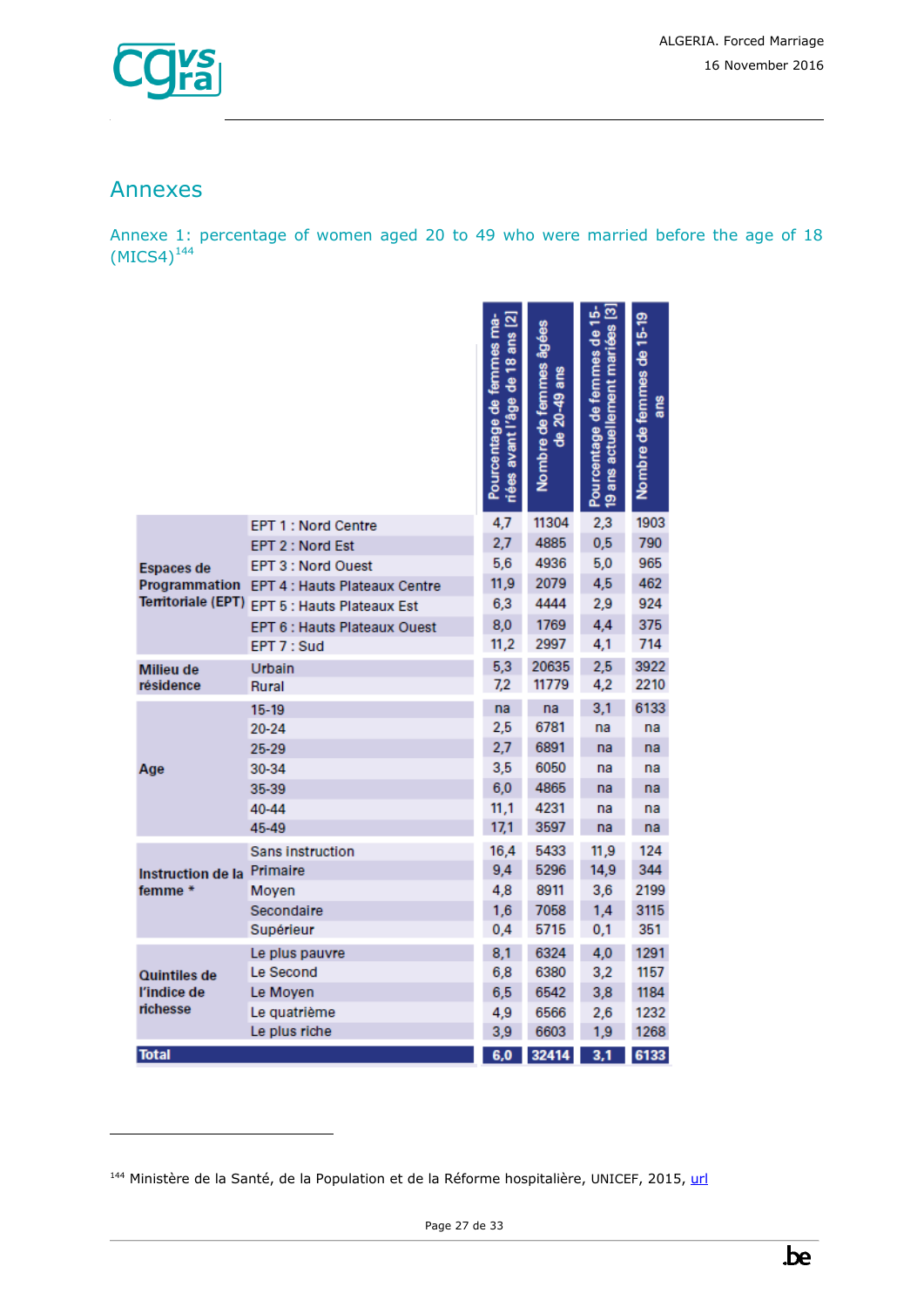

ł

# Annexe 2: Territorial Planning Areas (MICS  $4$ )<sup>145</sup>



<sup>145</sup> Ministère de la Santé, de la Population et de la Réforme hospitalière, UNICEF, 2015, [url](http://www.unicef.org/algeria/Rapport_MICS4_(2012-2013).pdf)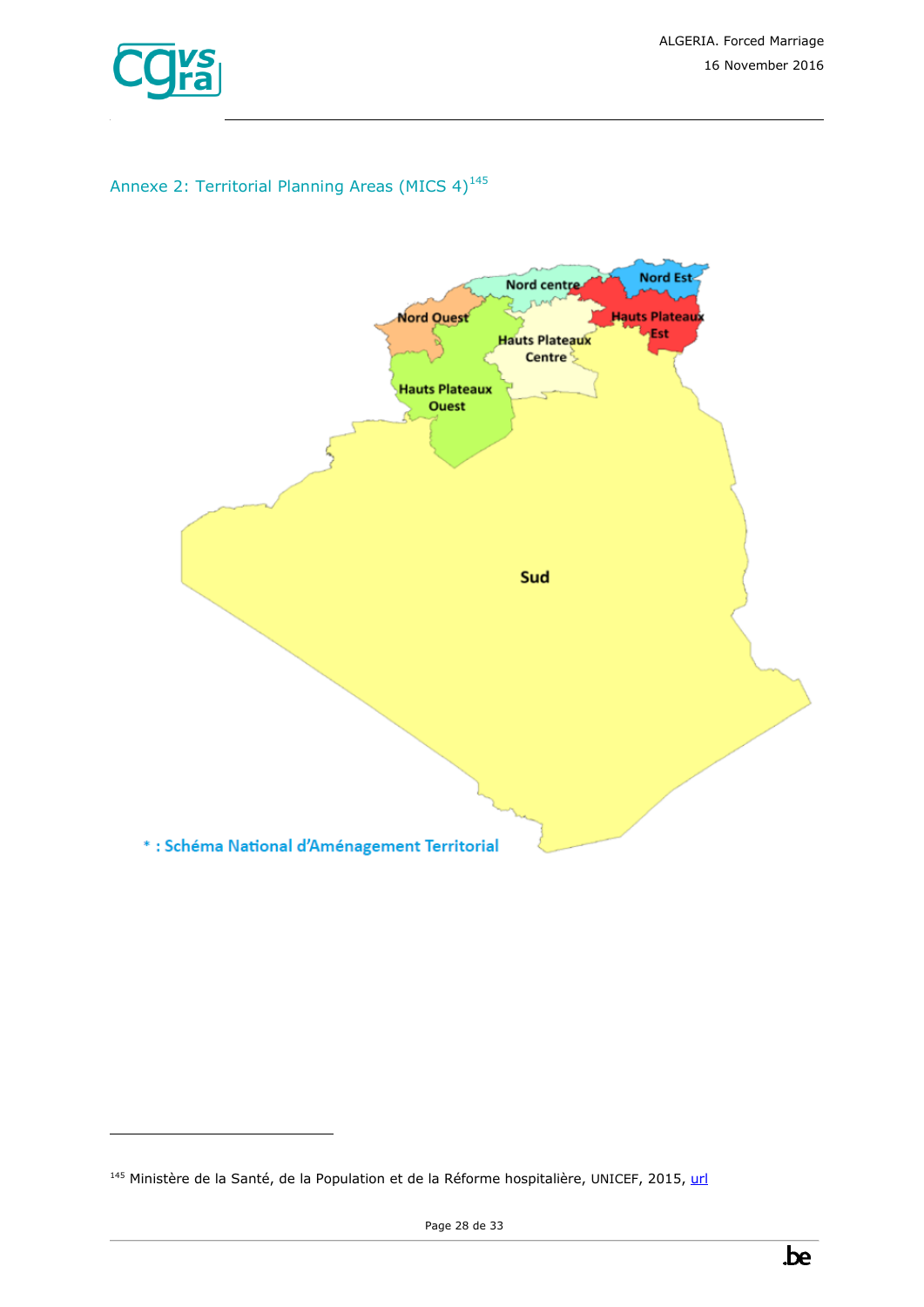

# <span id="page-28-0"></span>**Bibliography**

### Direct contacts

Ait-Zai N., lawyer and president of the Centre d'information et de documentation sur les droits de l'enfant et de la femme (CIDDEF), e-mails, 01/05/2016 and 09/06/2016[, ciddefenfant@yahoo.fr](mailto:ciddefenfant@yahoo.fr)

Baghdadi F., lawyer and member of the Algerian Commission nationale de promotion et de protection des droits de l'homme (CNPPDH) for the Eastern part of the country, e-mail, 02/06/2016, details not communicated for confidentiality reasons

Bélaala M., president of SOS Femmes en détresse, interview, Algiers, 16/05/201 and e-mail, 02/06/2016, [sosfemmes@hotmail.com](mailto:sosfemmes@hotmail.com)

Boufenik F., lecturer at the University of Oran and founder of the women's rights association Femmes algériennes revendiquant leurs droits (FARD), e-mail, 16/06/2016, [fard31034@yahoo.fr](mailto:fard31034@yahoo.fr)

Daoudi Stiti O., lecturer at the Law and Political Science Faculty of the University of Tizi-Ouzou, e-mail, 12/06/2016, details not communicated for confidentiality reasons

Iamarene Djerbaldu D., sociologist, feminist and member of the Wassila network, e-mails, 03/05/2016, 06/06/2016 and 07/06/2016, [ecoute.reseauwassila@gmail.com](mailto:ecoute.reseauwassila@gmail.com)

Kheddar C., president of the Association Djazairouna des familles victimes du terrorisme and spokesperson of the Observatoire de la violence contre les femmes, telephone interview, 07/06/2016, 00 213 666 610 723

Sebaa-Delladj F.-Z., psychologist, lecturer at Oran 2 University, president of the Conseil national famille-femme and Special rapporteur of the African Union on child marriage, e-mail, 25/06/2016, [fsebaa@yahoo.fr](mailto:fsebaa@yahoo.fr)

### Written and audiovisual sources

Ait-Zai N., lawyer and president of the Centre d'information et de documentation sur les droits de l'enfant et de la femme (CIDDEF) [unpublished lecture transcribed by Cedoca], in Centre d'information et de documentation sur les droits de l'enfant et de la femme (CIDDEF), *Le mariage des enfants. Qu'en est-il en Algérie ?"* [conference], Algiers, Algeria, 16/05/2016

Algérie presse service (APS), *Reconsidérer les réserves sur des articles de la convention contre la discrimination à l'égard des femmes (président Bouteflika)*, 08/03/2015, [http://www.aps.dz/algerie/38106](http://www.aps.dz/algerie/38106-reconsid%C3%A9rer-les-r%C3%A9serves-sur-des-articles-de-la-convention-contre-la-discrimination-%C3%A0-l-%C3%A9gard-des-femmes-pr%C3%A9sident-bouteflika) [reconsid%C3%A9rer-les-r%C3%A9serves-sur-des-articles-de-la-convention-contre-la-discrimination-%C3%A0-l-](http://www.aps.dz/algerie/38106-reconsid%C3%A9rer-les-r%C3%A9serves-sur-des-articles-de-la-convention-contre-la-discrimination-%C3%A0-l-%C3%A9gard-des-femmes-pr%C3%A9sident-bouteflika) [%C3%A9gard-des-femmes-pr%C3%A9sident-bouteflika](http://www.aps.dz/algerie/38106-reconsid%C3%A9rer-les-r%C3%A9serves-sur-des-articles-de-la-convention-contre-la-discrimination-%C3%A0-l-%C3%A9gard-des-femmes-pr%C3%A9sident-bouteflika) [accessed on 21/04/2016]

Amnesty International (AI), *Algeria: Comprehensive reforms needed to end sexual and gender-based violence against women and girls*, 25/11/2014[, http://www.ecoi.net/file\\_upload/4543\\_1432804345\\_2014-11-25-algeria](http://www.ecoi.net/file_upload/4543_1432804345_2014-11-25-algeria-briefing-comprehensive-reforms-needed-sexual-violence-women-and-girls.pdf)[briefing-comprehensive-reforms-needed-sexual-violence-women-and-girls.pdf](http://www.ecoi.net/file_upload/4543_1432804345_2014-11-25-algeria-briefing-comprehensive-reforms-needed-sexual-violence-women-and-girls.pdf) [accessed on 11/04/2016]

Arous Z., researcher at the Centre de recherche en économie appliquée pour le développement (CREAD) [unpublished lecture transcribed by Cedoca], in Centre d'information et de documentation sur les droits de l'enfant et de la femme (CIDDEF), *Le mariage des enfants. Qu'en est-il en Algérie ?* [conference], Algiers, Algeria, 16/05/2016

Assemblée générale des droits de l'homme, *Rapport de la Rapporteuse spéciale sur la violence contre les femmes, ses causes et ses conséquences, Mme Rashida Manjoo, Mission en Algérie, Additif*, 19/05/2011, [http://www2.ohchr.org/english/bodies/hrcouncil/docs/17session/A.HRC.17.26.Add.3\\_fr.pdf](https://documents-dds-ny.un.org/doc/UNDOC/GEN/G11/132/73/PDF/G1113273.pdf?OpenElement) [accessed on 22/04/2016]

Bélaala M., president of SOS Femmes en détresse [unpublished lecture transcribed by Cedoca], in Centre d'information et de documentation sur les droits de l'enfant et de la femme (CIDDEF), *Le mariage des enfants. Qu'en est-il en Algérie ?* [conference], Algiers, Algeria, 16/05/2016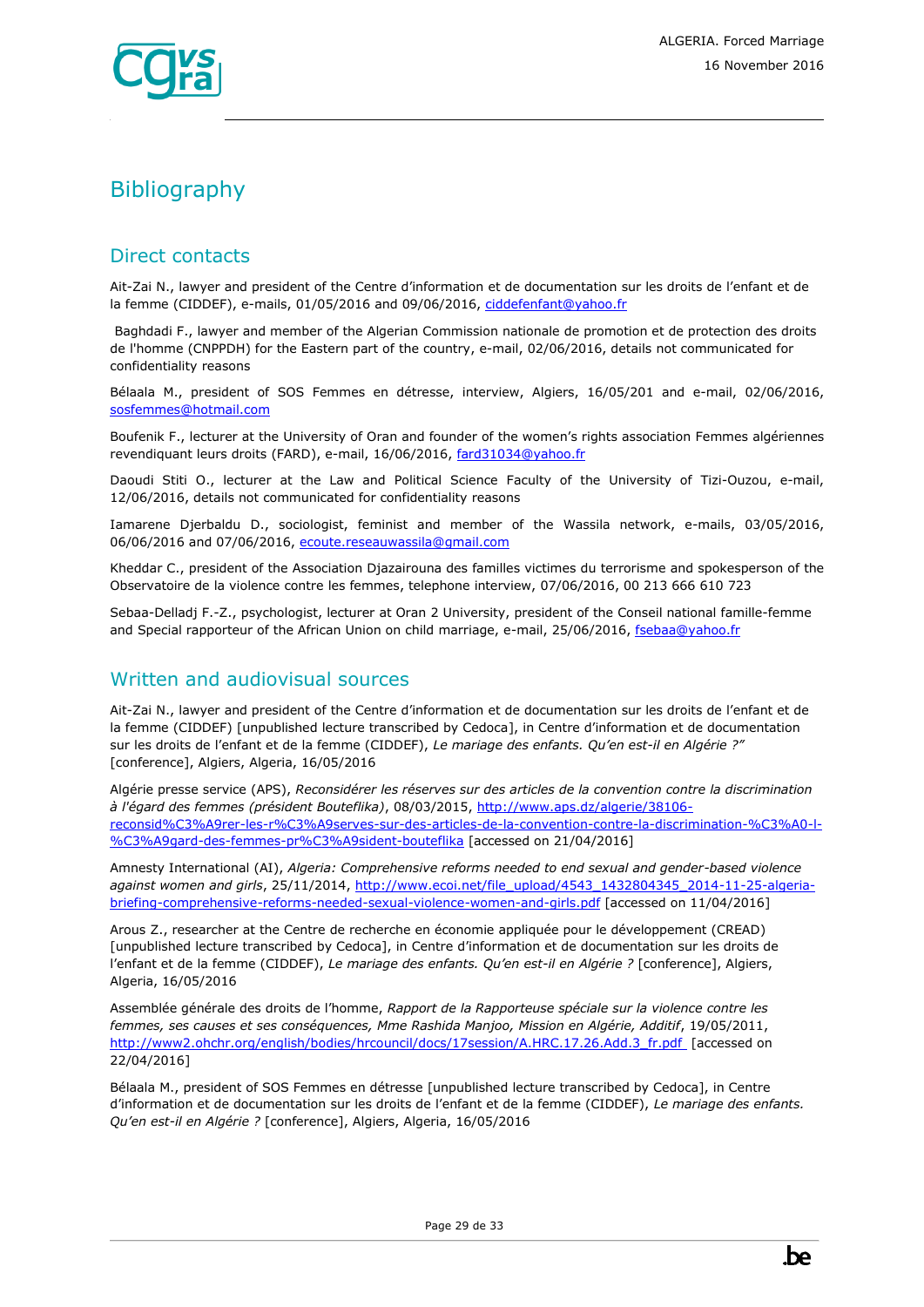

Centre d'information et de documentation sur les droits de l'enfant et de la femme (Rude-Antoine E), *Les mariages forcés dans les états membres du Conseil de l'Europe – Législation comparée et actions politiques*, in *Revue des droits de l'enfant et de la femme*, n°8, 03/2006

Centre d'information et de documentation sur les droits de l'enfant et de la femme (CIDDEF), *Discriminations à l'égard des femmes en Algérie*, 2012, [http://www.CIDDEF-dz.com/pdf/autres-publications/discriminations.pdf](http://www.ciddef-dz.com/pdf/autres-publications/discriminations.pdf) [accessed on 25/05/2016]

Centre d'information et de documentation sur les droits de l'enfant et de la femme (CIDDEF) [website], s.d., <http://www.ciddef-dz.com/> [accessed on 03/06/2016]

Centre d'information et de documentation sur les droits de l'enfant et de la femme (CIDDEF), *Revue du CIDDEF*, n°37, 2016,<http://www.ciddef-dz.com/pdf/revues/revue-37/revue37.pdf> [accessed on 13/06/2016]

Child Rights International Network (CRIN), *Accès des enfants à la justice : Algérie*, 04/2014, [https://www.crin.org/sites/default/files/algeria\\_access\\_to\\_justice\\_fr.pdf](https://www.crin.org/sites/default/files/algeria_access_to_justice_fr.pdf) [accessed on 01/06/2016]

*Code pénal – Algérie*, 2015, in *Journal officiel de la République Algérienne Démocratique et Populaire*, 22/06/2016,<http://www.joradp.dz/TRV/FPenal.pdf> [accessed on 22/06/2016]

Collection des traités des Nations unies, *Convention sur le consentement au mariage, l'âge minimum du mariage et l'enregistrement des mariages - État au : 04-05-2016*, 04/05/2016, <https://treaties.un.org/doc/Publication/MTDSG/Volume%20II/Chapter%20XVI/XVI-3.fr.pdf> [accessed on 04/05/2016]

Collection des traités des Nations unies, *Convention sur l'élimination de toutes les formes de discrimination à l'égard des femmes - État au : 22-04-2016*, 22/04/2016,

<https://treaties.un.org/doc/Publication/MTDSG/Volume%20I/Chapter%20IV/IV-8.fr.pdf> [accessed on 22/04/2016]

Comité pour l'élimination de la discrimination à l'égard des femmes, *Observations finales du Comité pour l'élimination de la discrimination à l'égard des femmes*, 23/03/2012, [http://tbinternet.ohchr.org/\\_layouts/treatybodyexternal/Download.aspx?symbolno=CEDAW/C/DZA/CO/3-](http://tbinternet.ohchr.org/_layouts/treatybodyexternal/Download.aspx?symbolno=CEDAW/C/DZA/CO/3-4&Lang=Fr) [4&Lang=Fr](http://tbinternet.ohchr.org/_layouts/treatybodyexternal/Download.aspx?symbolno=CEDAW/C/DZA/CO/3-4&Lang=Fr) [accessed on 22/04/2016]

Commission africaine des droits de l'homme et des peuples, *Charte africaine des droits de l'homme et des peuples*, 1981, [http://www.achpr.org/files/instruments/achpr/achpr\\_instr\\_charter\\_fra.pdf](http://www.achpr.org/files/instruments/achpr/achpr_instr_charter_fra.pdf) [accessed on 27/04/2016]

Commission africaine des droits de l'homme et des peuples, *Protocole à la Charte africaine des droits de l'Homme et des peuples relatif aux droits des femmes en Afrique*, 11/07/2003, [http://www.achpr.org/files/instruments/women-protocol/achpr\\_instr\\_proto\\_women\\_fra.pdf](http://www.achpr.org/files/instruments/women-protocol/achpr_instr_proto_women_fra.pdf) [accessed on 27/04/2016]

Commission africaine des droits de l'homme et des peuples, *Tableau de ratification: Charte africaine des droits de l'homme et des peuples*, s.d.,<http://www.achpr.org/fr/instruments/achpr/ratification/> [accessed on 27/04/2016]

Commission africaine des droits de l'homme et des peuples, *Tableau de ratification: Protocole à la Charte africaine des droits de l'Homme et des peuples relatif aux droits des femmes en Afrique*, s.d., <http://www.achpr.org/fr/instruments/women-protocol/ratification/> [accessed on 27/04/2016]

Commission africaine des droits de l'homme et des peuples, *Tableau de ratification: Charte Africaine des droits et du bien-être de l'enfant*, s.d.,<http://www.achpr.org/fr/instruments/child/ratification/?s=state> [accessed on 17/05/2016]

Commission de l'immigration et du statut de réfugié du Canada, *Algérie : information sur les mariages forcés, y compris la protection offerte par l'État et les ressources offertes aux femmes qui tentent de se soustraire à un mariage qui leur est imposé; information sur les modifications qui ont été apportées au code de la famille en 2005 (2011-novembre 2013)*, 29/11/2013,<http://www.refworld.org/docid/540430524.html> [accessed on 01/06/2016]

Commission de l'immigration et du statut de réfugié du Canada, *Algérie : information sur la situation des femmes célibataires ou divorcées qui vivent seules, particulièrement à Alger; information indiquant si elles peuvent obtenir un emploi et un logement; services de soutien qui leur sont offerts (2012-2015)*, 13/08/2015, [http://www.refworld.org/cgi-](http://www.refworld.org/cgi-bin/texis/vtx/rwmain?page=search&docid=55dedd414&skip=0&query=mariage&coi=DZA&searchin=title&sort=date)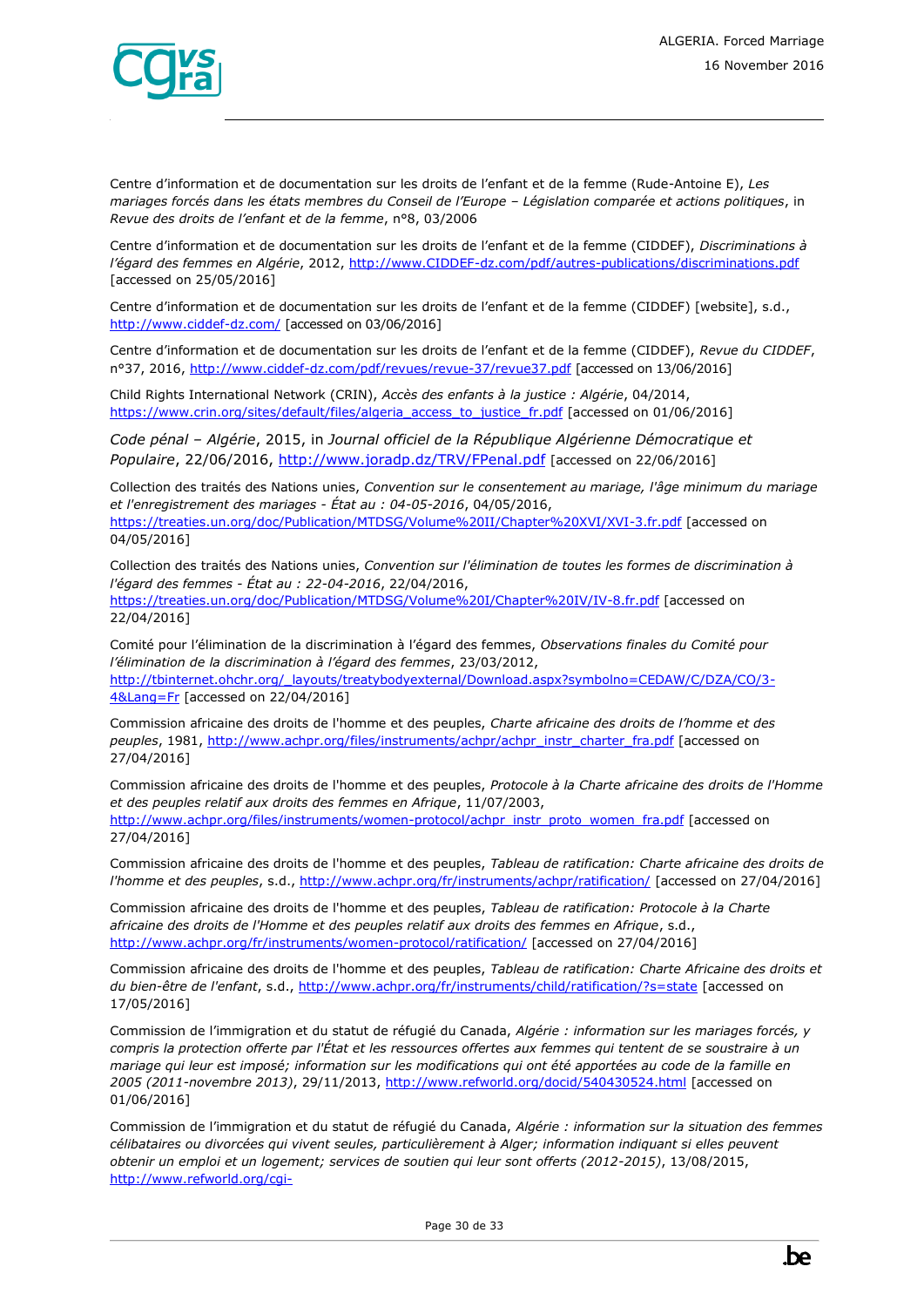

[bin/texis/vtx/rwmain?page=search&docid=55dedd414&skip=0&query=mariage&coi=DZA&searchin=title&sort=d](http://www.refworld.org/cgi-bin/texis/vtx/rwmain?page=search&docid=55dedd414&skip=0&query=mariage&coi=DZA&searchin=title&sort=date) [ate](http://www.refworld.org/cgi-bin/texis/vtx/rwmain?page=search&docid=55dedd414&skip=0&query=mariage&coi=DZA&searchin=title&sort=date) [accessed on 01/06/2016]

Conseil fédéral suisse, *Répression des mariages forcés et des mariages arrangés. Rapport du Conseil fédéral en exécution du postulat 05.3477 du 9.9.2005 de la Commission des institutions politiques du Conseil national*, 2005,

[https://www.google.be/url?sa=t&rct=j&q=&esrc=s&source=web&cd=1&ved=0CCEQFjAA&url=https%3A%2F%2](https://www.google.be/url?sa=t&rct=j&q=&esrc=s&source=web&cd=1&ved=0CCEQFjAA&url=https%3A%2F%2Fwww.bj.admin.ch%2Fdam%2Fdata%2Fbj%2Fgesellschaft%2Fgesetzgebung%2Farchiv%2Fzwangsheirat%2Fber-br-zwangsheiraten-f.pdf&ei=GO_hVMjVJIzfONOSgcgD&usg=AFQjCNGJYko5CE1bLEuGLIB56eZmcP17ew&bvm=bv.85970519,d.ZWU) [Fwww.bj.admin.ch%2Fdam%2Fdata%2Fbj%2Fgesellschaft%2Fgesetzgebung%2Farchiv%2Fzwangsheirat%2Fber](https://www.google.be/url?sa=t&rct=j&q=&esrc=s&source=web&cd=1&ved=0CCEQFjAA&url=https%3A%2F%2Fwww.bj.admin.ch%2Fdam%2Fdata%2Fbj%2Fgesellschaft%2Fgesetzgebung%2Farchiv%2Fzwangsheirat%2Fber-br-zwangsheiraten-f.pdf&ei=GO_hVMjVJIzfONOSgcgD&usg=AFQjCNGJYko5CE1bLEuGLIB56eZmcP17ew&bvm=bv.85970519,d.ZWU) [-br-zwangsheiraten-](https://www.google.be/url?sa=t&rct=j&q=&esrc=s&source=web&cd=1&ved=0CCEQFjAA&url=https%3A%2F%2Fwww.bj.admin.ch%2Fdam%2Fdata%2Fbj%2Fgesellschaft%2Fgesetzgebung%2Farchiv%2Fzwangsheirat%2Fber-br-zwangsheiraten-f.pdf&ei=GO_hVMjVJIzfONOSgcgD&usg=AFQjCNGJYko5CE1bLEuGLIB56eZmcP17ew&bvm=bv.85970519,d.ZWU)

[f.pdf&ei=GO\\_hVMjVJIzfONOSgcgD&usg=AFQjCNGJYko5CE1bLEuGLIB56eZmcP17ew&bvm=bv.85970519,d.ZWU](https://www.google.be/url?sa=t&rct=j&q=&esrc=s&source=web&cd=1&ved=0CCEQFjAA&url=https%3A%2F%2Fwww.bj.admin.ch%2Fdam%2Fdata%2Fbj%2Fgesellschaft%2Fgesetzgebung%2Farchiv%2Fzwangsheirat%2Fber-br-zwangsheiraten-f.pdf&ei=GO_hVMjVJIzfONOSgcgD&usg=AFQjCNGJYko5CE1bLEuGLIB56eZmcP17ew&bvm=bv.85970519,d.ZWU) [accessed on 13/06/2016]

Daoudi Stiti O., lecturer at the Law and Political Science Faculty of the University of Tizi-Ouzou [unpublished lecture transcribed by Cedoca], in Centre d'information et de documentation sur les droits de l'enfant et de la femme (CIDDEF), *Le mariage des enfants. Qu'en est-il en Algérie ?* [conference], Algiers, Algeria, 16/05/2016

Direction de la sécurité et de la justice (DSJ), Canton de Fribourg, *Rapport mariages forcés - mariages arrangés dans le canton de Fribourg. Synthèse des recherches et recommandations*, 2010,

[http://www.google.be/url?sa=t&rct=j&q=d%C3%A9finition%20mariage%20forc%C3%A9%20ong&source=web&](http://www.google.be/url?sa=t&rct=j&q=d%C3%A9finition%20mariage%20forc%C3%A9%20ong&source=web&cd=1&ved=0CDEQFjAA&url=http%3A%2F%2Fappl.fr.ch%2Ffriactu_inter%2Fhandler.ashx%3Ffid%3D2899&ei=U4YnUYbQCIjK0QXD0IHABA&usg=AFQjCNEIa-PvNxUTLruVF-40i8x720XEPw) [cd=1&ved=0CDEQFjAA&url=http%3A%2F%2Fappl.fr.ch%2Ffriactu\\_inter%2Fhandler.ashx%3Ffid%3D2899&ei=U](http://www.google.be/url?sa=t&rct=j&q=d%C3%A9finition%20mariage%20forc%C3%A9%20ong&source=web&cd=1&ved=0CDEQFjAA&url=http%3A%2F%2Fappl.fr.ch%2Ffriactu_inter%2Fhandler.ashx%3Ffid%3D2899&ei=U4YnUYbQCIjK0QXD0IHABA&usg=AFQjCNEIa-PvNxUTLruVF-40i8x720XEPw) [4YnUYbQCIjK0QXD0IHABA&usg=AFQjCNEIa-PvNxUTLruVF-40i8x720XEPw](http://www.google.be/url?sa=t&rct=j&q=d%C3%A9finition%20mariage%20forc%C3%A9%20ong&source=web&cd=1&ved=0CDEQFjAA&url=http%3A%2F%2Fappl.fr.ch%2Ffriactu_inter%2Fhandler.ashx%3Ffid%3D2899&ei=U4YnUYbQCIjK0QXD0IHABA&usg=AFQjCNEIa-PvNxUTLruVF-40i8x720XEPw) [accessed on 13/06/2016]

Djabelkheir S., director and chief editor of the Arab version of *Ouled Sidi*, researcher in Islamic science and expert on Sufism [unpublished lecture transcribed by Cedoca], in Centre d'information et de documentation sur les droits de l'enfant et de la femme (CIDDEF), *Le mariage des enfants. Qu'en est-il en Algérie ?* [conference], Algiers, Algeria, 16/05/2016

El Watan (Amellal F.), *Une jeune fille se suicide pour rejeter le mariage forcé à Tiaret*, 03/10/2014, [https://global.factiva.com](https://global.factiva.com/) [accessed on 15/04/2016]

EuroMed Droits, *Note sur la situation des droits humains en Algérie*, 02/02/2016[, http://euromedrights.org/wp](http://euromedrights.org/wp-content/uploads/2016/02/Note_Algerie_version_finale_FR.pdf)[content/uploads/2016/02/Note\\_Algerie\\_version\\_finale\\_FR.pdf](http://euromedrights.org/wp-content/uploads/2016/02/Note_Algerie_version_finale_FR.pdf) [accessed on 06/06/2016]

Federal Department of Justice and Police, Migrationsverket, *The Development in Algeria in the Shade of the Arabic Spring, and its Consequences on Migration (Public version) - Report from a Swedish-Swiss fact-finding mission to Algeria June 11-16, 2011,* 20/01/2012,

[https://www.sem.admin.ch/dam/data/sem/internationales/herkunftslaender/afrika/dza/DZA-ber](https://www.sem.admin.ch/dam/data/sem/internationales/herkunftslaender/afrika/dza/DZA-ber-factfindingmission-e.pdf)[factfindingmission-e.pdf](https://www.sem.admin.ch/dam/data/sem/internationales/herkunftslaender/afrika/dza/DZA-ber-factfindingmission-e.pdf) [accessed on 27/04/2016]

Foreign and Commonwealth Office and Home Office, *Forced Mariage. Information and practices guidelines for professionals protecting, advising and supporting victims*, 18/02/2013[, https://www.gov.uk/forced-marriage](https://www.gov.uk/forced-marriage) [accessed on 13/06/2016]

Gouvernement du Canada, *Les mariages d'enfants, précoces et forcés*, 22/01/2016, <http://www.international.gc.ca/rights-droits/childmarriage-mariageenfants/index.aspx?lang=fra> [accessed on 17/05/2016]

Grangaud M.-F., consultant with the Centre d'information et de documentation sur les droits de l'enfant et de la femme (CIDDEF) [unpublished lecture transcribed by Cedoca], in Centre d'information et de documentation sur les droits de l'enfant et de la femme (CIDDEF), *Le mariage des enfants. Qu'en est-il en Algérie ?* [conference], Algiers, Algeria, 16/05/2016

Groupe pour l'abolition des mutilations sexuelles féminines, des mariages forcés et autres pratiques traditionnelles néfastes à la santé des femmes et des enfants (GAMS) [website], s.d., [url](http://www.federationgams.org/mf.php)

Haut-Commissariat des droits de l'homme des Nations unies, *Convention sur le consentement au mariage, l'âge minimum du mariage et l'enregistrement des mariages*, s.d., <http://www.ohchr.org/FR/ProfessionalInterest/Pages/MinimumAgeForMarriage.aspx> [accessed on 04/05/2016]

Home Office, *Country Information and Guidance - Algeria: Sexual Orientation and Gender Identity*, 02/2016, [http://www.ecoi.net/file\\_upload/1226\\_1456315656\\_cig-algeria-sogi.pdf](http://www.ecoi.net/file_upload/1226_1456315656_cig-algeria-sogi.pdf) [accessed on 11/04/2016]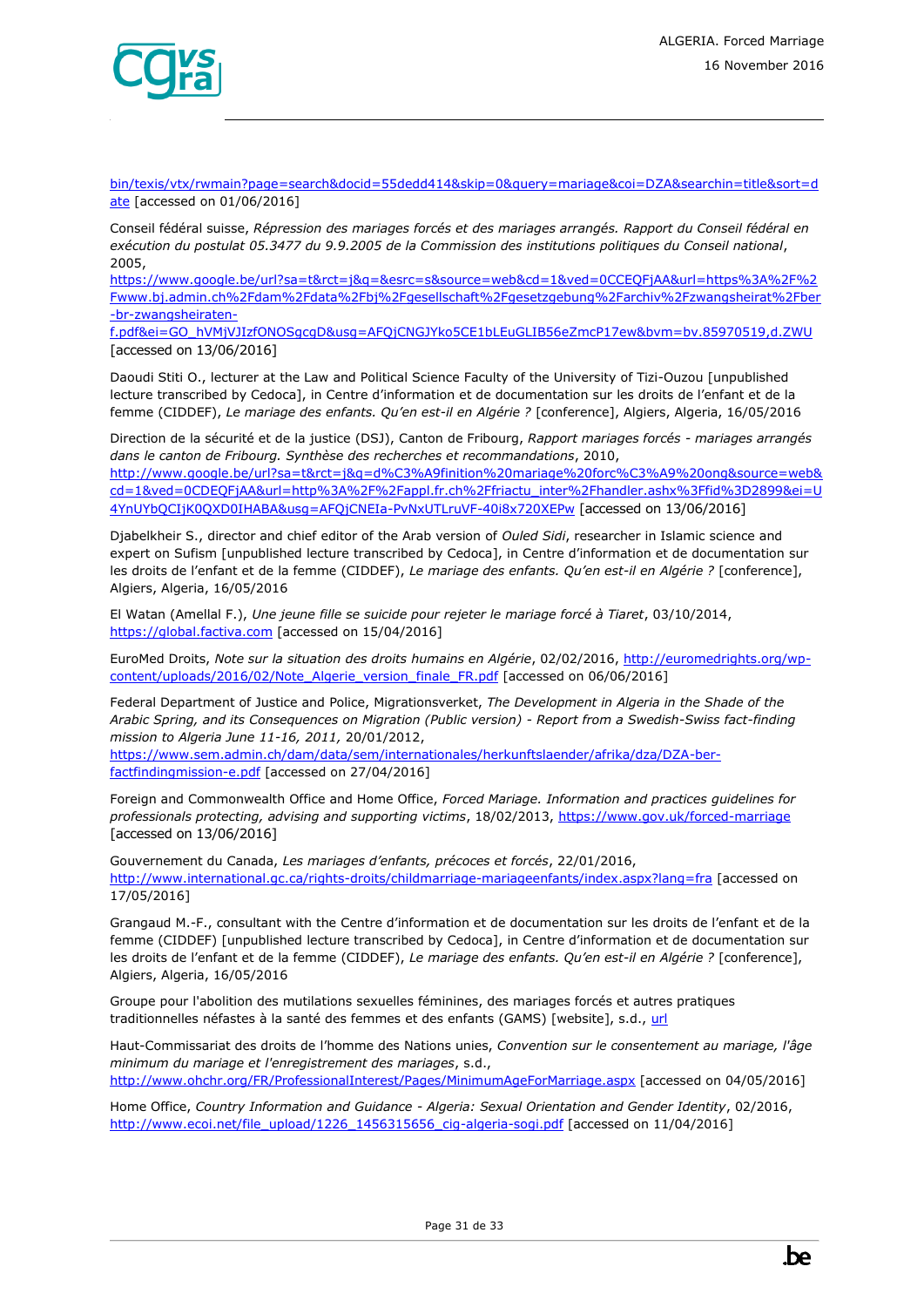

Jeune Afrique (Hamma S.), *Algérie – Abdelaziz Bouteflika : « Il faut sortir la femme algérienne de son statut de mineur »*, 09/03/2015, [http://www.jeuneafrique.com/226288/politique/alg-rie-abdelaziz-bouteflika-il-faut-sortir](http://www.jeuneafrique.com/226288/politique/alg-rie-abdelaziz-bouteflika-il-faut-sortir-la-femme-alg-rienne-de-son-statut-de-mineur/)[la-femme-alg-rienne-de-son-statut-de-mineur/](http://www.jeuneafrique.com/226288/politique/alg-rie-abdelaziz-bouteflika-il-faut-sortir-la-femme-alg-rienne-de-son-statut-de-mineur/) [accessed on 21/04/2016]

Kezzar M., journalist with the *Liberté* daily newspaper, [unpublished lecture transcribed by Cedoca], in Centre d'information et de documentation sur les droits de l'enfant et de la femme (CIDDEF), *Le mariage des enfants. Qu'en est-il en Algérie ?* [conference], Algiers, Algeria, 16/05/2016

La Croix (Kadi A.), L'Algérie veut réformer son Code de la famille, 25/03/2015, [http://www.la](http://www.la-croix.com/Actualite/Monde/L-Algerie-veut-reformer-son-Code-de-la-famille-2015-03-25-1295148)[croix.com/Actualite/Monde/L-Algerie-veut-reformer-son-Code-de-la-famille-2015-03-25-1295148](http://www.la-croix.com/Actualite/Monde/L-Algerie-veut-reformer-son-Code-de-la-famille-2015-03-25-1295148) [accessed on 21/04/2016]

Liberté (Kezzar M.), *Mariées mais célibataires… le temps de devenir adultes*, 12/2014[, http://www.liberte](http://www.liberte-algerie.com/actualite/mariees-mais-celibataires-le-temps-de-devenir-adultes-216235/print/1)[algerie.com/actualite/mariees-mais-celibataires-le-temps-de-devenir-adultes-216235/print/1](http://www.liberte-algerie.com/actualite/mariees-mais-celibataires-le-temps-de-devenir-adultes-216235/print/1) [accessed on 17/05/2016]

*Loi n°16-01 du 26 Joumada El Oula 1437 correspondant au 6 mars 2016 portant révision constitutionnelle,* in *Journal officiel de la République Algérienne Démocratique et Populaire*, 07/03/2016, <http://www.joradp.dz/FTP/jo-francais/2016/F2016014.pdf> [accessed on 27/04/2016]

*Loi n°84-11 du 09 juin 1984 portant code de la famille, modifiée et complétée*, 09/06/2007, in *Journal officiel de la République Algérienne Démocratique et Populaire*, 27/02/2005[, http://www.joradp.dz/TRV/FFam.pdf](http://www.joradp.dz/TRV/FFam.pdf) [accessed on 23/05/2016]

Ministère de l'Enseignement supérieur et de la recherche scientifique, *Les violences conjugales faites aux femmes : Quels enjeux pour les professionnels de santé, sociaux, de sûreté et de justice ? Rapport général du projet PNR*, 12/2013, [http://www.dgrsdt.dz/pnr/download/pnr30/Daoudi\\_Ounissa.zip](http://www.dgrsdt.dz/pnr/download/pnr30/Daoudi_Ounissa.zip) [accessed on 23/05/2016]

Ministère de la Santé de la Population et de la Réforme hospitalière, *Enquête par grappes à indicateurs multiples, Algérie, 2012-2013, Rapport final*, 2015, [http://www.unicef.org/algeria/Rapport\\_MICS4\\_\(2012-2013\).pdf](http://www.unicef.org/algeria/Rapport_MICS4_(2012-2013).pdf) [accessed on 02/05/2016]

Ministère de la Solidarité nationale, de la Famille et de la Condition de la femme*, Rapport national de la République Algérienne Démocratique populaire Beijing +20,* 2014*,*  [http://www.unwomen.org/~/media/headquarters/attachments/sections/csw/59/national\\_reviews/algeria\\_review](http://www.unwomen.org/~/media/headquarters/attachments/sections/csw/59/national_reviews/algeria_review_beijing20.ashx?v=1&d=20140917T100717) [\\_beijing20.ashx?v=1&d=20140917T100717](http://www.unwomen.org/~/media/headquarters/attachments/sections/csw/59/national_reviews/algeria_review_beijing20.ashx?v=1&d=20140917T100717) [accessed on 15/04/2016]

Ministère de la Solidarité nationale, de la Famille et de la Condition de la femme, *Installation du Conseil national de la famille et de la femme, allocution de monsieur Belkacem Ait–Saadi secrétaire général du ministère de la Solidarité nationale, de la famille et de la condition de la femme*, 03/2014, [http://www.msnfcf.gov.dz/fr/public\\_file/document\\_1400141353.pdf](http://www.msnfcf.gov.dz/fr/public_file/document_1400141353.pdf) [accessed on 15/04/2016]

Nations unies, *Recueil des Traités - Traités et accords internationaux enregistrés ou classés et inscrits au répertoire au Secrétariat de l'Organisation des Nations Unies*, 1990, <https://treaties.un.org/doc/Publication/UNTS/Volume%201249/v1249.pdf> [accessed on 22/04/2016]

Open Doors, *Algerian Women Pay a Price When Becoming a Christian*, 22/01/2015, [https://www.opendoorsusa.org/takeaction/pray/tag-prayer-updates-post/algerian-women-pay-a-price-when](https://www.opendoorsusa.org/takeaction/pray/tag-prayer-updates-post/algerian-women-pay-a-price-when-becoming-a-christian/)[becoming-a-christian/](https://www.opendoorsusa.org/takeaction/pray/tag-prayer-updates-post/algerian-women-pay-a-price-when-becoming-a-christian/) [accessed on 11/04/2016]

Ouahiba S.I., assistant representative at the United Nations Population Fund (UNFPA) [unpublished lecture transcribed by Cedoca], in Centre d'information et de documentation sur les droits de l'enfant et de la femme (CIDDEF), *Le mariage des enfants. Qu'en est-il en Algérie ?* [conference], Algiers, Algeria, 16/05/2016

République algérienne démocratique et populaire, *Charte africaine des droits de l'Homme et des peuples - Cinquième et Sixième rapports périodiques*, 12/2014, [http://www.achpr.org/files/sessions/57th/state-reports/5-](http://www.achpr.org/files/sessions/57th/state-reports/5-2010-2014/algeria_state_report_fra.pdf) [2010-2014/algeria\\_state\\_report\\_fra.pdf](http://www.achpr.org/files/sessions/57th/state-reports/5-2010-2014/algeria_state_report_fra.pdf) [accessed on 27/04/2016]

Réseau national des centres d'écoute des femmes victimes de violence en Algérie, *Les violences contre les femmes en Algérie - sixième rapport*, 12/2013, [http://docplayer.fr/1373325-Balsam-reseau-national-des](http://docplayer.fr/1373325-Balsam-reseau-national-des-centres-d-ecoute.html)[centres-d-ecoute.html](http://docplayer.fr/1373325-Balsam-reseau-national-des-centres-d-ecoute.html) [accessed on 06/06/2016]

Sebaa-Delladj F.-Z., psychologist, lecturer at Oran 2 University, president of the *Conseil national famille-femme* and Special rapporteur of the African Union on child marriage [unpublished lecture transcribed by Cedoca]], in